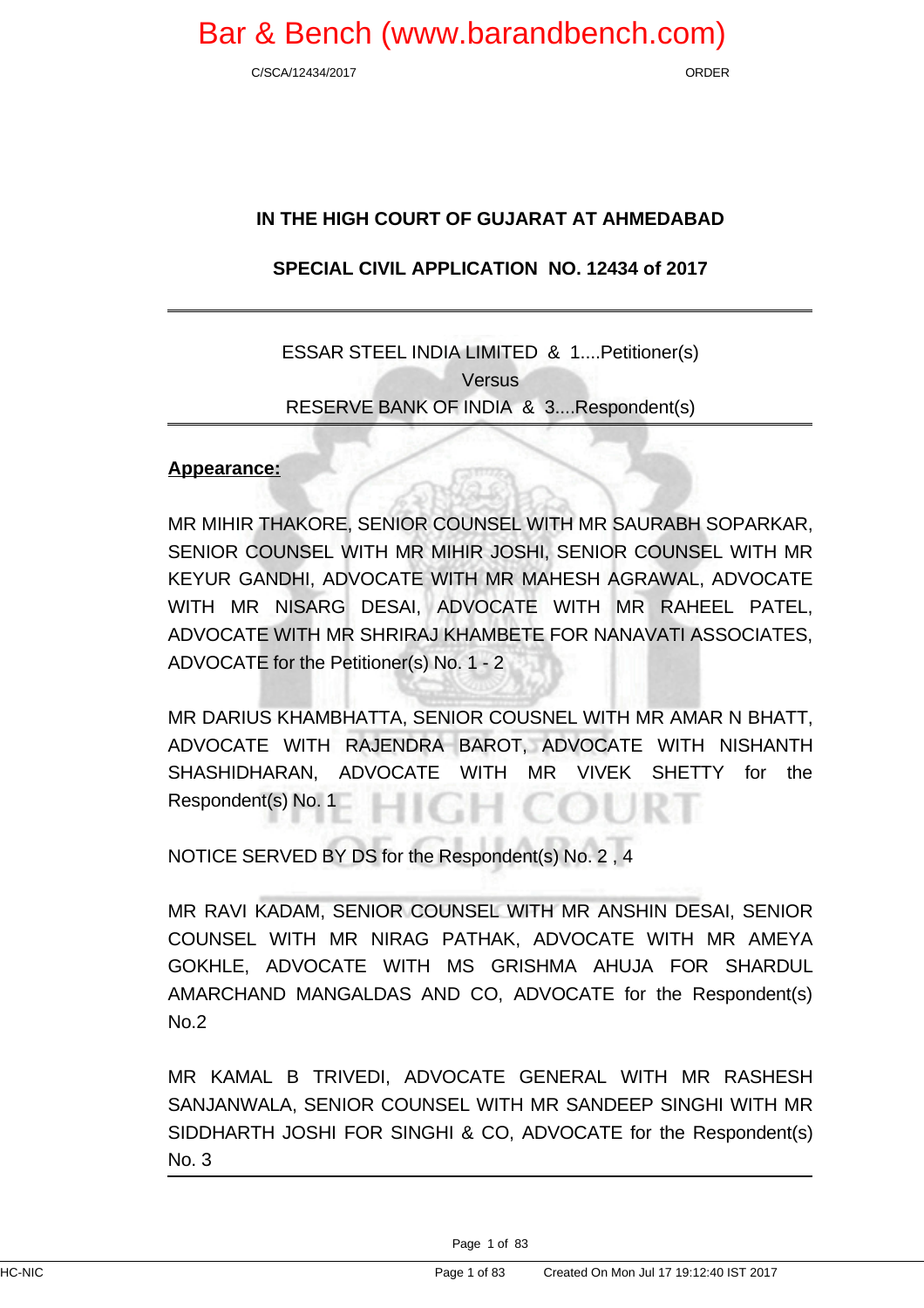C/SCA/12434/2017 ORDER

### CORAM: **HONOURABLE MR.JUSTICE S.G. SHAH Date : 17/07/2017**

### **ORAL ORDER**

- 1. Heard learned Senior Counsel Mr. Mihir Thakore, with learned Senior Counsels Mr. Saurabh Soparkar, and Mr. Mihir Joshi, with learned advocates Mr. Keyur Gandhi for M/s. Nanavati Associates, Mr. Mahesh Agrawal, Mr. Nisarg Desai, Mr. Raheel Patel and Mr. Shriraj Khambete for the petitioner on 7.7.2017 and 12.7.2017.
- 2. Heard learned Senior Counsel Mr. Darius Khambhatta, with learned advocates Mr. Amar N Bhatt, Mr.Rajendra Barot, Mr. Nishanth Shashidharan, and Mr. Vivek Shetty for the Respondent No. 1.
- 3. Heard learned Senior Counsel Mr. Ravi Kadam, with learned Senior Counsel Mr. Anshin Desai, with learned advocate Mr. Nirag Pathak, Mr. Ameya Gokhle, and Ms. Grishma Ahuja for M/s. Shardul Amarchand Mangaldas & Co., for the respondent No.2.
- 4. Heard learned Senior Counsel and Advocate General Mr. Kamal B. Trivedi, with learned Senior Counsel Mr. Rashesh Sanjanwala, with Mr. Sandeep Singhi with Mr. Siddharth Joshi for M/s. Singhi & Co. for the respondent No.3 opposing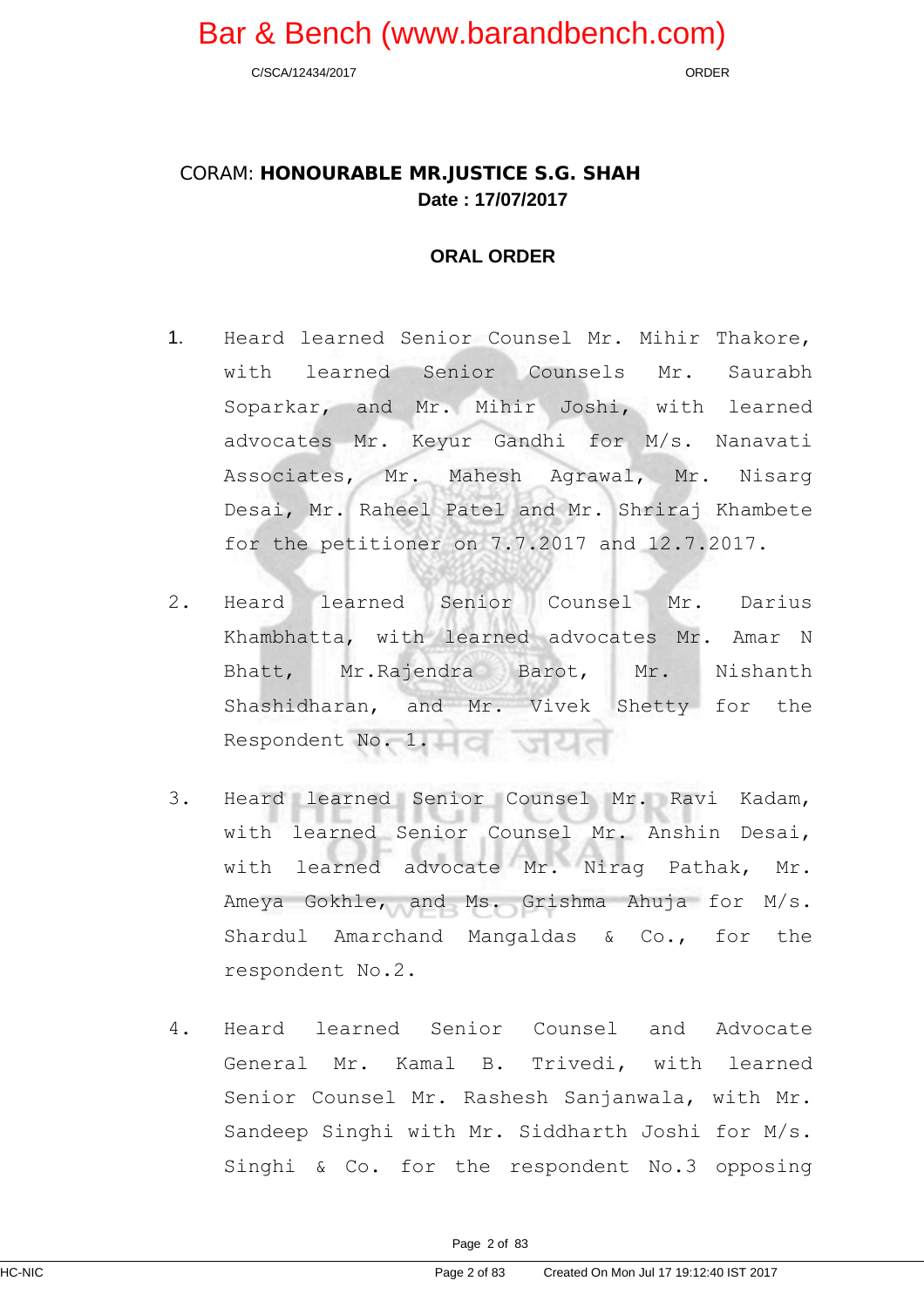C/SCA/12434/2017 ORDER

the petition on 12.7.2017 and 13.7.2017.

- 5. Heard learned Senior Counsels Mr. Mihir Thakore and Mr. Darius Khambhatta, in reply on 13.7.2017 & 14.7.2017. Perused the record including notes of submissions.
- 6. The petitioner Essar Steel India Limited has invoked jurisdiction of the Court under Article 14, 19(1)(g) and 226 of the Constitution of India in the matter of the provisions of Insolvency and Bankruptcy Code, 2016 (in short 'IBC') by challenging the Decision of the Reserve Bank of India (in short 'RBI') vide their Press Release dated 13.06.2017 directing banks to initiate proceedings against 12 Companies including the Petitioner under the Provisions of IBC and the decision of Consortium Of Lenders to initiate Petition under Section 9 of The Insolvency and Bankruptcy Code, 2016 and failure of the Consortium of Banks led By State Bank of India (in short 'SBI') to implement the package of debt restructuring approved by the Board of Directors of the Petitioner – Company.
- 7. The Respondent No. 1 is RBI, Respondent No. 2 is SBI, respondent No. 3 is Standard and Chartered Bank (in short 'SCB') and Respondent No. 4 is National Company Law Tribunal (in short 'NCLT').
- 8. The petitioner has prayed for following directions and order in form of a writ by the court: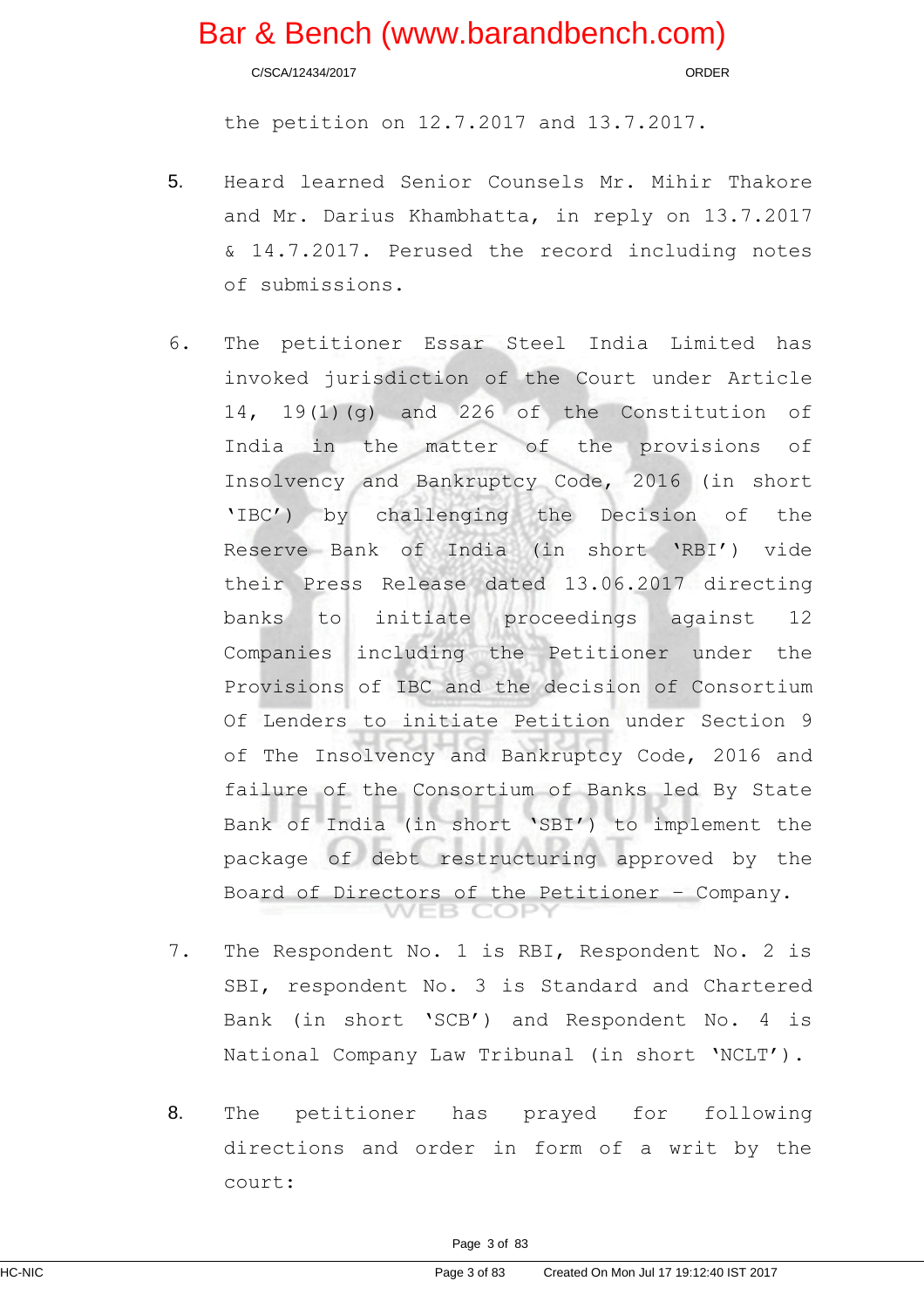C/SCA/12434/2017 ORDER

- a) Issue a writ, order or direction or any other writ, order or direction quashing / setting aside the decision of the Reserve Bank of India contained in Press Release dated 13.06.2017 directing the lenders to initiate proceedings under the Insolvency and Bankruptcy Code, 2016 in relation to the Petitioner.
- b) Issue a writ, order or direction or any other writ, order or direction quashing / setting aside the decision of the STATE BANK OF INDIA of filing proceedings under the Insolvency and Bankruptcy Code, 2016 in relation to the Petitioner;
- c) Issue a writ, order or direction or any other writ, order or direction quashing / setting aside the decision of the Standard Chartered Bankof filing proceedings under the Insolvency and Bankruptcy Code, 2016 in relation to the Petitioner;
- d) Issue a writ, order or direction restraining the respondent No.4 – adjudicating authority under Bankruptcy Code, 2016 (National Company Law Tribunal, Ahmedabad) from proceeding further with proceedings in the petition initiated under Section 7 of Bankruptcy Code by Respondent 2 and 3;
- e) Issue a writ, order or directing Respondent to place the Petitioner in the category of companies falling in para 4 of the Press Release dated 13.6.2017 directing the banks to finalise the resolution plan within six months;

 $C4H9$ 

Pass such other or further orders, as this Hon'ble Court may deem fit and proper in the facts and circumstances of the case.

जयत

9. Since the main challenge in the petition is decision of June 13, 2017 in the form of press release by the RBI, it would be relevant to recollect its contents, as on 13.06.2017; because it has been modified/corrected on July 08, 2017; after the order dated 4.7.2017 by this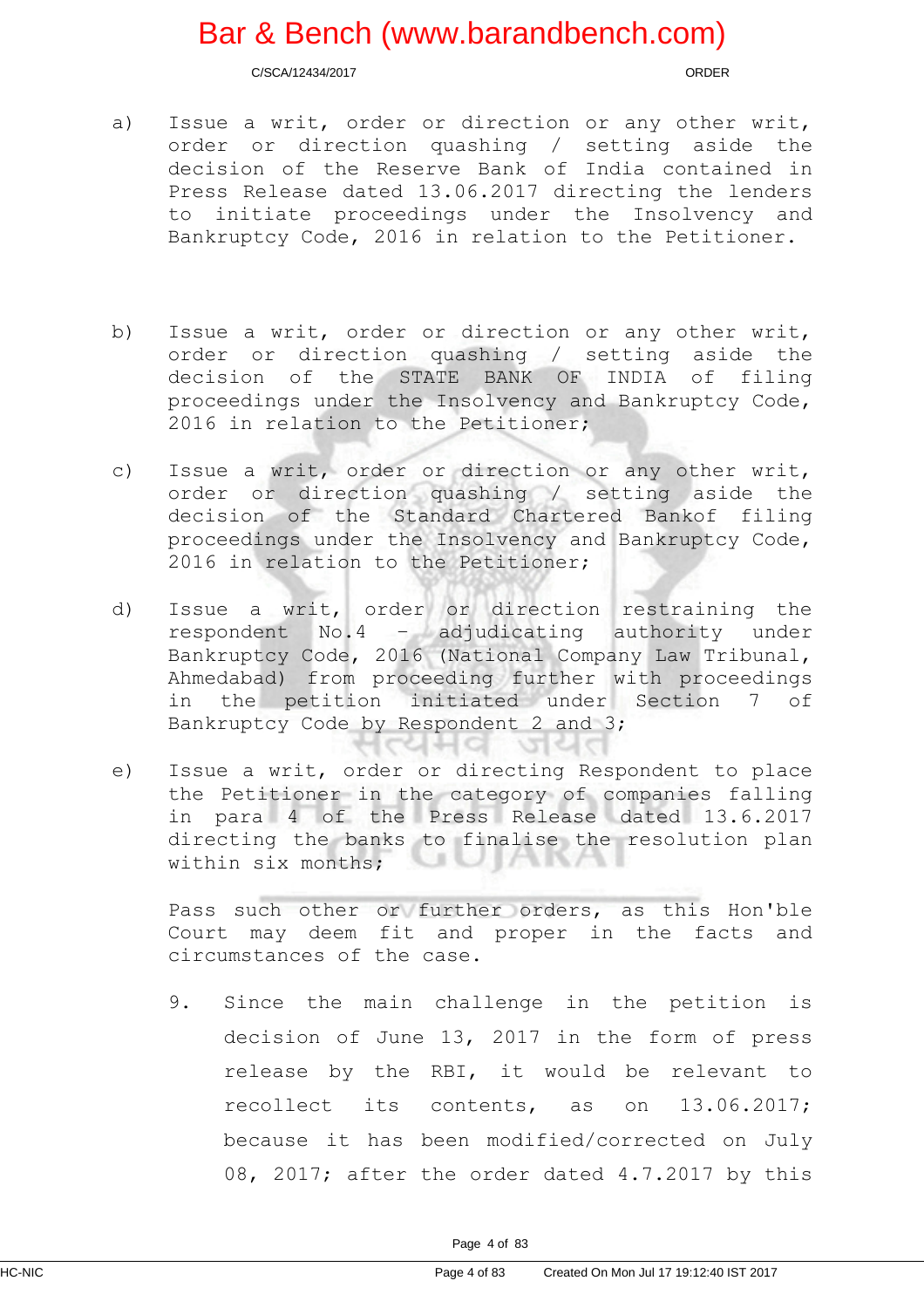C/SCA/12434/2017 ORDER

Court, calling upon RBI to initially explain that what they mean by "Such cases will be accorded priority by the National Company Law Tribunal", which is a statement in such Press release, which reads thus:

"Date : Jun 13, 2017

RBI identifies Accounts for Reference by Banks under the Insolvency and Bankruptcy Code (IBC)

The Reserve Bank of India had issued a Press Release on May 22, 2017 outlining the steps taken and those on the anvil pursuant to the promulgation of the Banking Regulation (Amendment) Ordinance, 2017. The Press Release had mentioned inter alia that the RBI would be constituting a Committee comprised majorly of its independent Board Members to advise it in regard to the cases that may be considered for reference for resolution under the Insolvency and Bankruptcy Code, 2016 (IBC).

2. An Internal Advisory Committee (IAC) was accordingly constituted and it held its first meeting on June 12, 2017. The IAC, in the meeting, agreed to focus on large stressed accounts at this stage and accordingly took up for consideration the accounts which were classified partly or wholly as non-performing from amongst the top 500 exposures in the banking system. B COPY

3. The IAC also arrived at an objective, nondiscretionary criterion for referring accounts for resolution under IBC. In particular, the IAC recommended for IBC reference all accounts with fund and non-fund based outstanding amount greater than Rs. 5000 Crores, with 60% or more classified as non-performing by banks as of March 31, 2016. The IAC noted that under the recommended criterion, 12 accounts totaling about 25 per cent of the current gross NPAs of the banking system would qualify for immediate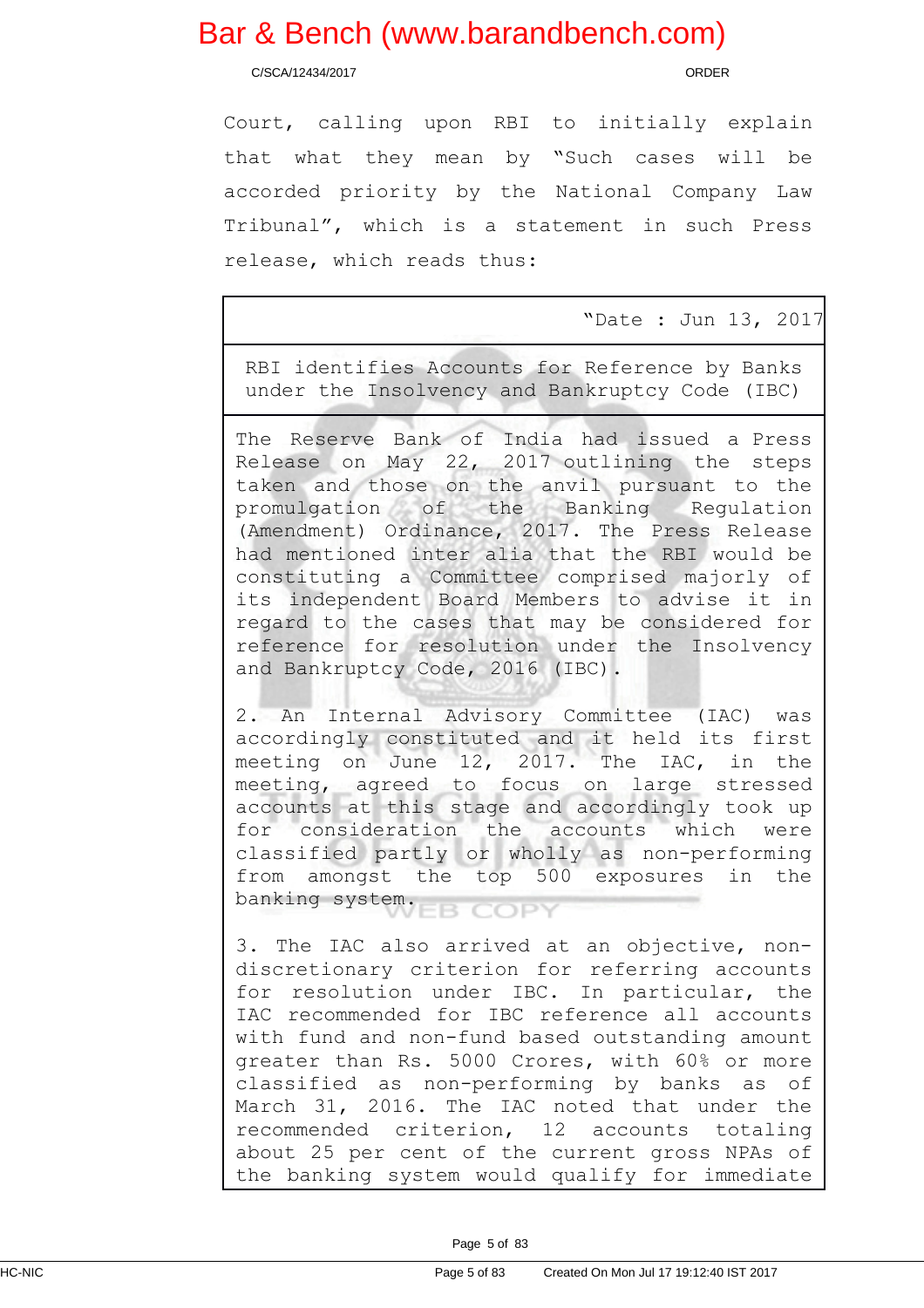C/SCA/12434/2017 ORDER

reference under IBC.

4. As regards the other non-performing accounts which do not qualify under the above criteria, the IAC recommended that banks should finalise a resolution plan within six months. In cases where a viable resolution plan is not agreed upon within six months, banks should be required to file for insolvency proceedings under the IBC.

5. The Reserve Bank, based on the recommendations of the IAC, will accordingly be issuing directions to banks to file for insolvency proceedings under the IBC in respect of the identified accounts. Such cases will be accorded priority by the National Company Law Tribunal (NCLT).

6. The details of the resolution framework in regard to the other non-performing accounts will be released in the coming days.

7. The circular on revised provisioning norms for cases accepted for resolution under the IBC is being issued separately.

> Jose J. Kattoor Chief General Manager

Press Release: 2016-2017/3363"

10. Thus the intention which is disclosed by the RBI is clear that they will identify the accounts, will issue directions to banks to file insolvency proceedings under the IBC and such cases will be accorded priority by the NCLT; as if they are directive authority above NCLT, when para 5 of the press release reads: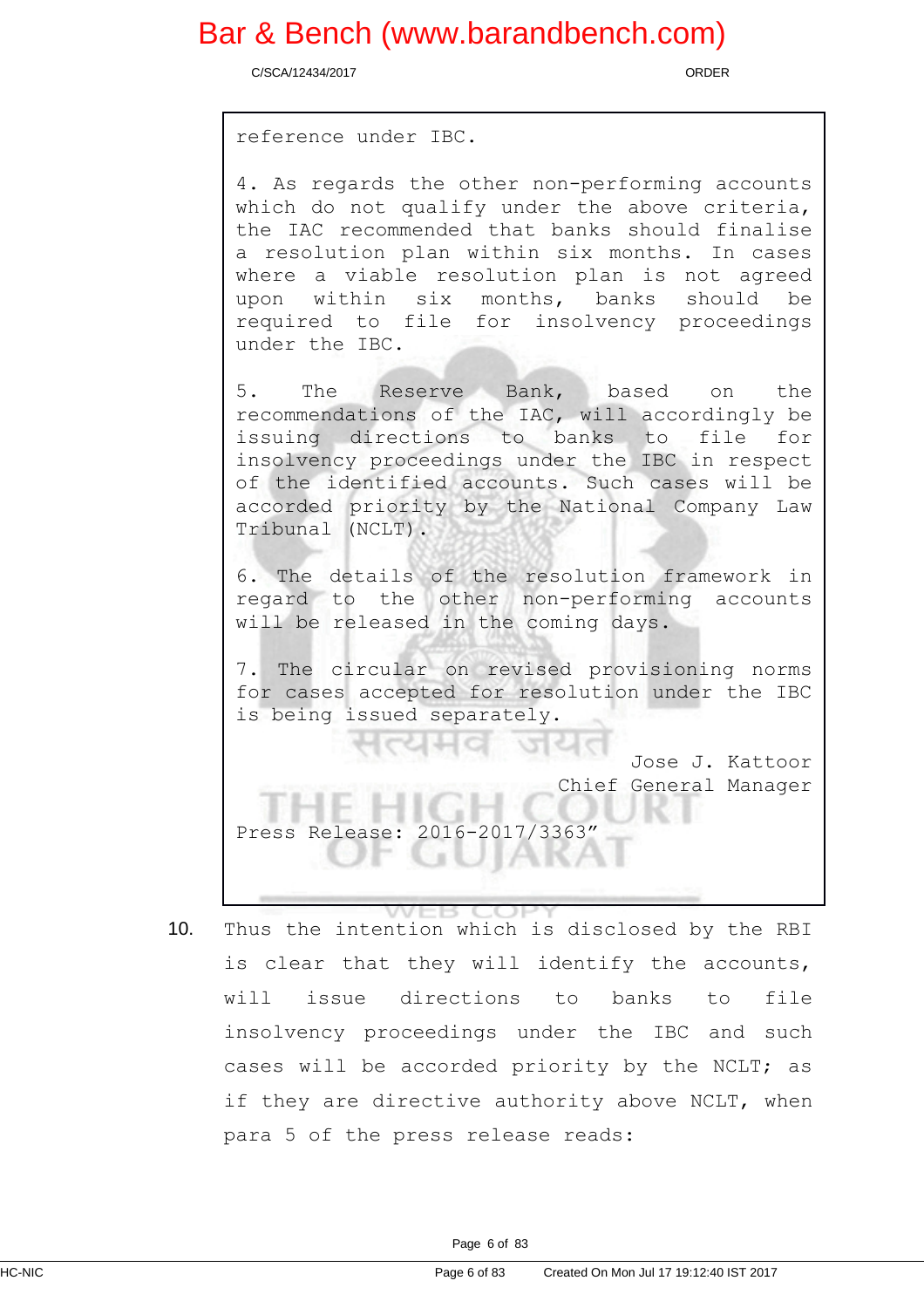C/SCA/12434/2017 ORDER

"5. The Reserve Bank, based on the recommendations of the IAC, will accordingly be issuing directions to banks to file for insolvency proceedings under the IBC in respect of the identified accounts. Such cases will be accorded priority by the National Company Law Tribunal (NCLT)."

This mean NCLT has to give priority to cases filed by the directives of RBI against the cases, which are filed by other creditors or petitioners before the NCLT.

- 11. Therefore, this Court has to call upon the RBI to explain their stand on returnable date 7.7.2017. However no explanation has come forward on record on 7.7.2017 but learned counsel for the RBI has admitted that there is mistake on the part of the RBI and seek apology and convey sorrow on behalf of RBI for such drafting, submitting that there is improper drafting but not the intention as is visualized from the para 5 of such press release dated 13.6.2017 and confirm that RBI will issue corrigendum to delete such line. In turn RBI has issued corrigendum on July 8, 2017 (page 942 with petition), and disclosed such fact on record by way of affidavit dated 13.7.2017 submitting that:
	- "2. Respondent No.1 issued a corrigendum dated July 8, 2017 to its press release dated June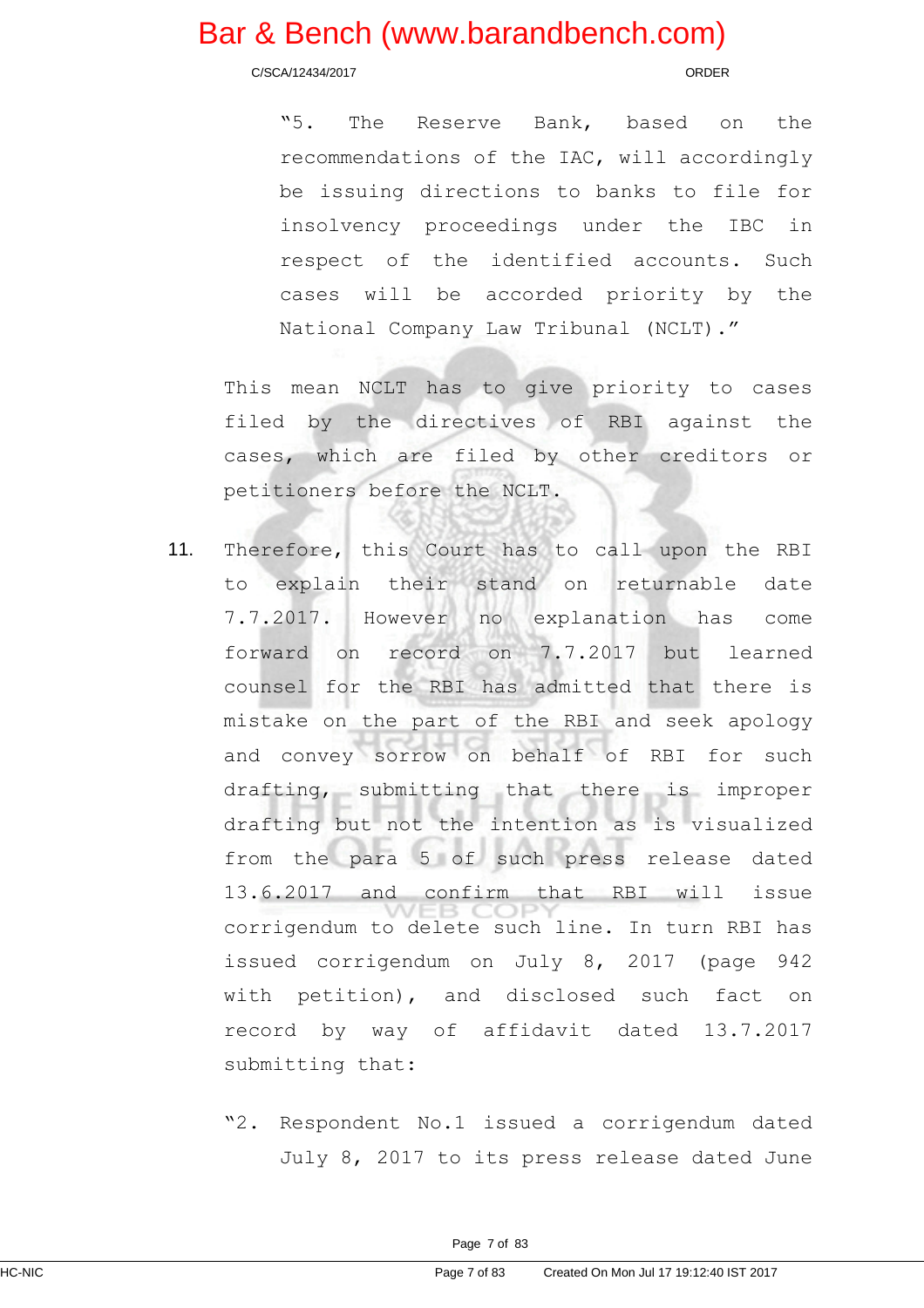C/SCA/12434/2017 ORDER

13, 2017 bearing No.2016-2017/3363 titled "RBI identifies Accounts for Reference by Banks under the Insolvency and Bankruptcy Code (IBC)" (the Press Release"), whereby the sentence "Such cases will be accorded priority by the National Company Law Tribunal (NCLT)" in paragraph No.5 of the Press Release has been deleted. Hereto annexed and marked as Exhibit-1 is the copy of corrigendum dated July 8, 2017."

The corrigendum reads as under:

|                                                                                                                                                                                                                                                                                                        |  |  | Date : Jul 08, 2017                      |
|--------------------------------------------------------------------------------------------------------------------------------------------------------------------------------------------------------------------------------------------------------------------------------------------------------|--|--|------------------------------------------|
| Corrigendum                                                                                                                                                                                                                                                                                            |  |  |                                          |
| The Reserve Bank of India had issued a Press <br>Release on June 13, 2017 bearing reference number<br>2016-2017/3363 ("Press Release") titled 'RBI<br>identifies Accounts for Reference by Banks under<br>the Insolvency and Bankruptcy Code (IBC)'.<br>The third line of paragraph no. 5 of the Press |  |  |                                          |
| Release, which reads as follows:                                                                                                                                                                                                                                                                       |  |  |                                          |
| "5. Such cases will be accorded priority by<br>the National Company Law Tribunal (NCLT)." stands<br>deleted. WEB COP\                                                                                                                                                                                  |  |  |                                          |
| The remaining contents of the Press Release<br>remain unchanged.                                                                                                                                                                                                                                       |  |  |                                          |
|                                                                                                                                                                                                                                                                                                        |  |  | Jose J. Kattoor<br>Chief General Manager |
| Press Release : 2017-2018/78                                                                                                                                                                                                                                                                           |  |  |                                          |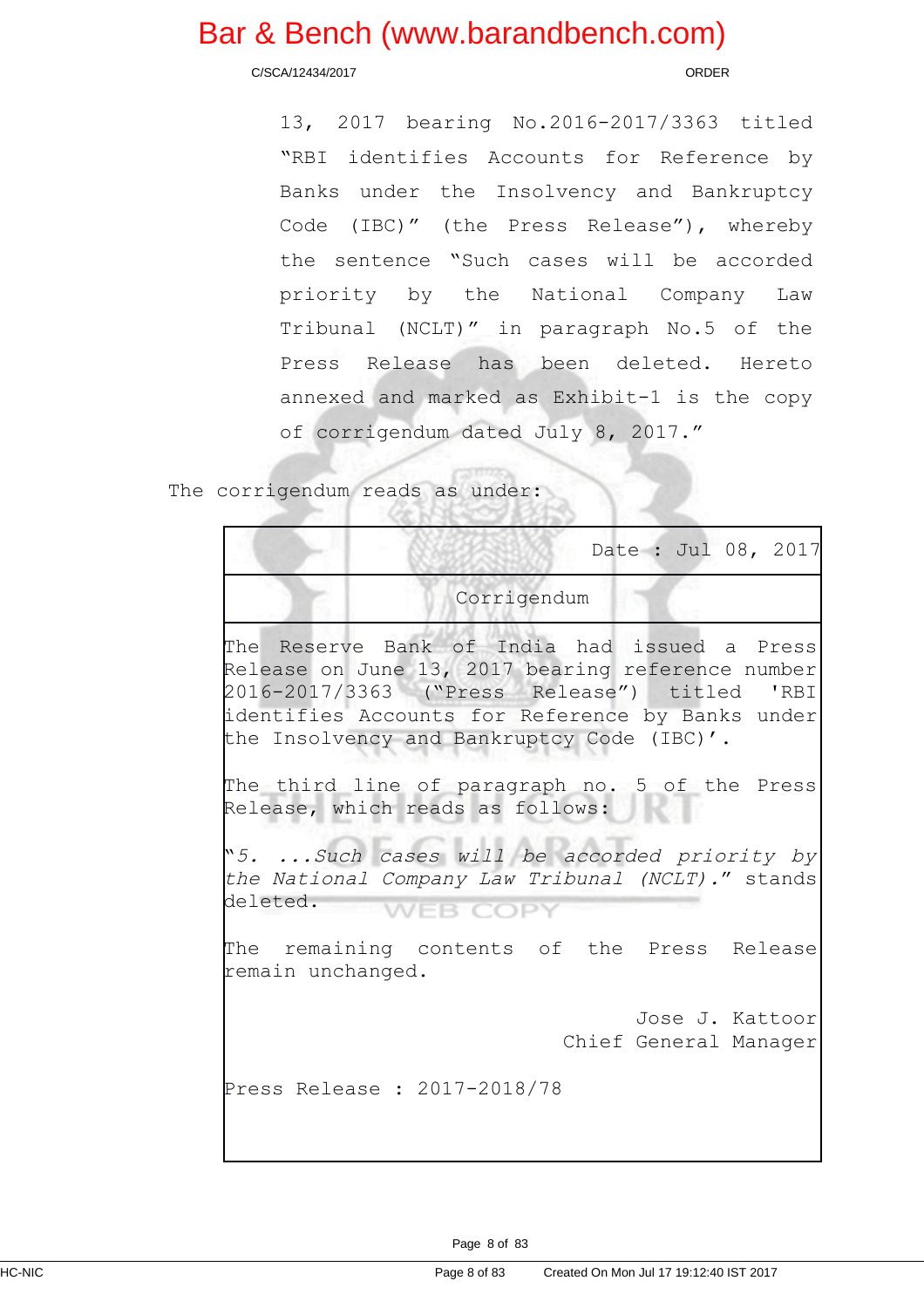C/SCA/12434/2017 ORDER

12. Unfortunately though RBI has admitted through its counsel before the court that it was their mistake in releasing press note with such statement, they failed to disclose their regret on record and therefore they have to file another affidavit on 14.7.2013, submitting as under:

> "3. Given the purpose of expeditious resolution of non-performing accounts for which the Press Release was issued, the words "Such cases will be accorded priority by the National Company Law Tribunal (NCLT)" ("the Sentence") were included into the Press Release. The intention was to underline the time-bound nature of the resolution process envisaged under the Insolvency and Bankruptcy Code, 2016 and recommend to the Banks to make appropriate applications to the Hon'ble National Company Law Tribunal for expeditious hearing. However, the language used did not properly express that intention, was unfortunate and is regretted.

4. However, Respondent No.1 forthwith issued the corrigendum for deleting the Sentence in deference to this Hon'ble Court immediately after the hearing before the Hon'ble Court on July 7, 2017. Respondent No.1 humbly submits that the intention was not in any manner to show disrespect to the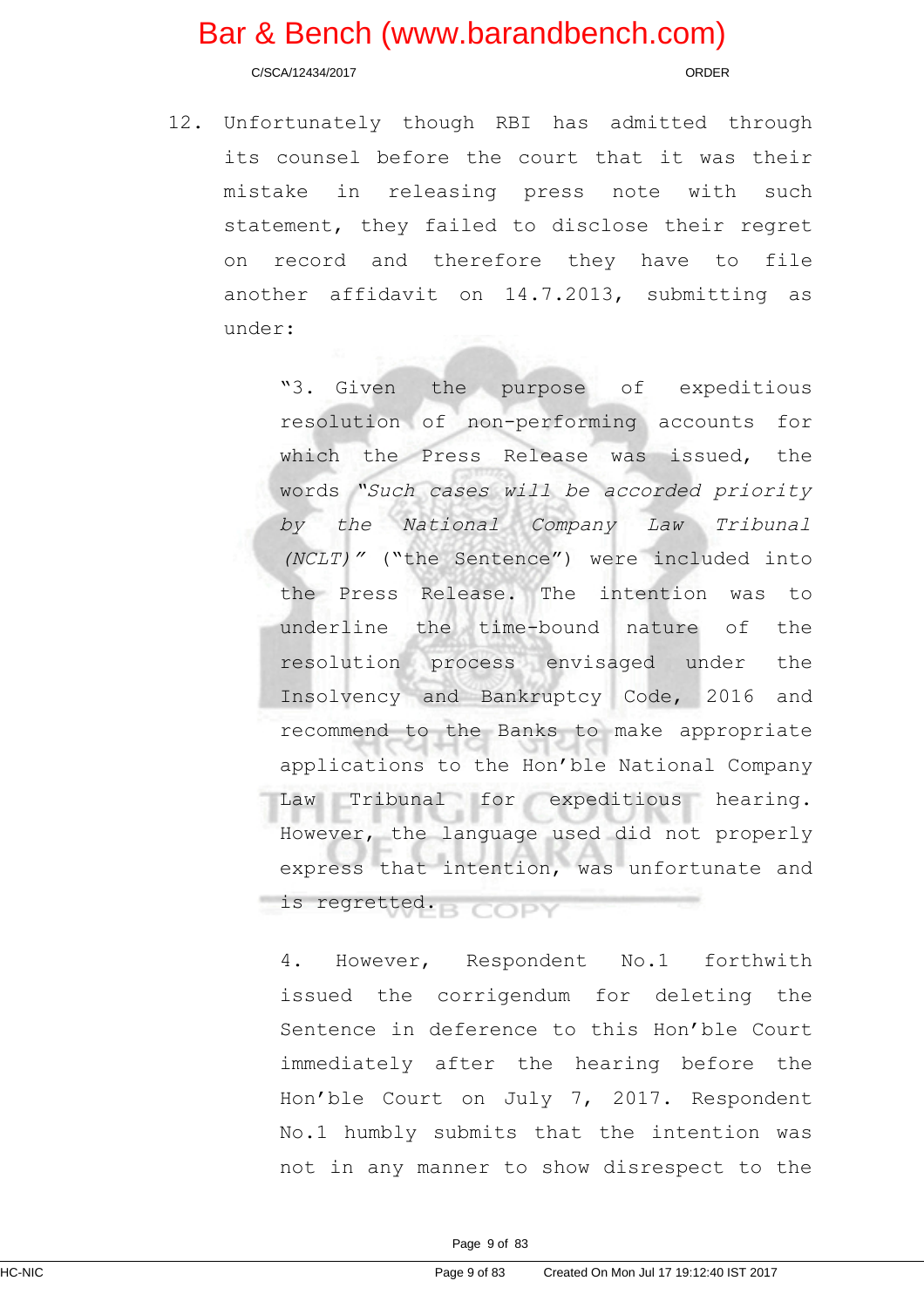C/SCA/12434/2017 ORDER

Hon'ble National Company Law Tribunal."

- 13. Therefore, though such issue may be treated as resolved after corrigendum as above, two more points needs discussion and consideration.
	- 1) When the Court has specifically inquired about the decision in form of a document of RBI to publish such press release, Mr. Darius Khambhatta, learned Senior Counsel with Mr. Amar N. Bhatt, learned advocate appearing for respondent No.1 has placed on record (page No. 948) the stand of RBI that;

"pursuant to the recommendations of the Internal Advisory Committee (IAC) (which held its meeting on June 12,2017), RBI took the decision which is contained in the Press Release dated June 13,2017 (Annexure A, Pg.30). There is no other document in which the decision to issue the press release has been recorded. There are subsequent specific directions issued to Banks, akin to the one issued by the RBI to SBI which is produced by the Petitioner at Page 947 of the Additional Affidavit dated July 14, 2017."

Therefore, it becomes clear and certain that the Reserve Bank of India is under the impression that now when jurisdiction of matters pertaining to Company Law has been transferred to NCLT by enacting IBC, the NCLT has to follow their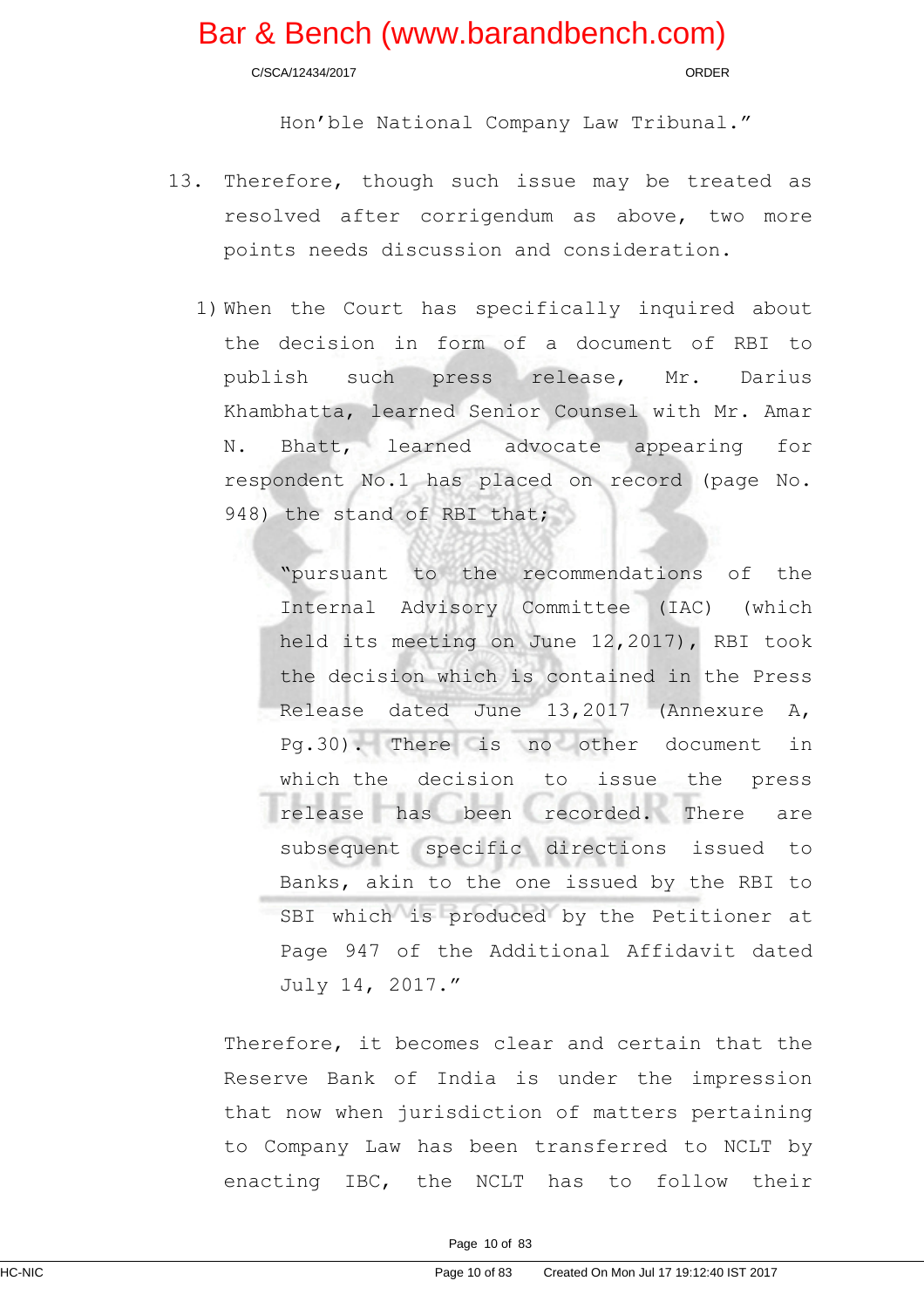C/SCA/12434/2017 ORDER

advice and directions. This is a serious issue because irrespective of factual details and merits against any borrower or any litigant, the basic Constitutional mandate is quite clear that the adjudicating authorities; either judicial authorities, or even quasi-judicial authorities; are not supposed to be guided by the advises or directions of the administrator in form of Government or its bodies or Government institution like RBI. Therefore, as it is repeatedly conveyed to all concerned that the initial concern of the Court is to verify that how and why RBI has published a press release, which discloses that NCLT will act as per the directions of the RBI. In addition to expressing regret for such drafting, it is repeatedly confirmed at bar by the respondents that they never intended to do so and that it is a result of poor drafting only.

In view of such stand taken by RBI, the query of the Court is very much material and relevant to know that based upon which office order or directions or decision such press release has been issued or published. In response to such query, now, there is a categorical admission, which is recorded herein above, whereby it is disclosed that there is no other document in which the decision to issue the press release has been recorded and no other document on the basis of which such decision is taken. However, there are subsequent specific directions issued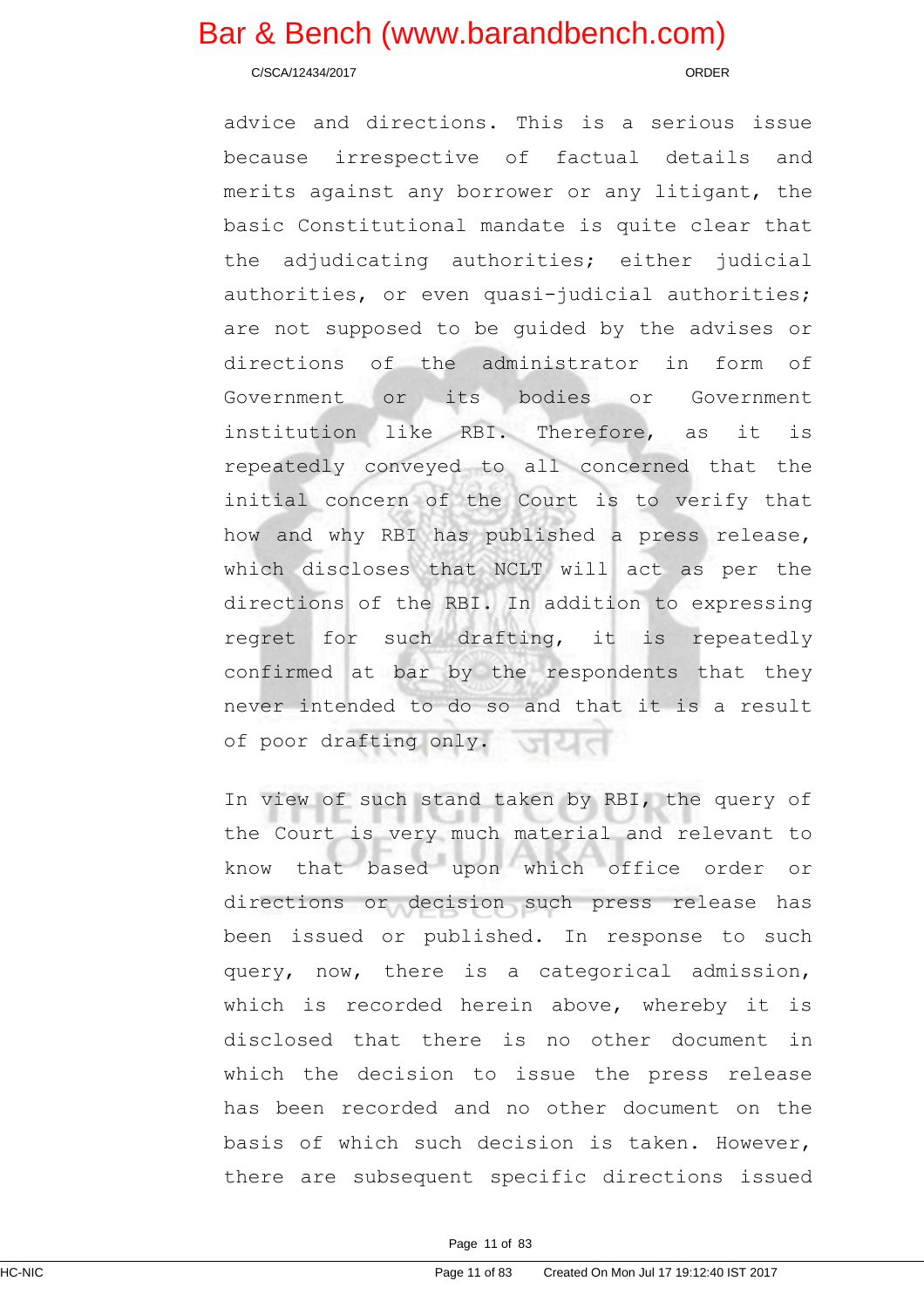C/SCA/12434/2017 ORDER

to Bank. This also goes to show the manner in which RBI is functioning, inasmuch as there is a press release even without a decision at certain level that press release is to be published and what should be included in such press release. This is also an equally serious issue. It has been conveyed to the respondents that on such disclosure that there is no other document, pursuant to such disclosure, now, they would be debarred from relying upon any such document, if any.

2) With reference to such practice, if we peruse the press release dated 13.6.2017, now, when it becomes clear that there is one another press release dated 22.5.2017, (page 863 with the petition), which is also touching the subject under reference. Whereas the impugned press release dated 13.6.2017 is in fact based upon the previous press release of May 22, 2017; which reads as under:

Date : May 22, 2017

Reserve Bank of India Outlines the action plan to implement the Banking Regulation (Amendment) Ordinance, 2017

In a Release today, the Reserve Bank of India outlined the steps taken and those on the anvil post the promulgation of the Banking Regulation (Amendment) Ordinance, 2017.

2. The amendments to the BR Act 1949, introduced through the Ordinance, and the notification issued thereafter by the Central Government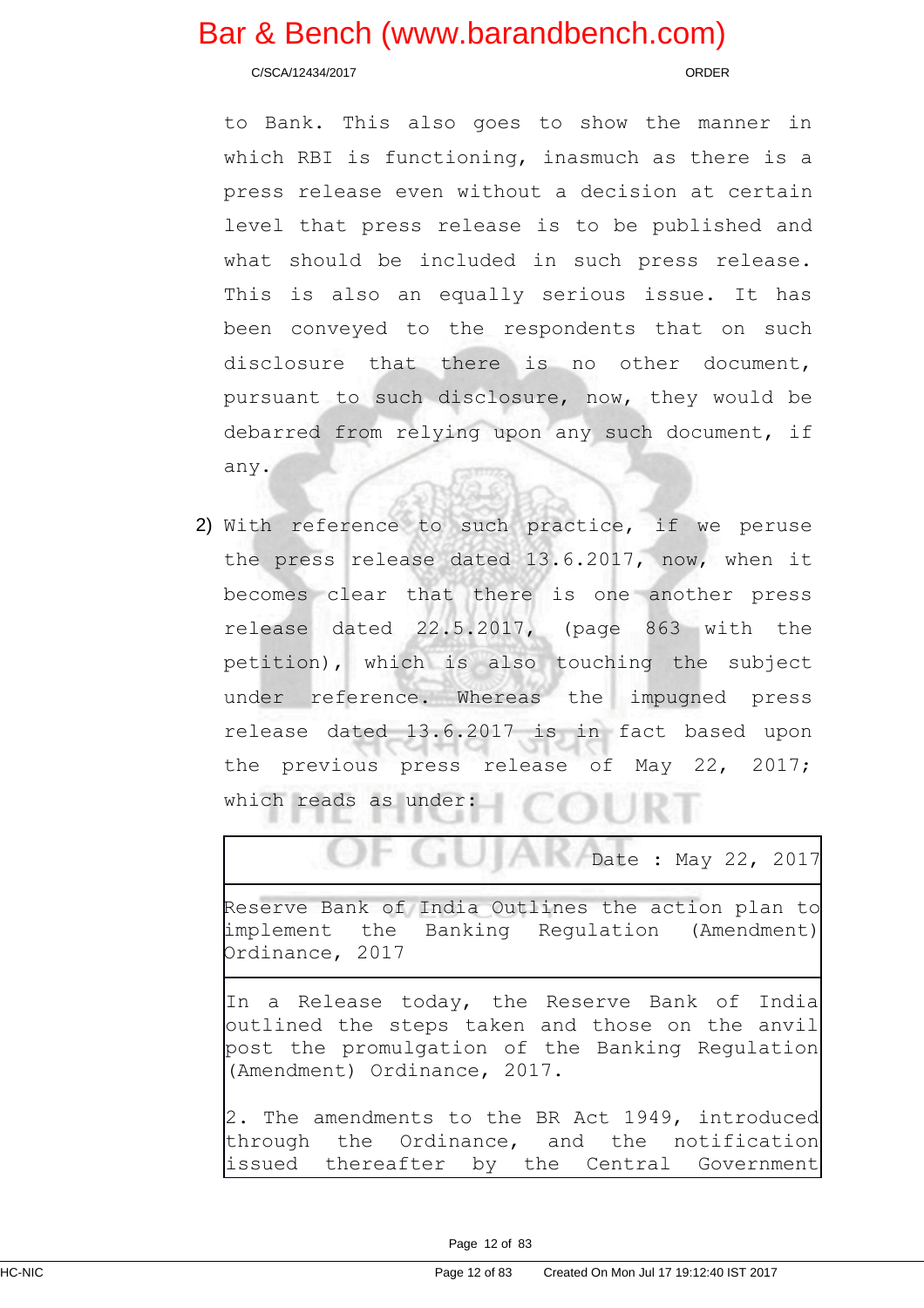C/SCA/12434/2017 ORDER

empower RBI to issue directions to any banking company or banking companies to initiate insolvency resolution process in respect of a default, under the provisions of the Insolvency and Bankruptcy Code, 2016 (IBC). It also enables the Reserve Bank to issue directions with respect to stressed assets and specify one or more authorities or committees with such members as the Bank may appoint or approve for appointment to advise banking companies on resolution of stressed assets.

3. Immediately upon the promulgation of the Ordinance, the Reserve Bank issued a directive bringing the following changes to the existing regulations on dealing with stressed assets.

- i. It was clarified that a corrective action plan could include flexible restructuring, SDR and S4A.
- ii. With a view to facilitating decision making in the JLF, consent required for approval of a proposal was changed to 60 percent by value instead of 75 percent earlier, while keeping that by number at 50 percent.
- iii. Banks who were in the minority on the proposal approved by the JLF are required to either exit by complying with the substitution rules within the stipulated time or adhere to the decision of the JLF
	- iv. Participating banks have been mandated to implement the decision of JLF without any additional conditionality.
	- v. The Boards of banks were advised to empower their executives to implement JLF decisions without further reference to them

It was made clear to the banks that non-adherence would invite enforcement actions.

4. Currently, the Oversight Committee (OC) comprises of two Members. It has been constituted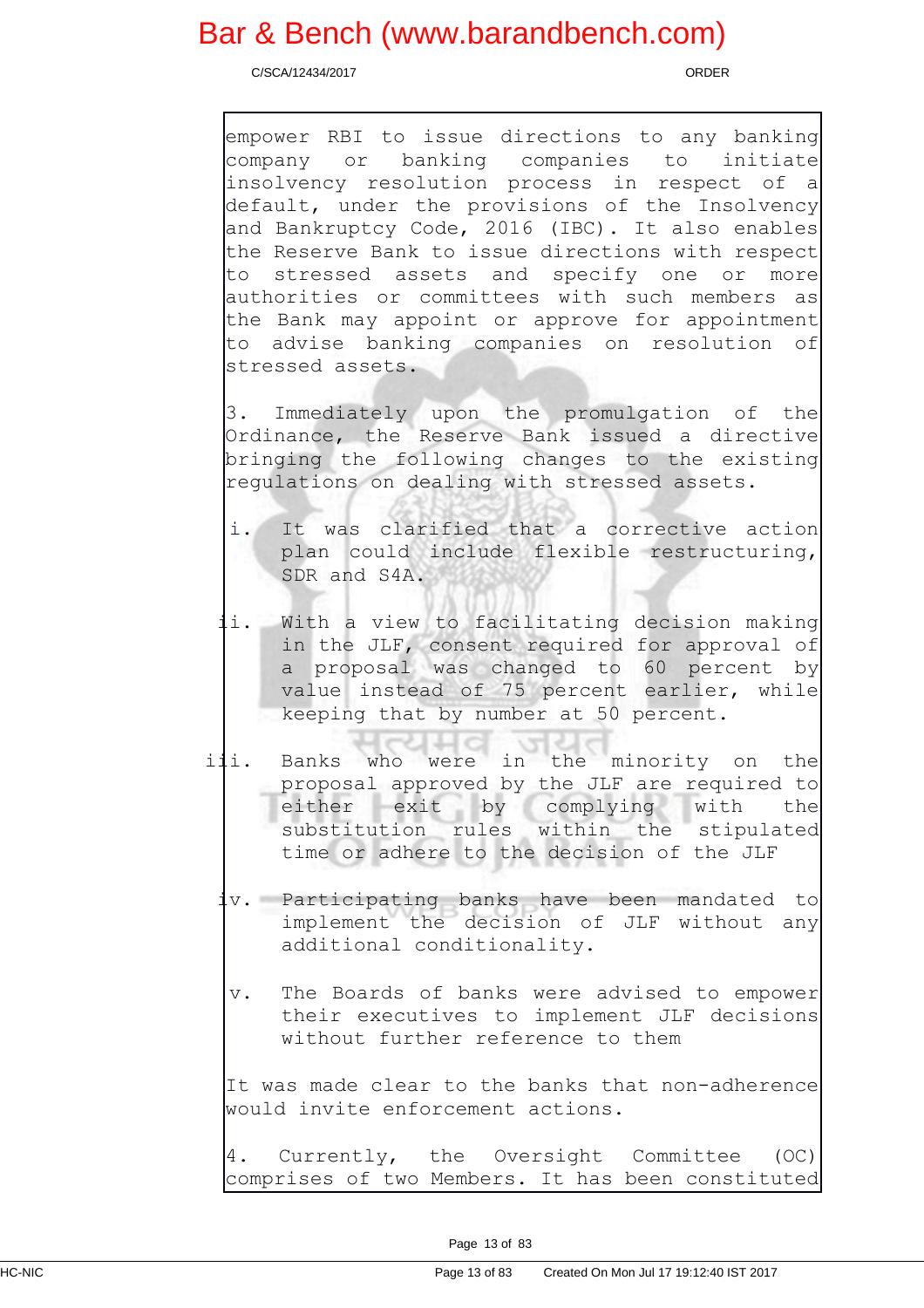C/SCA/12434/2017 ORDER

by the IBA in consultation with RBI. It has been decided to reconstitute the OC under the aegis of the Reserve Bank and also enlarge it to include more Members so that the OC can constitute requisite benches to deal with the volume of cases referred to it. While the current Members will continue in the reconstituted OC, names of a few more will be announced soon. The Reserve Bank is planning to expand the scope of cases to be referred to the OC beyond those under S4A as required currently.

5. The Reserve Bank is working on a framework to facilitate an objective and consistent decision making process with regard to cases that may be determined for reference for resolution under the IBC. Reserve Bank has already sought information on the current status of the large stressed assets from the banks. The RBI would also be constituting a Committee comprised majorly of its independent Board Members to advise it in this matter.

6. The current guidelines on restructuring are under examination for such modifications as may be necessary to resolve the large stressed assets in the banking system in a value optimising manner. The Reserve Bank envisages an important role for the credit rating agencies in the scheme of things and, with a view to preventing rating-<br>shopping or any conflict of interest, is shopping or any conflict of interest, is exploring the feasibility of rating assignments being determined by the Reserve Bank itself and paid for from a fund to be created out of contribution from the banks and the Reserve Bank.

7. The Reserve Bank notes that the proper exercise of the enhanced empowerment would require coordination with and cooperation from several stakeholders including banks, ARCs, rating agencies, IBBI and PE firms, to which end the Reserve Bank would be holding meetings in the near future with these stakeholders.

8. The Reserve Bank will issue further updates as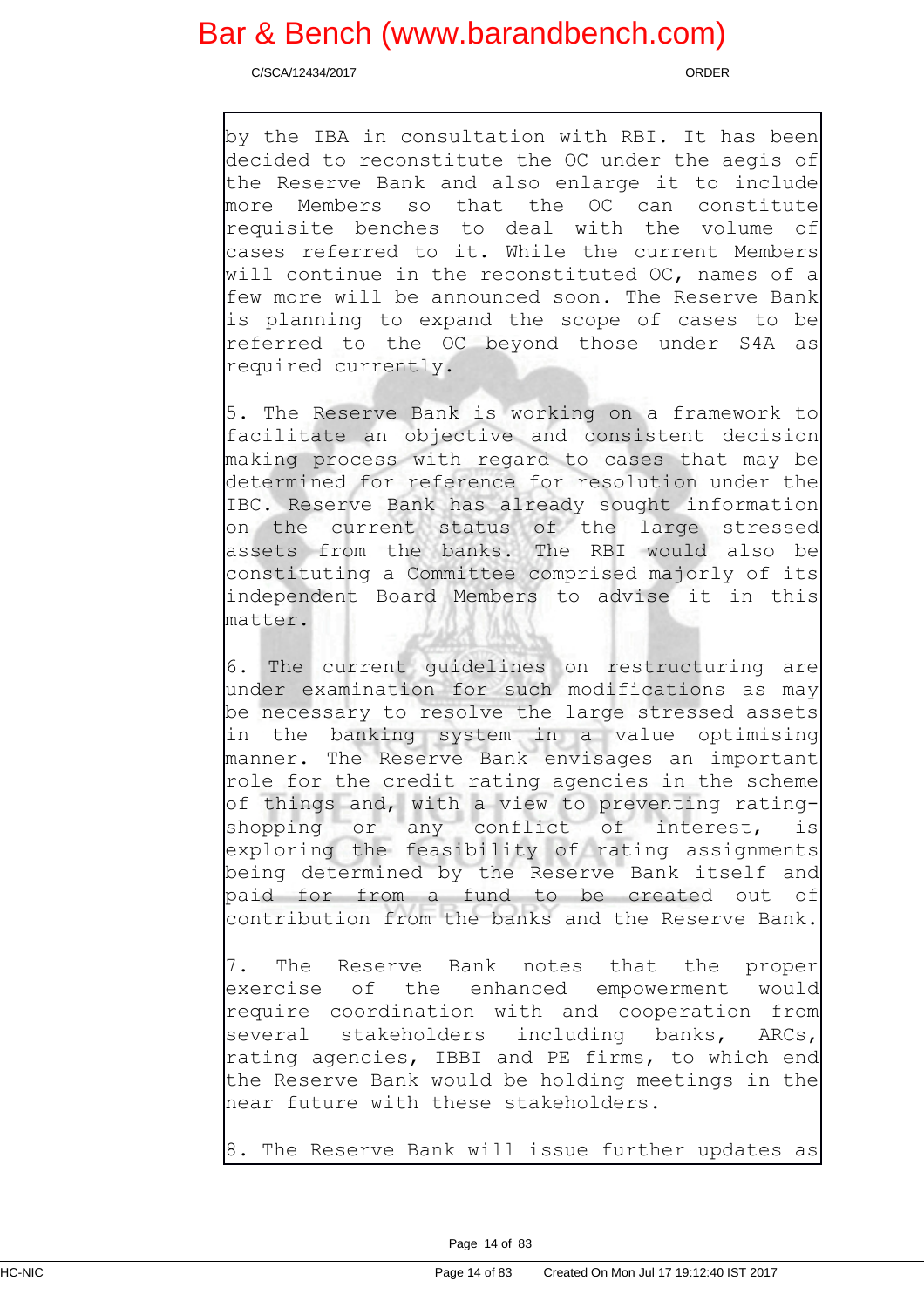C/SCA/12434/2017 ORDER

```
may be deemed necessary at an appropriate time.
                                   Jose J. Kattoor
                            Chief General Manager
Press Release: 2016-2017/3138
```
On perusal of such press release dated 22.5.2017 makes it clear that in fact a decision is taken to change the percentage or value of Nonperforming Accounts (in short 'NPA') from 75% to 60% on or before 22.5.2017, but at the same time, it is surprising to note that RBI has conveyed the Banks that the Boards of Banks were advised to empower their executives to implement Joint Lenders' Forum (in short 'JLF') decisions without further reference to them. Therefore, it seems that the RBI wants Bank's officers to act upon the decision of JLF, and take steps for its implementation, without referring such decision to its own Board of Directors. It may be an administrative issue, but it speaks for itself.

Similarly, there are some directions regarding restructuring so as to include flexible restructuring, including Strategic Debt Restructuring (SDR) and Scheme for Sustainable Structuring of Stressed Assets (S4A). Since its reference is there in impugned press release dated 13.6.2017, it cannot be ignored when bare perusal of such press release gives above image about the functioning of RBI and, therefore, it

**UUMM**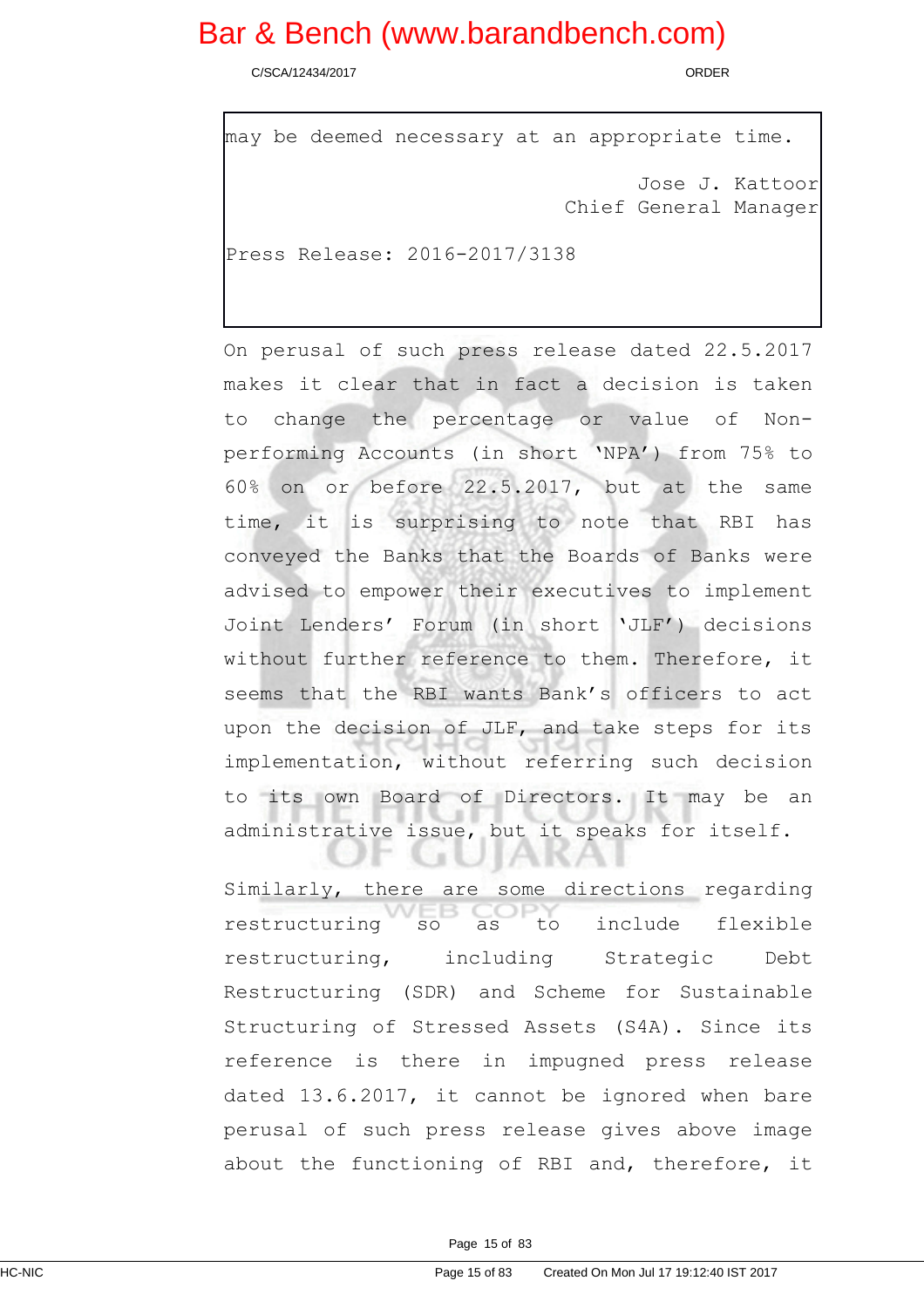C/SCA/12434/2017 ORDER

is relevant to record it here because ultimately, though whether petitioner is entitled to the relief/s claimed in this petition, may rest upon the overall facts and circumstances, such attitude gives a reason to observe in conclusive part of the judgment that nobody is entitled or empowered to advise, guide or direct the judicial or quasi-judicial authority in any manner whatsoever.

14. Irrespective of position as discussed herein above, the case of the petitioner is based upon following amongst other submissions:

1) When the restructuring proposal was under active consideration by the Banks under the mandatory circulars issued by the Reserve Bank of India, Reserve Bank of India could not have issued a directive to the banks to take action to approach NCLT under the Insolvency and Bankruptcy Code, 2016 for resolution of the debt. The petitioners submit that the petitioner is not a willful defaulter and there is no allegation against the petitioner of diversion of funds, fraud or malfeasance. There is no opinion that the petitioner's industrial units are not viable if the debt is appropriately restructured. The petitioner's debt has not been restructured pursuant to the huge losses suffered by the petitioner in view of (i) steel industry getting out of being a priority core sector for supply of gas, (ii) international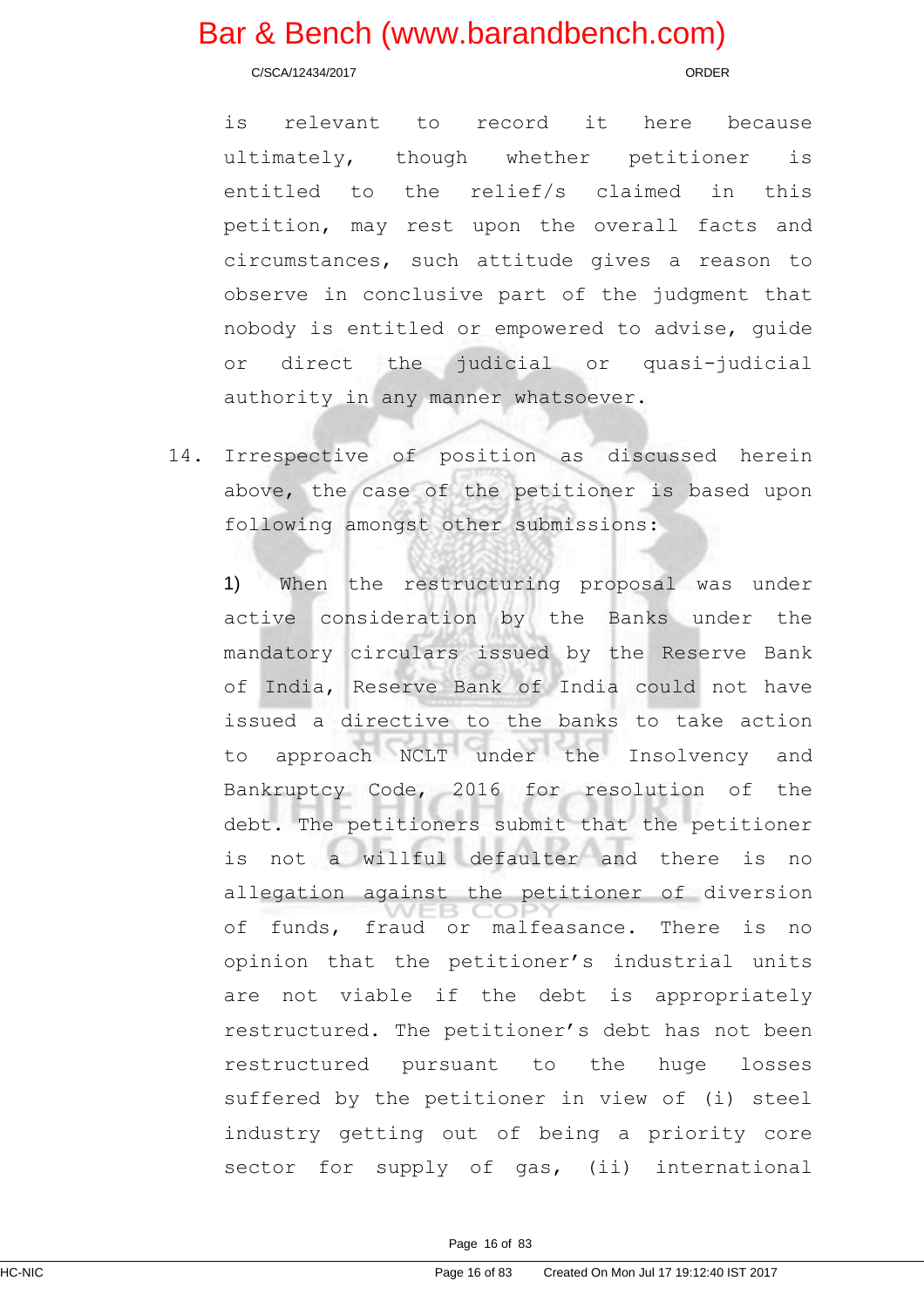C/SCA/12434/2017 ORDER

market of steel and (iii) dumping of foreign steel into the country and there is no failure on the part of the petitioner in not complying with the restructured debt. The petitioner has in fact paid Rs. 3467 Crores in the last 15 months to the banks and financial institutions. In the circumstances, there is a clear conflict between the existing circulars issued under Section 35AA of the Banking Regulation Act, 1949 (in short BRA) which are binding to the banks and under which restructuring proposal is almost on the verge of being finalized and recent directive of Reserve Bank of India issued on 13.06.2017 directing the banks to take action of filing insolvency petition even in respect of companies where restructuring proposals are under consideration under the existing circulars and direction issued by RBI is clearly discriminatory vis-à-vis the Petitioner and is required to be struck down. Moreover, the direction is issued without considering the relevant factors viz. the restructuring was underway in case of the Petitioner and was at the stage of finalization as per existing mandatory circulars of RBI and considering the irrelevant factors viz the quantum of debt completely ignoring the stress faced by the steel industry as a whole in India.

2) On a true and correct interpretation of Section 35AA of BRA, the Central Government is required to authorize the Reserve Bank of India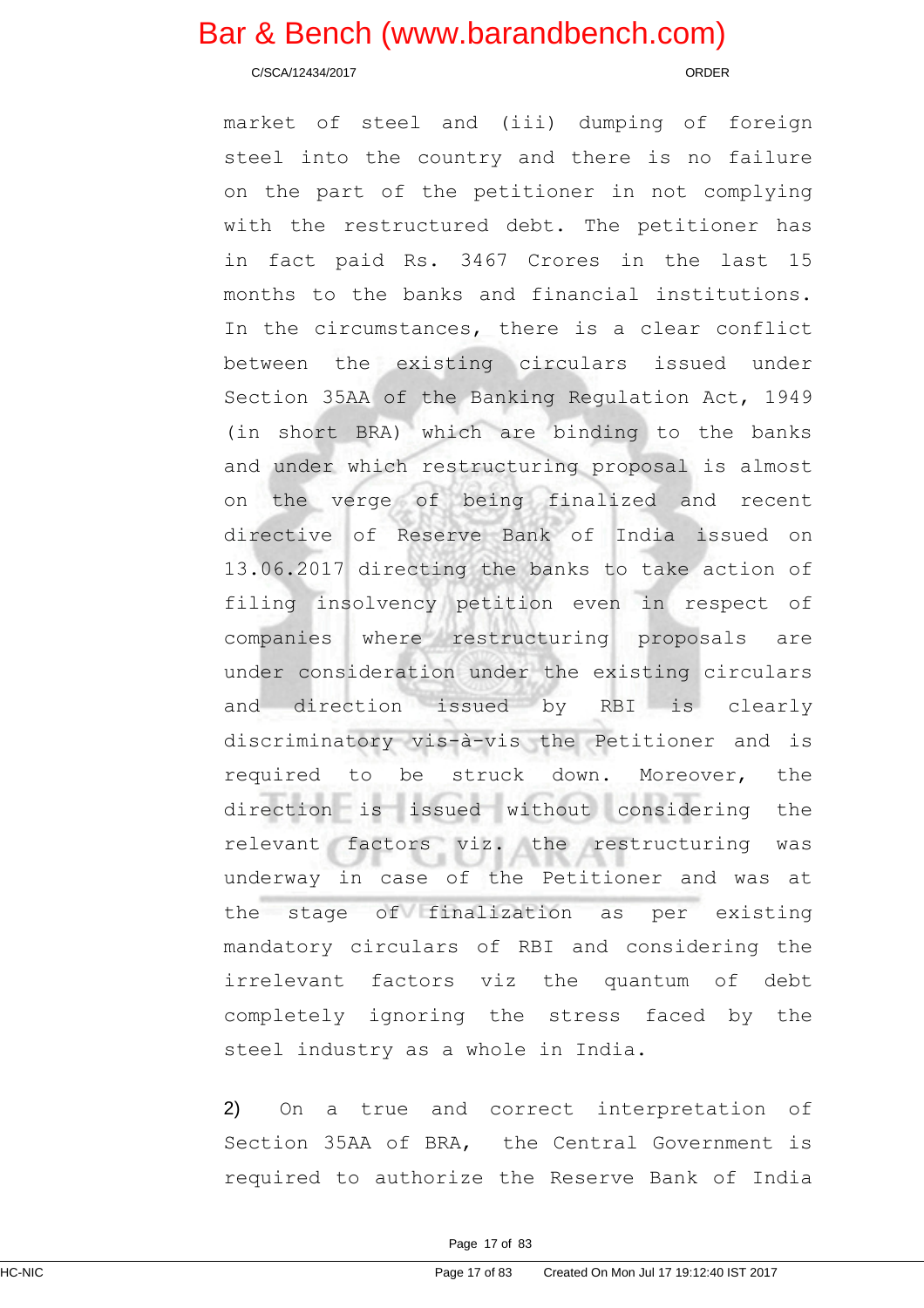C/SCA/12434/2017 ORDER

to issue directions to any banking company or companies to initiate insolvency resolution process in respect of a default, under the provisions of Insolvency and Bankruptcy Code. The above section therefore implies that in each case of default, the RBI will have to come to a subjective satisfaction based on objective facts to give such directions to the Banking Company and the Central Government cannot give general direction to the Banking Company to initiate insolvency proceedings in respect of various defaults. The RBI has not considered specific cases of defaults before issuing authorization and consequently their authorization, which is generic in nature, is bad. Without prejudice to the aforesaid, the petitioner submits that each case of default will have to be considered on facts by the RBI and only after it considers the objective facts relating to the defaulting company that it can come to a subjective satisfaction entitling it to authorize the Reserve Bank of India to initiate the insolvency resolution process in respect of the default. There is nothing on record to show that the RBI has considered objective facts of each defaulting company and in particular of the petitioner and reached a subjective satisfaction to issue directions to initiate insolvency resolution process. The action of the RBI to direct the SBI to initiate insolvency resolution process without considering the specific cases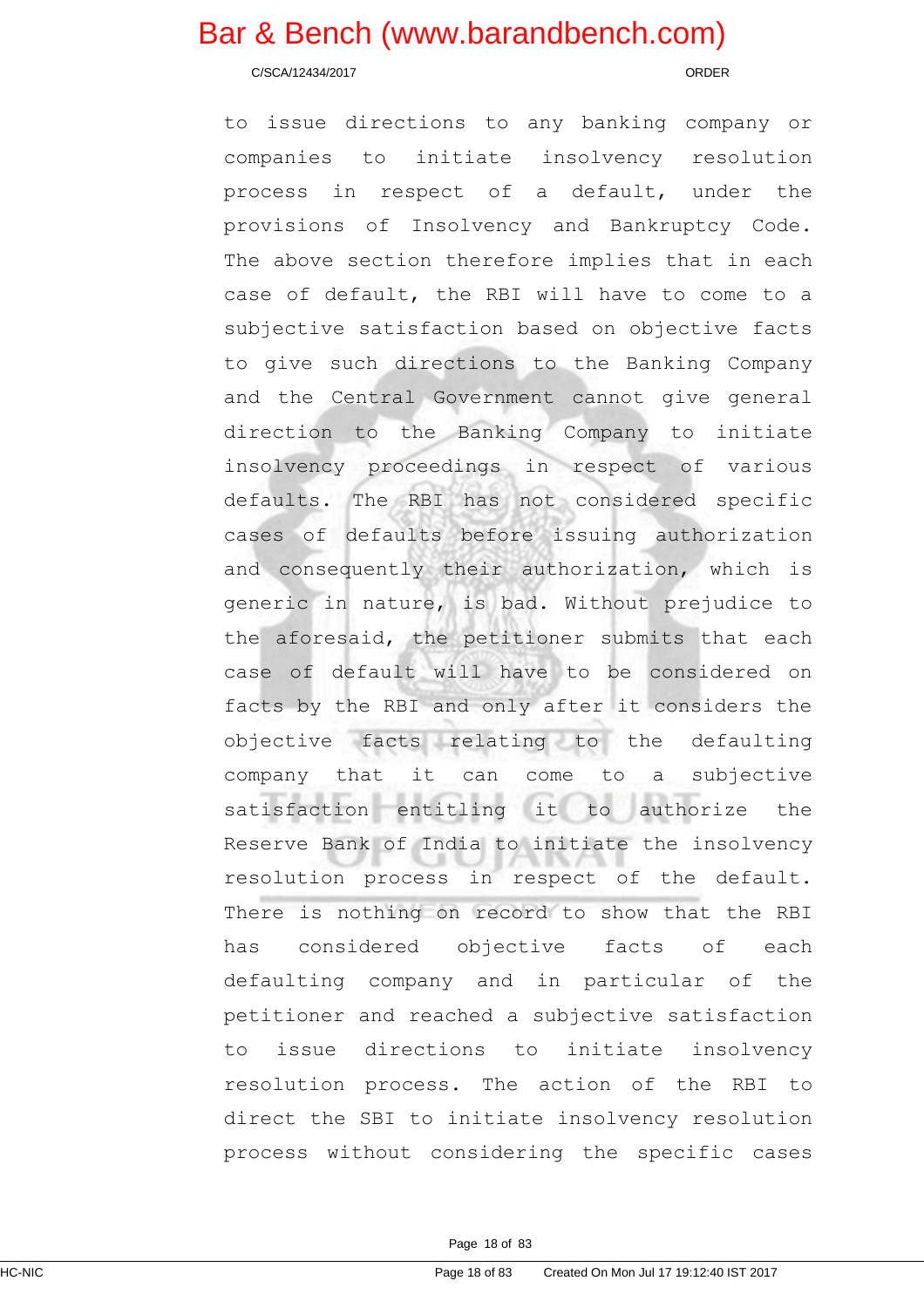C/SCA/12434/2017 ORDER

of default more particularly objective facts of the defaulting company and reaching a subjective satisfaction in respect of the same is clearly bad and is required to be quashed in view of the following decisions of the Supreme Court as the exercise of powers is arbitrary, unreasonable, manifestly unjust and outrageous:

- (i) Barium Chemicals v. Company Law Board AIR 1967 SC 295
- (ii) Bhikhubhai Vitthalbhai Patel v. State of Gujarat AIR 2008 Supreme Court 1771
- (iii) Vinod kumar v. State of Haryana (2013) 16 SCC 293

3) Without prejudice to the aforesaid, the circular dated 13.06.2017 issued by Respondent no.1 Reserve Bank of India in so far as it has classified the defaulting companies solely on the basis of outstanding amount greater than Rs. 5000 Crores with 60% or more classified as NPAs by banks as of 31.03.2016 and those not falling in the above criteria is clearly violative of Article 14 of the Constitution of India. The object of inserting Section 35AA of the Banking Regulation Act is to authorize the Reserve Bank of India to issue directions in respect of default to initiate insolvency resolution process considering each case of default and the steps otherwise taken to restructure the debt. The decision of the Internal Advisory Committee to classify solely on the basis of quantum has no rational nexus to the object sought to be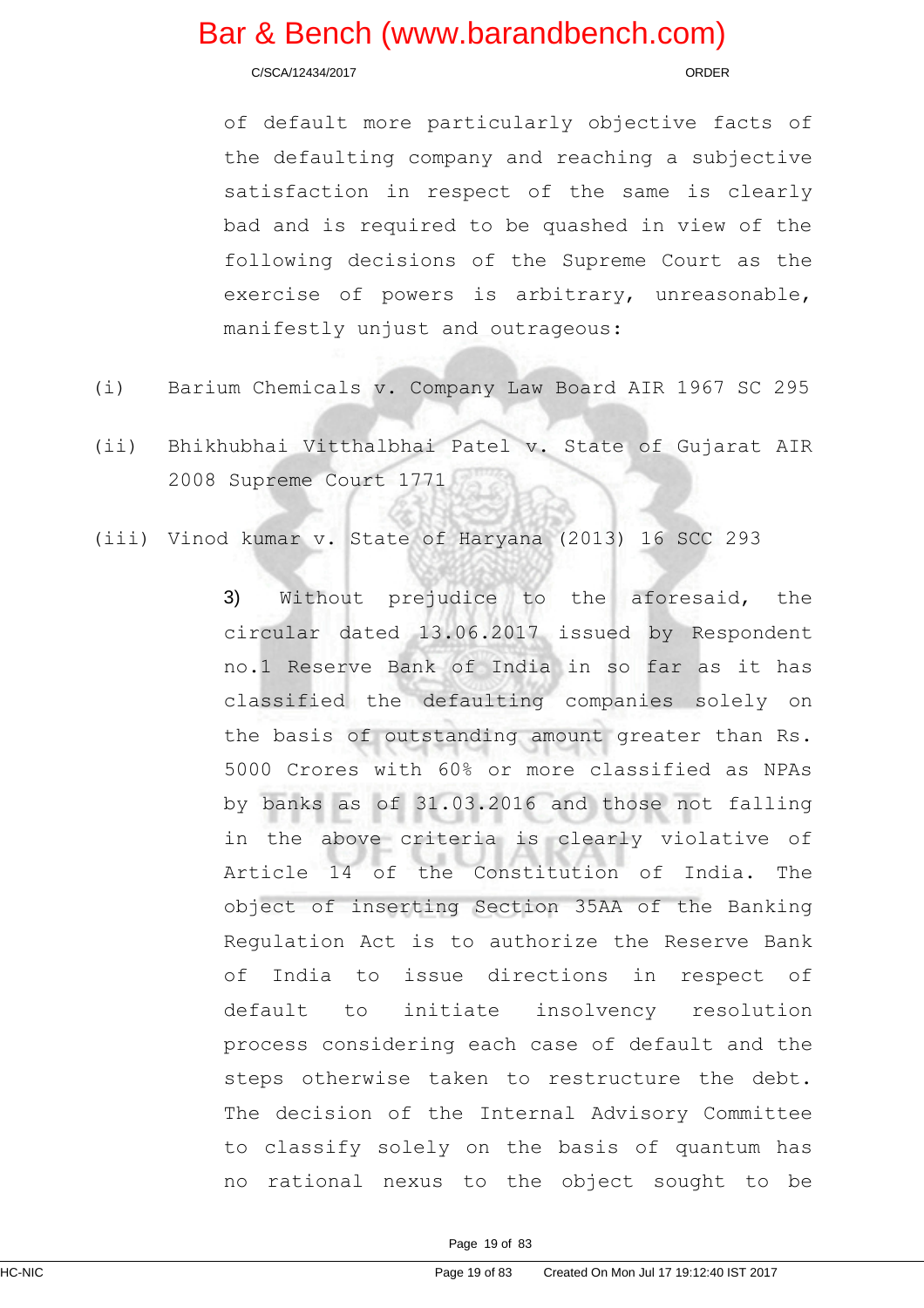C/SCA/12434/2017 ORDER

achieved either by Section 35AA of the Banking Regulation Act, 1949 or the relevant provisions of the Insolvency and Bankruptcy Code, 2016. In fact, the Reserve Bank of India has not looked into any material and relevant facts in creating two classes: one, where, direction is given to commence resolution under IBC and other where resolution is to be finalized within 6 months. The Petitioner's case clearly is that a resolution process was underway and was being finalized by the JLF. The Petitioner could never have been classified in category falling under para 3 of the circular dated 13.06.2017 when as late as on 13.06.2017 itself, the JLF was considering the finer details of the proposal for restructuring the debt of the Petitioner. Classifying the petitioner in para 3 and not para 4 is clearly arbitrary, discriminatory and violative of Article 14 of the Constitution of India as the classification has no rational nexus to the object sought to be achieved viz. restructuring of debt.

4) The Petitioner further submits that the Petitioner's case is most eminently suited to be classified under para 4 as the resolution plan was under process. To classify the Petitioner in para 3 is to treat the Petitioner dissimilarly as compared to others who have been given 6 months time to finalize the resolution process. The Petitioner submits that there is no reasonable basis applied for classification into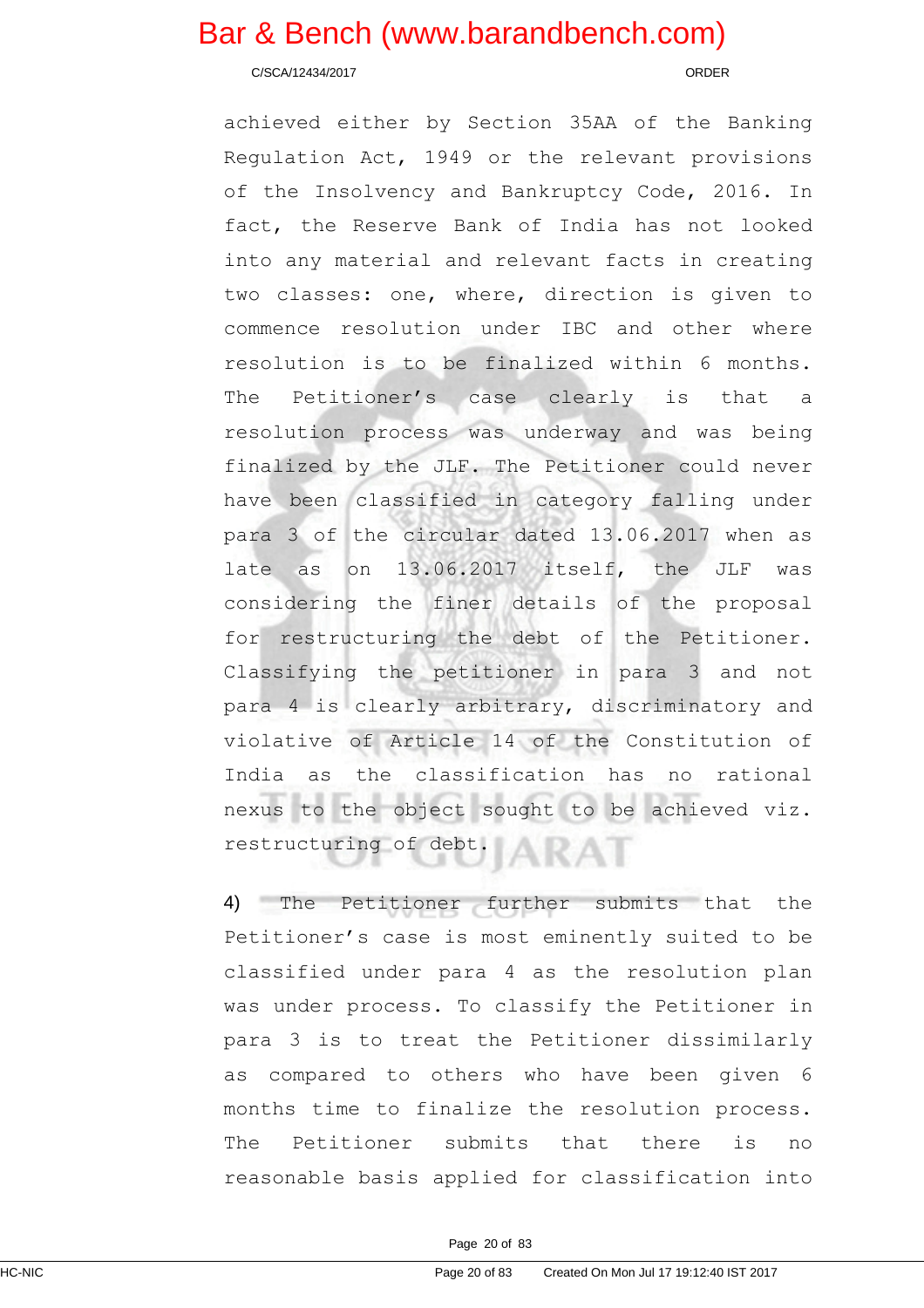C/SCA/12434/2017 ORDER

two classes. The only criteria adopted is the quantum of debt which has no rational nexus to the object sought to be achieved viz. restructuring of the debt and survival of the Company. For the purpose reliance is placed on the following decisions

- i. State of West Bengal v. Anwar Ali Sarkar AIR 1952 SC 75
- ii. Union of India v. N.S. Ratnam and Sons (2015) 10 SCC 681

5) It is further submitted that without prejudice to the aforesaid, the Court is entitled to test any decision of any authority on the basis of reasonableness of the process adopted by the concerned authority. When Reserve Bank of India classified the defaulting companies into two classes viz. those who have debts above Rs. 5000 Crores with 60% or more classified as NPA as on 31.03.2016 and the others, it is evident that it has not taken into consideration any relevant factors except focusing on the large stressed accounts. The various factors which have been highlighted both in the petition and in written submission would indicate that the Petitioner's debt was in finalization stages of restructuring have been completely ignored by the Reserve Bank of India in issuing the directions. The relevant facts which ought to have been looked into before issuing the directions have been completely ignored. The process adopted by Reserve Bank of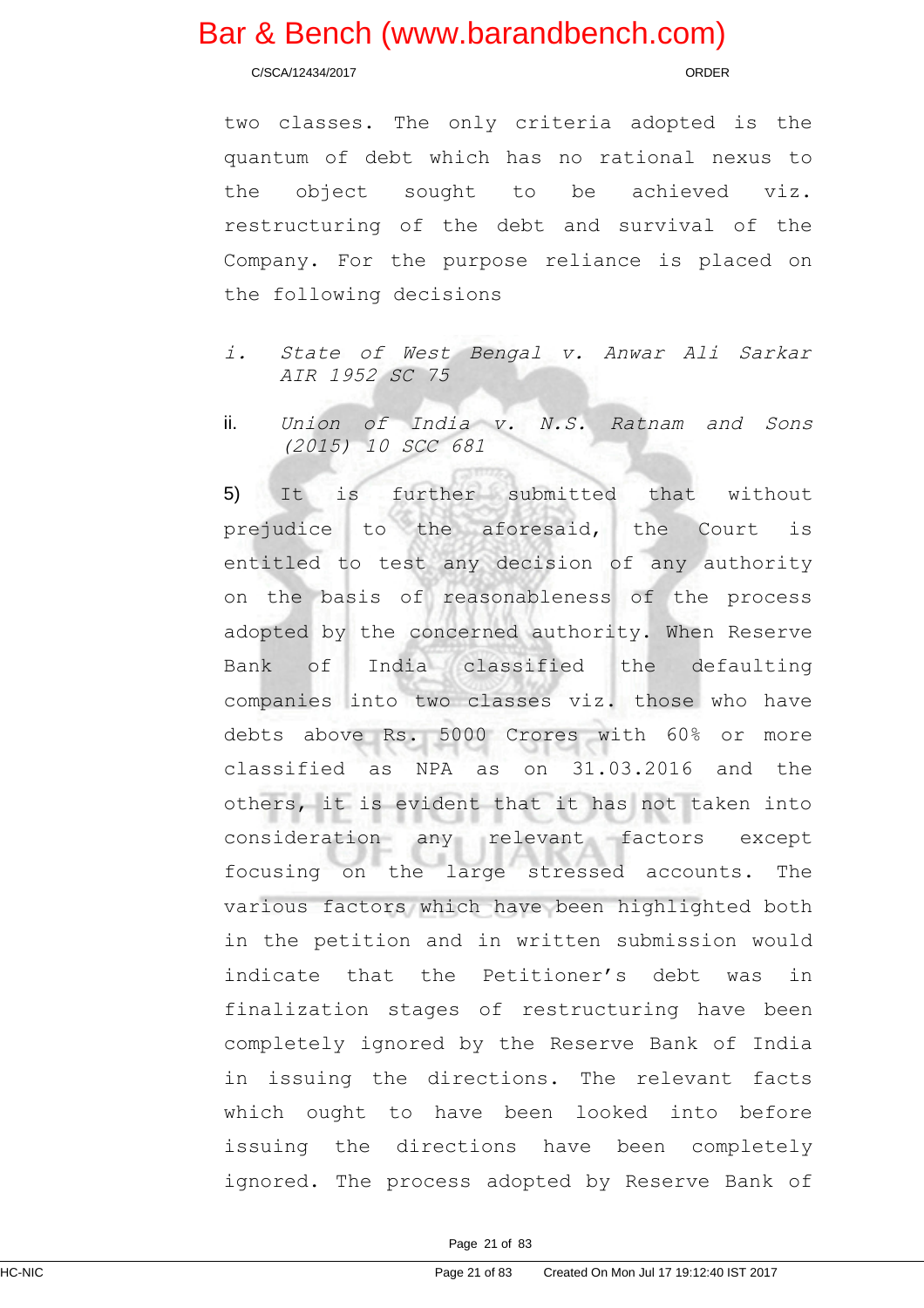C/SCA/12434/2017 ORDER

India is clearly unreasonable and deserves to be struck down. The Petitioner submits that the Petitioner Company has vast operation with multi-location facilities, the impact of the decision would be severe and may result in the Company going into serious problem because of the change in management. In such circumstances, the Reserve Bank of India ought to have considered all relevant facts other than the mere largeness of the stressed account before making such a vital decision. In these circumstances, such decision is clearly subject to judicial review. The Petitioner submits that the following factors would clearly establish that the decision of Reserve Bank of India is not only discriminatory and violative of Article 14 but the Reserve Bank of India has not taken into consideration relevant and taken into consideration irrelevant factors in classifying the Petitioner in Para 3 and not para 4 of press release dated 13.6.2017.

**CLILARAT** a) The initiation of proceedings under the Bankruptcy Code results in coercive steps including mandatory suspension of the functioning of the Board of Directors and hands over of management to Insolvency Resolution Professional (IRP). Such harsh consequences ought to be resorted to only when there is no other resolution or reconstruction of the Company is possible. In the present case, the facts clearly show that any reasonable person would come to a conclusion that the progress achieved by the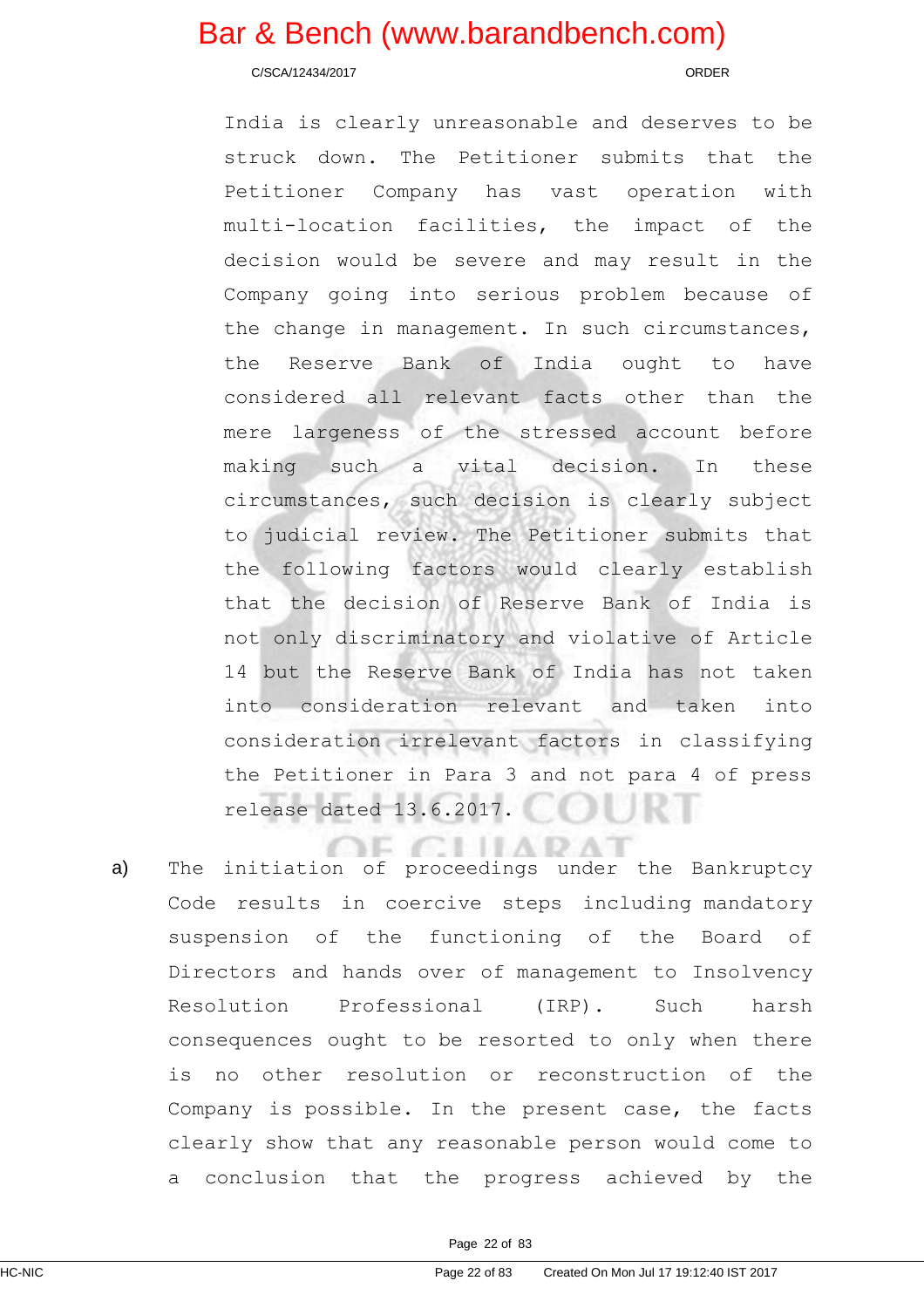C/SCA/12434/2017 ORDER

Company including in particular repayment of Rs. 3500 Crores would show that the resolution process between the Banks and the Petitioner is eminently possible to be achieved.

- b) The Petitioner has its operations in six locations i.e., Hazira (Gujarat), Vishakamatnam (Andhra Pradesh), Kirundal (Chattisgarh), Paradeep (Odisha), Dabuna (Odisha) and Pune (Maharashtra). All the plants in these six locations spread over 5 states are operational. There are atleast 8 finished products being manufactured by the Petitioner. Such as HRC, plates, pipes, pellets, etc. These manufacturing units given direct employment to 4500 persons. Sudden change of management of these vast operations spread all over India from the Board of Directors to a single individual i.e., the Insolvency Resolution Professional is likely to disrupt the smooth functioning and operations of the Company. It is in the interest of Bankers and all stakeholders that the Company continues to operate smoothly without any interruption.
- c) The Petitioner also has long term contracts with various customers to supply its finished products. The business and operations of these customers is also thus dependent upon assured supply of the final product produced by the Petitioner. The turnover of the Company has been at an average of Rs. 12,000 Crores per year in the last two years and as is estimated to be Rs. 21,700 Crores in the year 2018. With such large turnover requiring skilled and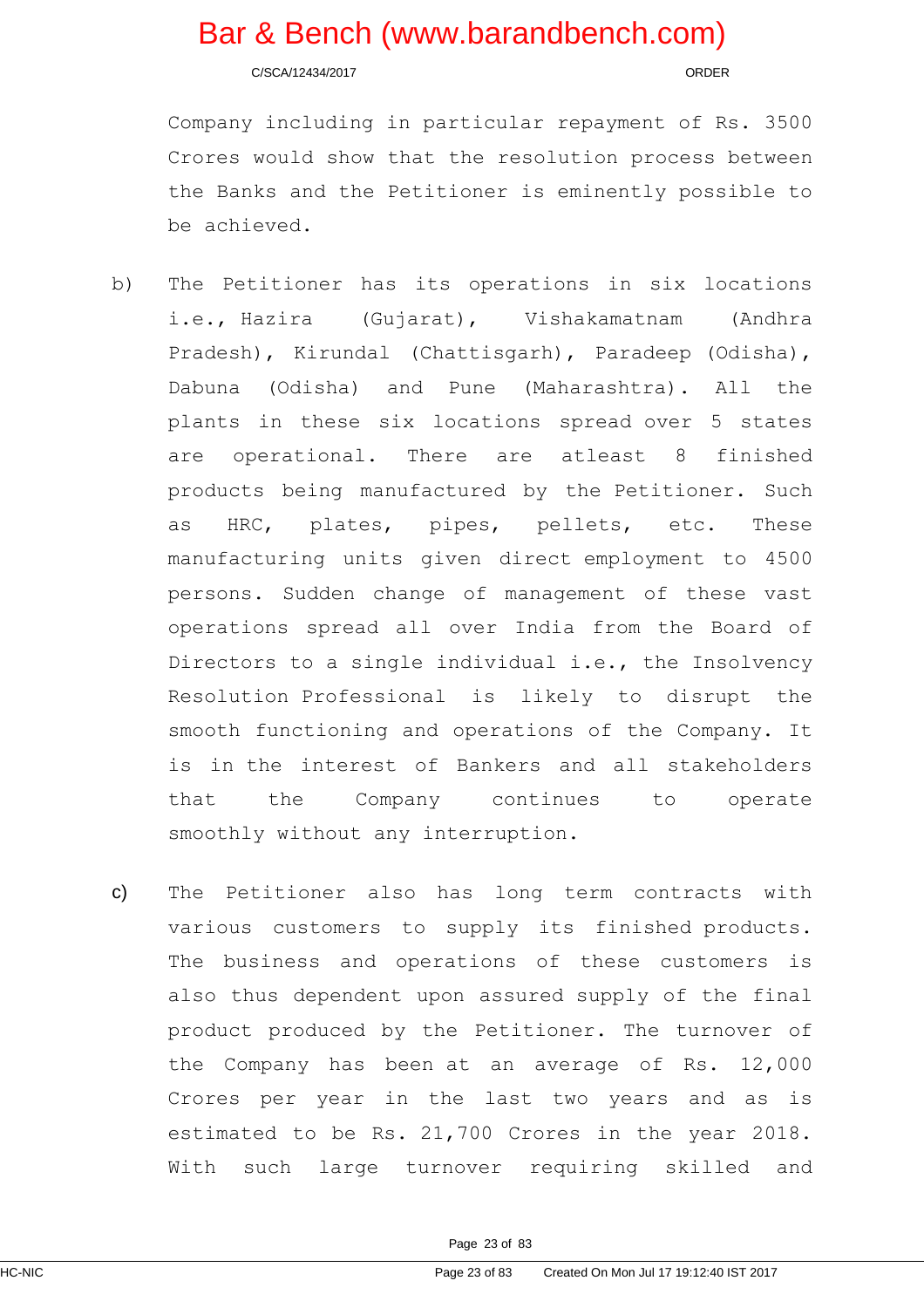C/SCA/12434/2017 ORDER

experienced management for the operations, any disruption by handing over management to a third party i.e., the IRP is bound to cause some disruption in production and erosion in value. It is for this reason that even the Banks have been actively discussing and negotiating a restructuring proposal for last over one year. A mutually acceptable restructuring proposal between the Petitioner and the Banks would ensure smooth operations as also repayment of debt as per the restructuring package. therefore RBI was not justified in categorizing the Petitioner with 11 companies headed for Bankruptcy proceedings or should have given an opportunity to restructure as has been done in respect of companies under para 4. No prejudice will be caused to the Banks by giving an opportunity to restructure the debt. The entire financial operations of the Company are already in the control of the Bankers. The Bankers have their nominee on the Board of Directors and all payments are made with the consent of the Bankers. The last one year's performance of the Company also shows that its manufacturing operations are improving and the repayments to the Banks are taking place.

d) On the one hand there is serious likely hood of disruption or interference with the smooth operations of the Company, as also erosion in value if the management is handed over to the IRP and on the other hand if the period of six months is given to the Bankers for the Company to work out a mutually acceptable restructuring proposal, no prejudice would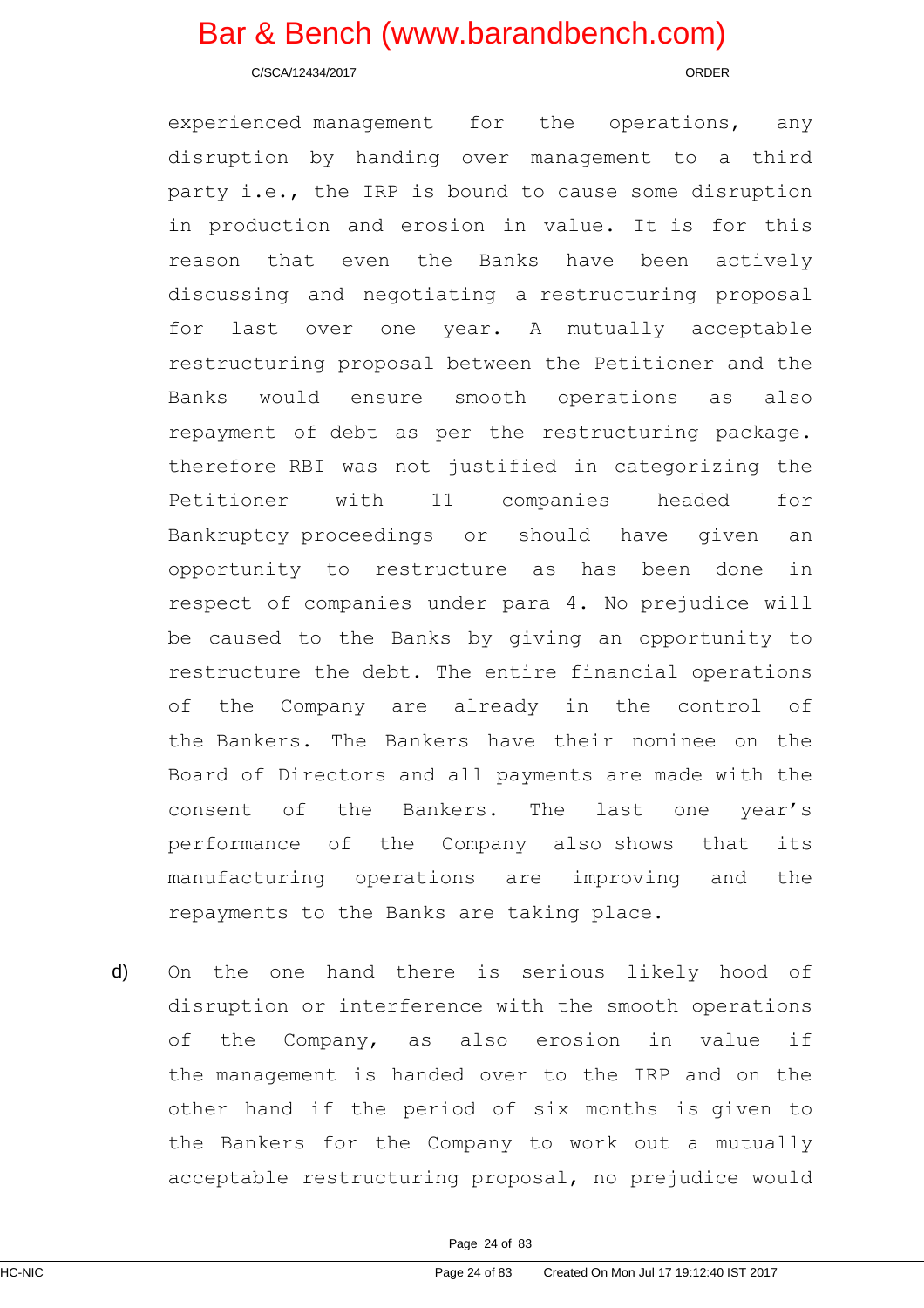C/SCA/12434/2017 ORDER

be cause to the Bankers. If for any reason the restructuring proposal is not finalized within six months, as is the case with the other Companies in para 4, it will be open for the Banks to initiate Bankruptcy proceedings. Hence, atleast in the case of the Petitioner it ought to be categorised with other companies who have been given six month's time to have a restructuring proposal. In this regard, reliance is placed upon Union of India v. <sup>G</sup> Ganayutham (1997) 7 SCC 463.

6) The Petitioner further submits that Section 35AA and 35AB of BRA have been inserted to enable the Government of India to authorize Reserve Bank of India to give necessary directions in respect of specific default to initiate Insolvency Resolution Process. From the language of above two Sections, it is evident that unless a Directive is issued by Reserve Bank of India on a Bank, the Bank is not entitled to initiate Insolvency Resolution Process. It is evident that no Directive is issued to the Standard Chartered Bank to initiate Insolvency Resolution Process. This apart, if the Petitioner's contention is accepted that it should be classified in para 4, then there should be specific Directive by the Reserve Bank of India that the Banks should finalize the restructuring within six months. This Directive should equally apply to the Standard Chartered Bank and would be binding on it. It would be mandatory for the Standard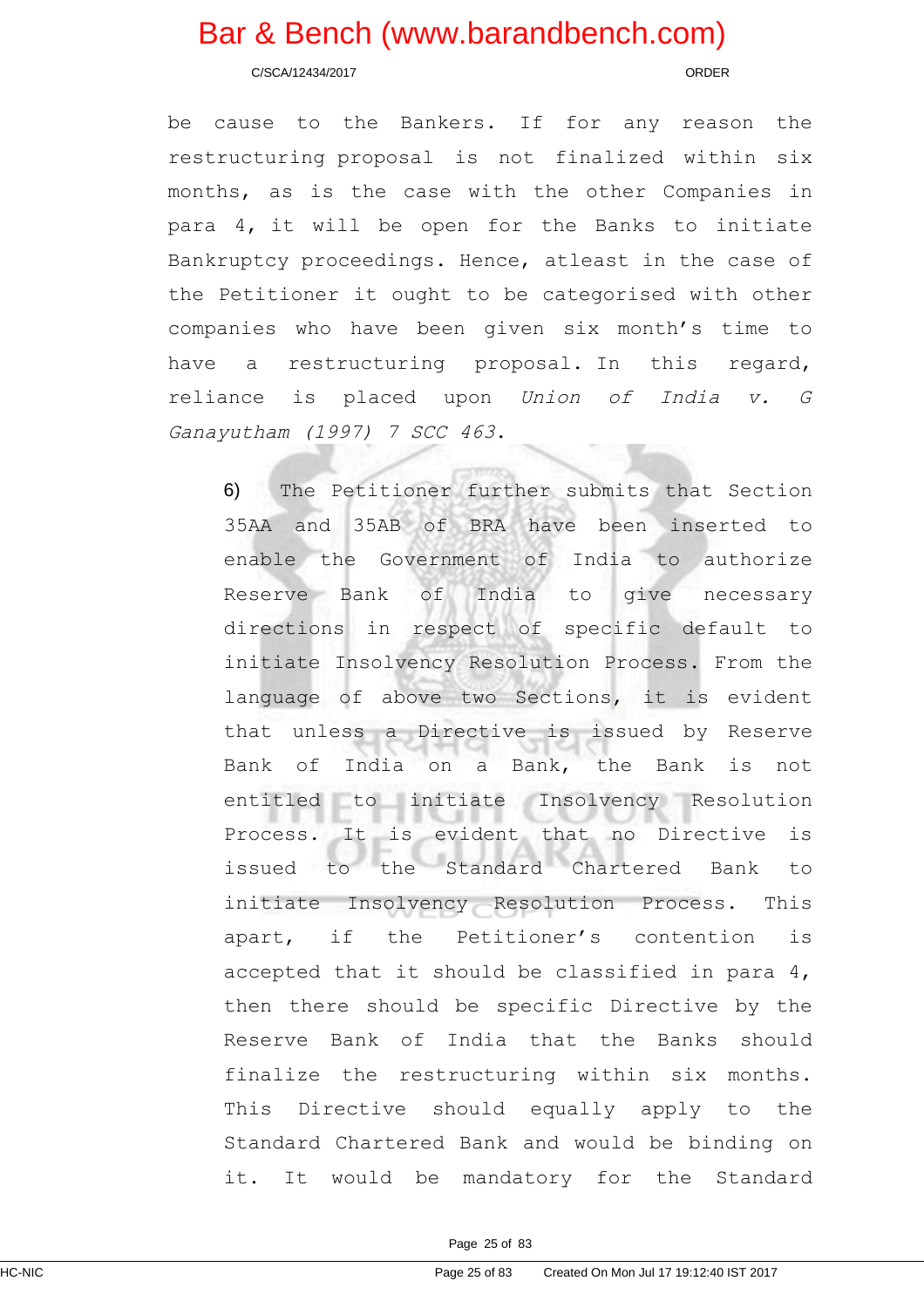C/SCA/12434/2017 ORDER

Charted Bank to consider the restructuring proposal and cannot initiate any Insolvency Resolution Process under the Insolvency and Bankruptcy Code, 2016 for a period of six months. Without prejudice to the above, the Petitioner submits that Standard Chartered Bank was also in active discussion and negotiations with the Company for over last one year. It has given a proposal to the Company for settlement on 21.06.2017. Before the Petitioner could respond, the Standard Chartered Bank has initiated the Insolvency Resolution Process before the NCLT on 27.06.2017,in view of Directive issued by Reserve Bank of India on State Bank of India and the Joint Lenders Forum and the JLF having taken decision on 22.06.2017 to initiate Insolvency Resolution Process as per the Directive of the Reserve Bank of India.

15. As against that the Respondent No. 1 has submitted as under:

w

1) Despite the existence of several laws and statutory circulars issued by Respondent No.1 ("the RBI") for recovery / restructuring of Non Performing Accounts ("NPA"), the problem of NPAs in India remained staggering. As on March 31, 2017, the gross NPAs in India aggregated more than Rs.7,28,768 Crores, i.e., about 5% of the GDP. About 12% of the total advances by public sector banks are NPAs. Consequently, several banks, which should have been instruments for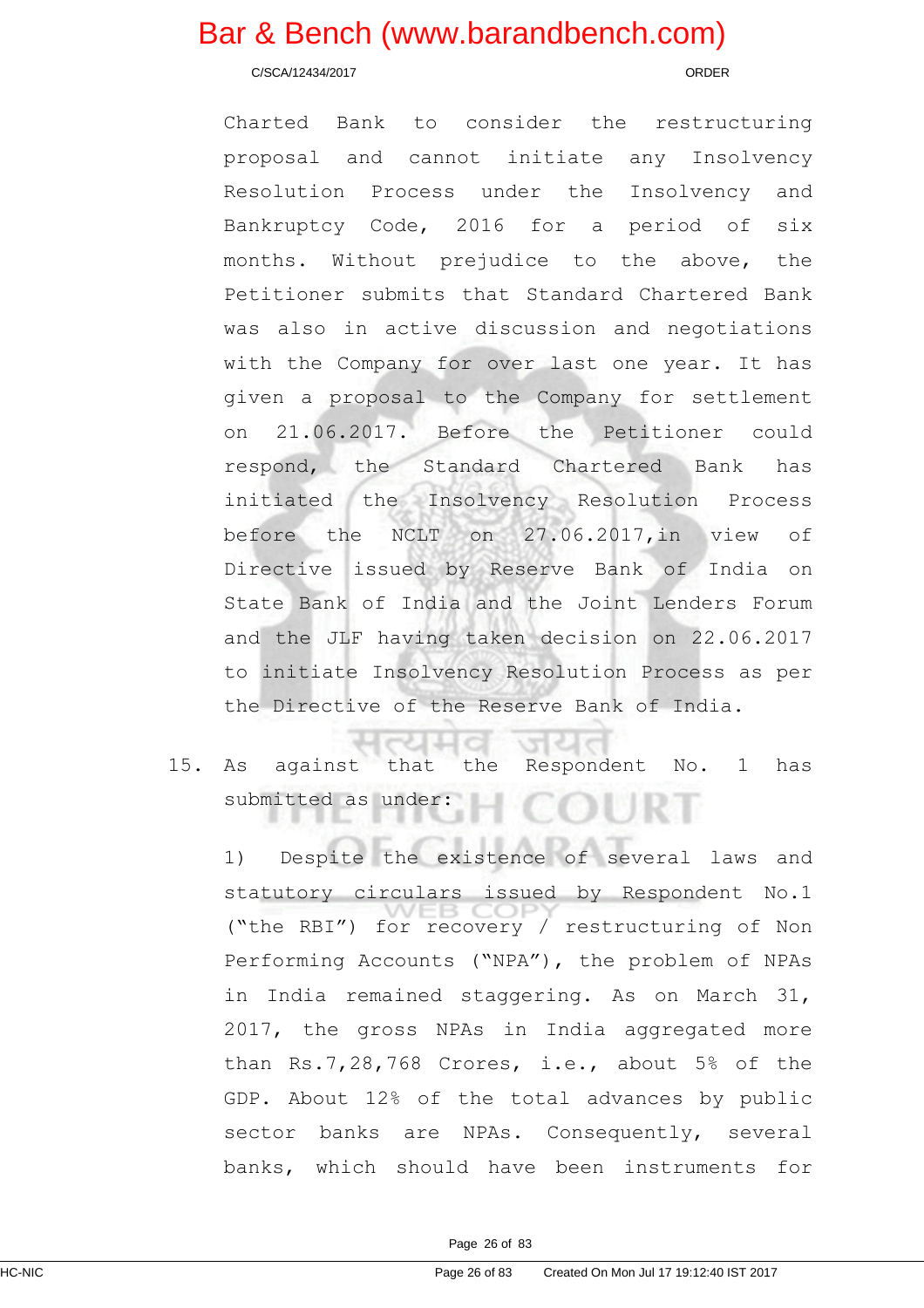C/SCA/12434/2017 ORDER

rejuvenating the economy, have been bogged down leading to systemic crisis in the Banking sector. NPAs cause economic loss to the country.

2) Even according to Petitioner, as on September 30, 2016, the total bank exposure of the Petitioner was admittedly Rs.45,655 Crores (Annexure C at page 32). As per the data collected by Central Repository of Information on Large Credits, as on March 31, 2017, the total fund based outstanding of the Petitioner with banks was Rs. 33,842 Crores. As on 31st March 2016, an amount of Rs.31,671 Crores (i.e., 94% of the outstanding amount) was classified as NPA. As on 31st March 2017, this figure increased to Rs.32,864 Crores (i.e., 97% of the outstanding).

3) Without prejudice to the above, it is submitted that there existed several objective facts that support the Order and the press release dated June 13, 2017 issued by the RBI ("the Press Release") and Directives to Banks as: **WEB COPY** 

### i. the Petitioner's account was in NPA even prior to March 31, 2016 (Rs. 31,671 Crores);

- ii. on March 31, 2017, the Petitioner's account was in NPA to the extent of Rs.32,864 crores;
- iii. the general position of NPAs country wide was drastic and required urgent action to be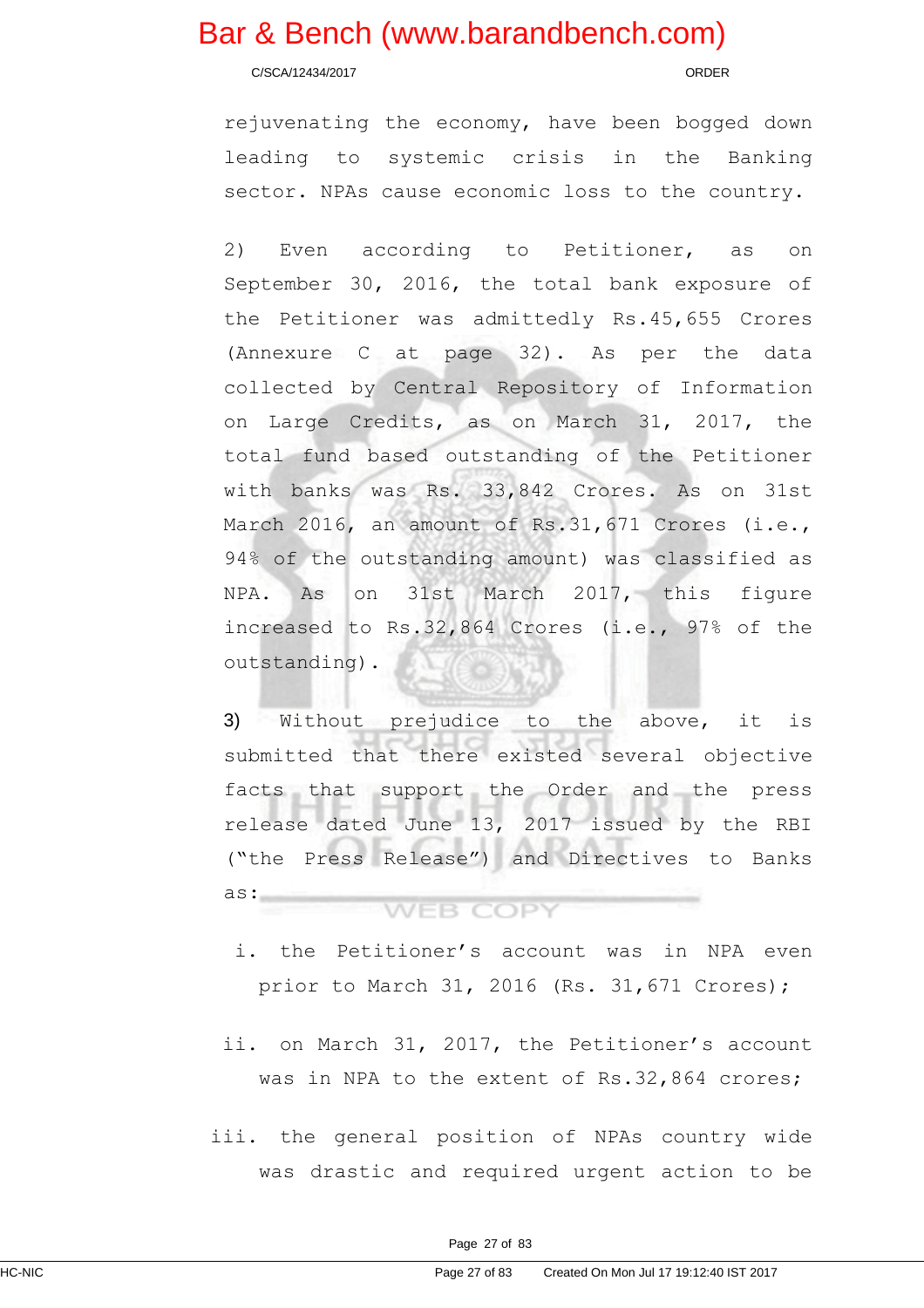C/SCA/12434/2017 ORDER

taken under the IBC;

- iv. on February 29, 2016, SBI had written to the Petitioner to declare its account NPA;
	- v. even according to the Petitioner its outstanding were about Rs.45,695 Crores as on September 30, 2016; and
	- vi. the JLF restructuring of the Petitioner had proved ineffective and was nowhere near completion.

4) The directives of the RBI were thus, not on any "imaginary grounds" or "wishful thinking". what in law, the Petitioner would have to establish to have them quashed (Bhikhubhai Patel v. State of Gujarat, (2008) 4 SCC 144 Paragraph 24 – cited by the Petitioner).

5) The law as to permissible classification is well settled and the judgments cited by the Petitioners themselves lay down the following:

a t

a) classification must be founded on an intelligible differentia which distinguishes persons grouped together from others left out and that differentia must have a rational relation to the object sought to be achieved by the statute (Union of India v. N. S. Rathnam & Sons,(2015) <sup>10</sup> SCC <sup>681</sup> – paragraph 14);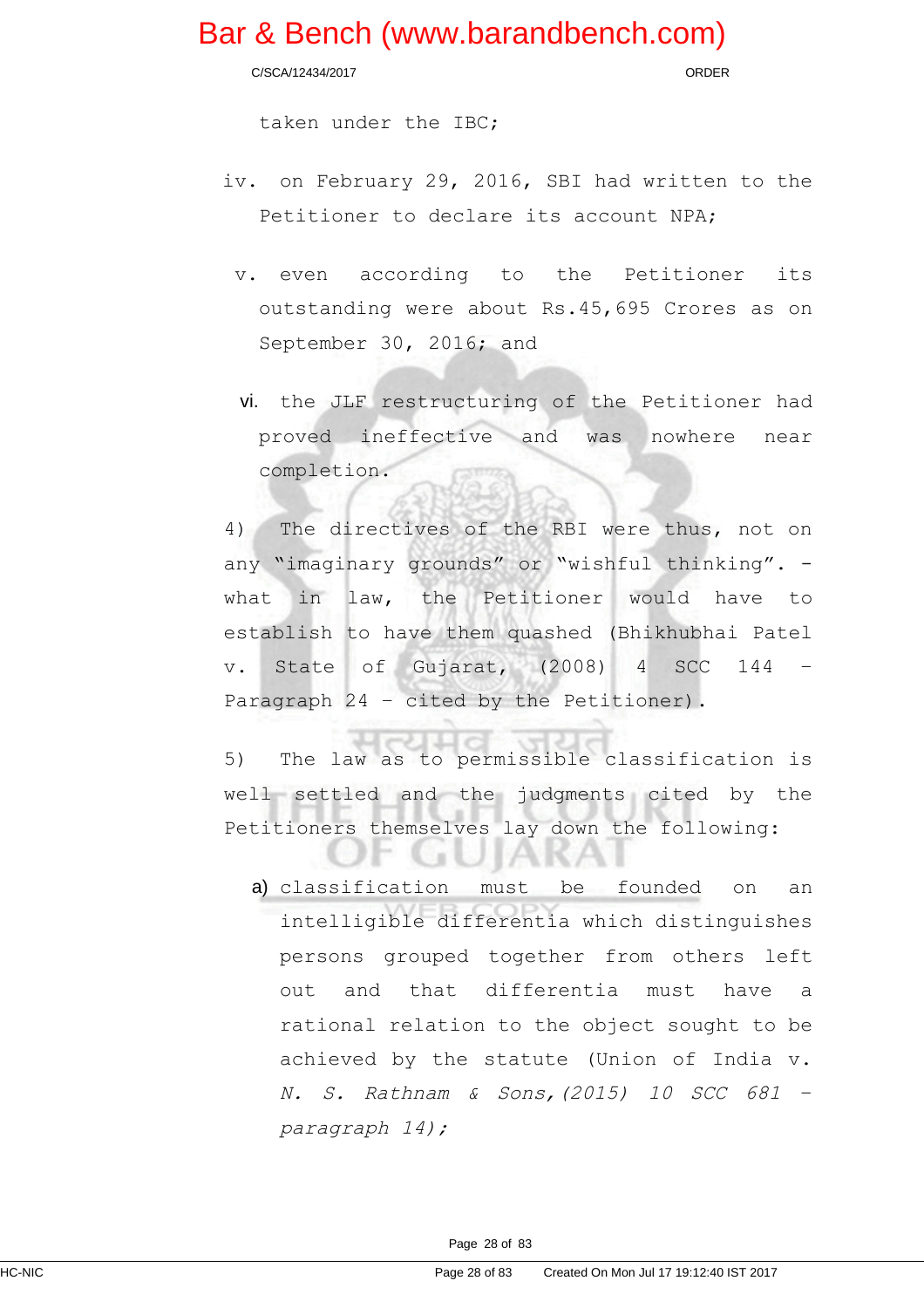C/SCA/12434/2017 ORDER

- b) the person challenging the act of the State as violative of Article 14 has to show that there is no reasonable basis for the differentiation between the two classes created. Article 14 prohibits class legislation and not reasonable classification (Union of India v. N. S. Rathnam & Sons,(2015) <sup>10</sup> SCC <sup>681</sup> – paragraph 13 @ page 695c);
- c) the extent of reasonability of a statute has is in its efficiency to achieve the object sought to be achieve by the statute (Union of India v. N. S. Rathnam & Sons,(2015) 10 SCC <sup>681</sup> – paragraph <sup>15</sup> @ page <sup>696</sup> citing Aashirwad Films v. Union of India, (2007) 6 SCC 624); and
- d) in making the classification, the legislature cannot certainly be expected to provide "abstract symmetry". It can make and set apart the classes according to the needs and exigencies of the society and as suggested by experience (AIR 1952 SC 75 – paragraph 44). [State of West Bengal v. Anwar Ali Sarkar – An extreme case, unlike the present one, where the West Bengal Special Courts Act, 1950 laid down substantially different rules for trial of offences and denied the procedure under the Cr.P.C., imposed heavier liabilities, denied privileges, deprived the accused of the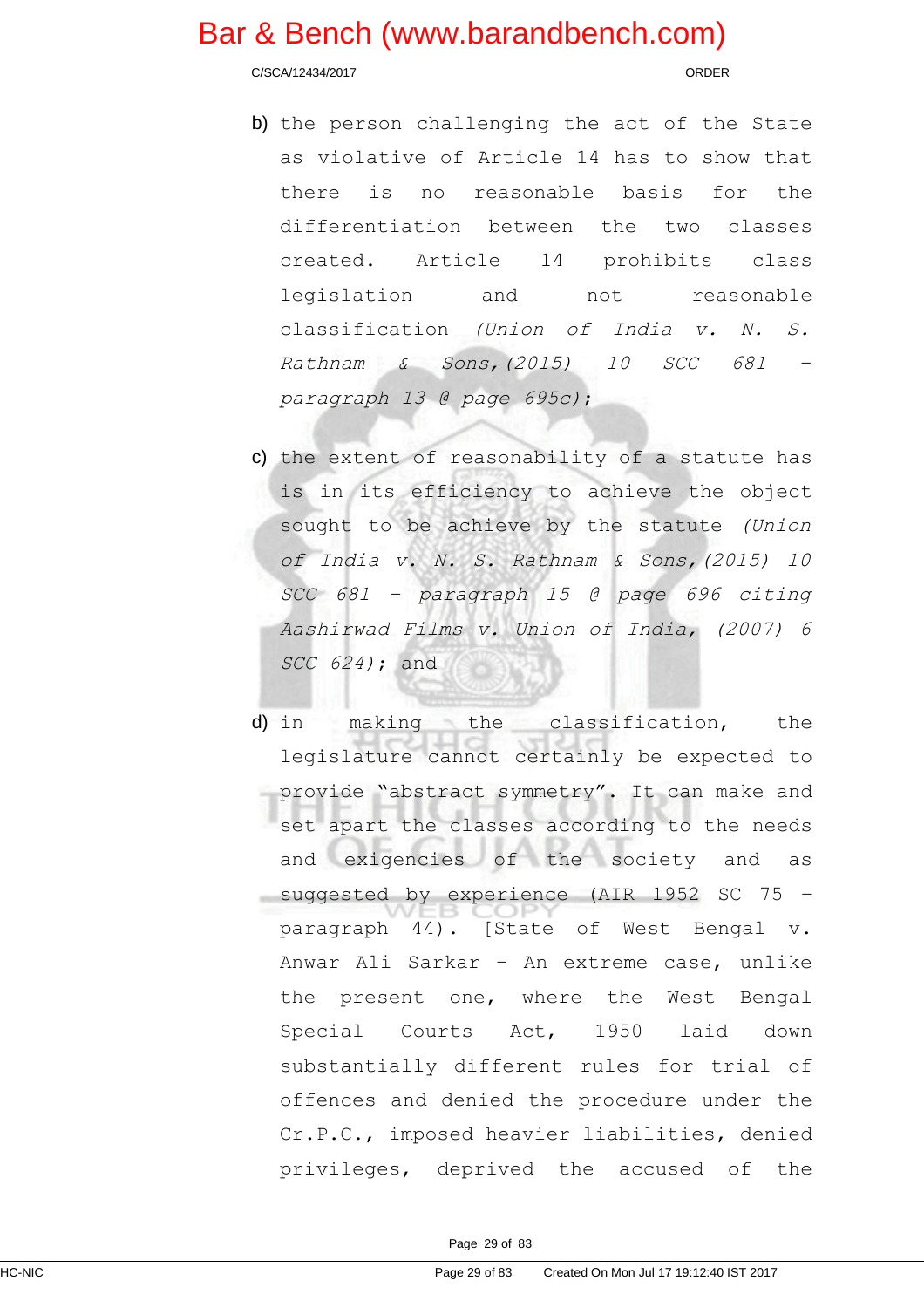C/SCA/12434/2017 ORDER

committal procedure, deprived them of a denovo trial in the case of transfer, deprived them of the right to call witness in defence and made them liable for conviction and punishment for major offences other than those for which they had been charged or tried.]

6) The RBI Directives are reasonable and make a classification valid under Article 14, because the Press Release and the Directives to Banks issued by the RBI were for giving effect to the economic policy contained in the IBC as well as the Ordinance and the Order in the following rational manner:

- a) the RBI constituted an Internal Advisory Committee ("IAC") to advise it in regard to the cases that may be considered for reference under the TBC:
- b) the IAC accessed information reported by the banks on Central Repository of Information on Large Credits ("CRILC") as on March 31, 2017. From such information, out of the top 500 exposures of the banking system the IAC segregated exposures which were wholly / partly classified as NPA ("List A");
- c) from List A, the IAC identified the largest stressed cases (NPAs) using the objective filter of companies where the banking exposure was more than Rs.5000 Crores ("List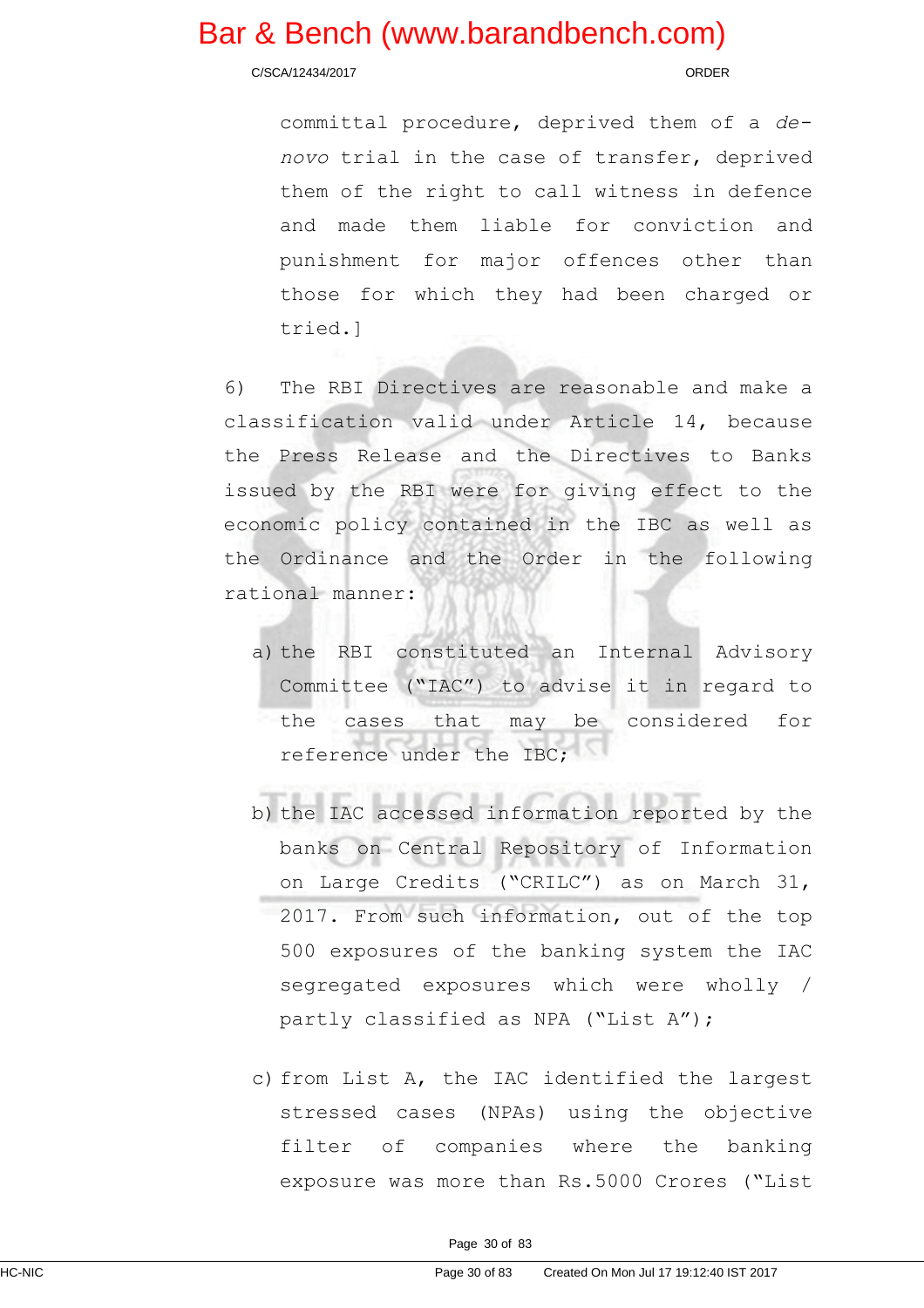C/SCA/12434/2017 ORDER

B"); and

d) to ensure that the identification process does not include companies who have only recently faced stress, the IAC identified the seasoned NPAs from List B, i.e., those companies which were classified as NPA to the extent of more than 60% as on March 31, 2016 until March 31, 2017 ("List C").

Though there is reference of List "A", "B" and "C" in written submissions, no such list is found on record. However facts are explained in above sub-paras.

7) Thus, contrary to the argument canvassed by the Petitioners, Respondent No.1 has not arbitrarily identified 12 companies for action under the IBC by the Press Release. The process adopted by the RBI for identifying the 12 entities was completely consistent with the object of making quickest recovery of substantial economic value. The RBI seeks to focus on the cases which have the twin criteria of being the largest and longest standing NPAs. Such classification is based on an intelligible differentia, i.e., both quantum (Rs.5000 Crores and 60% NPA) as well as length of outstanding (at least fifteen months, i.e., from March 31, 2016) and has a nexus with the object of the IBC and the Ordinance, viz., rapid recovery of the largest possible economic value for the country.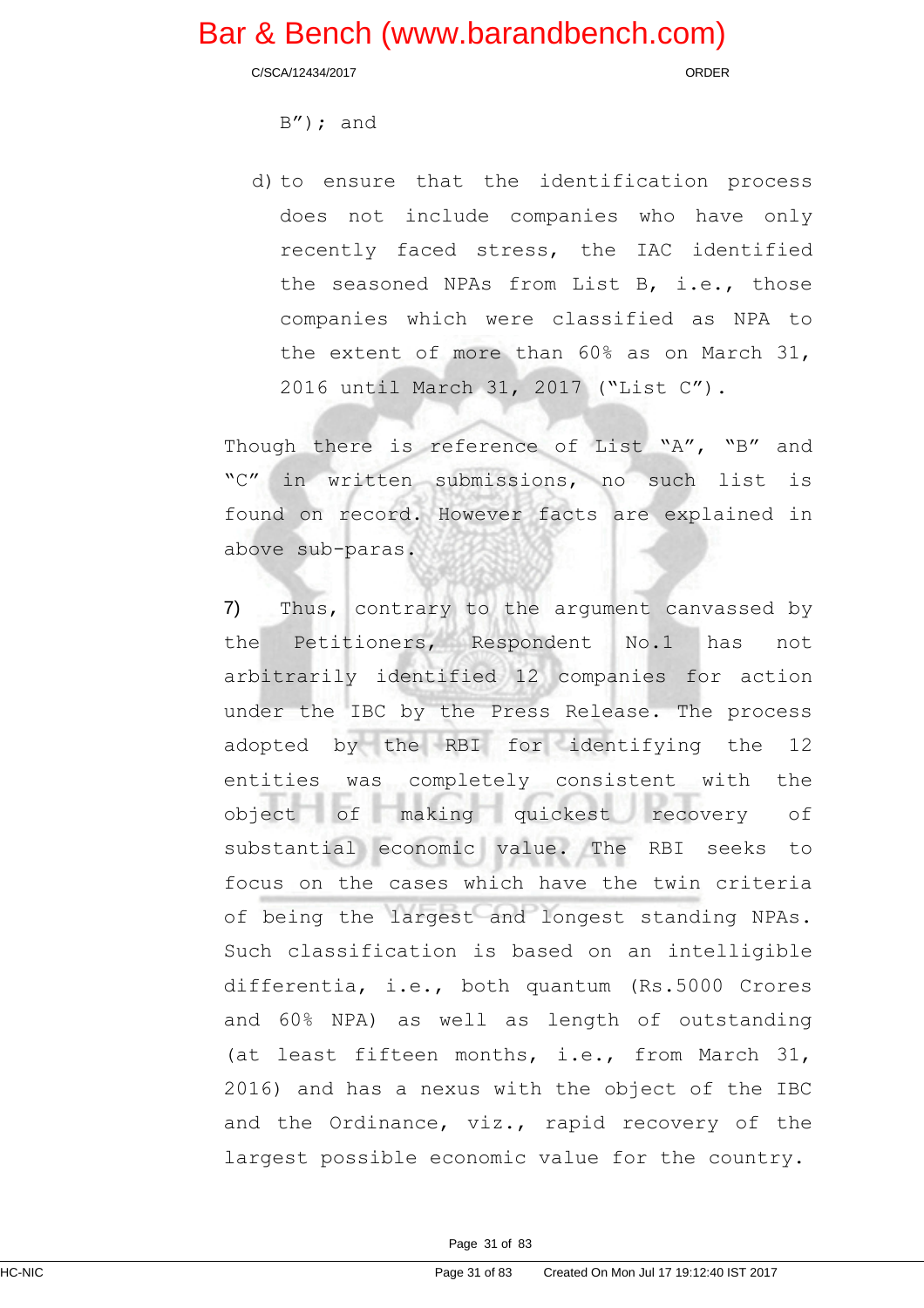C/SCA/12434/2017 ORDER

8) By the process of filtration adopted by IAC, Respondent No.1 has shortlisted 12 companies for action under the IBC. These 12 companies constitute 25% of the total NPAs of India. The combined value of their exposure is close to Rs.1,78,032 Crores. The classification of the largest and long standing NPAs is reasonable:

- a) it adopts scientific criteria selected by experts (the IAC) that seek to achieve the objects of the IBC and the Ordinance;
- b) it is based on the "needs and exigencies of the society", i.e., the need to attack the scourge of NPAs urgently; and
- c) it achieves targeting of 25% of the total NPAs – "abstract symmetry" is not required.

9) In any event, the Petitioner has not shown that there is no reasonable basis for the classification (Union of India v. N. S. Rathnam & Sons, (2015) 10 SCC 681 – paragraph 13).

10) The Directive reflected in the Press Release is an economic measure by which the RBI seeks to tackle the problem of NPAs. It is well settled that laws relating to economic activities should be viewed with greater latitude and ought to be given some play in the joints as they deal with complex problems that do not admit of straitjacket formula solutions. Every legislation, particularly in economic matters, is essentially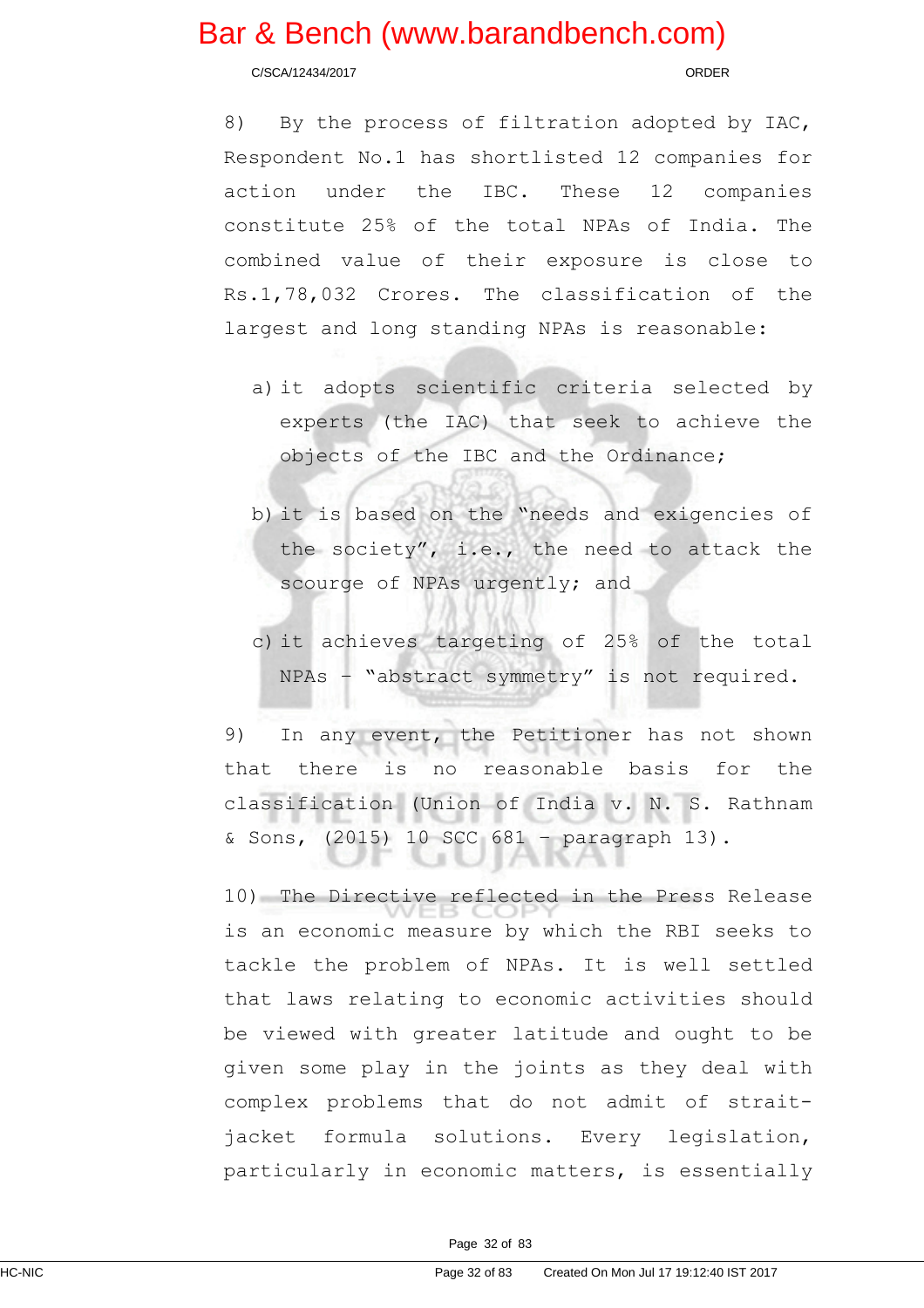C/SCA/12434/2017 ORDER

empiric and based on experimentation. Given the complexity of economic regulation greater judicial restraint is shown when adjudging the validity of economic legislation(R. K. Garg v. Union of India, (1981) 4 SCC 675 - paragraphs 7 - 8 @ pages 690 and 691).

11) Banks have already initiated proceedings against Jyoti Structures, Electrosteel Steels Limited, Monnet Ispat Limited and Amtek Auto Limited, some of the 12 companies identified by the IAC. Any order would have serious and far reaching ramifications on the entirety of proceedings to resolve, reconstruct and recover NPAs.

12) The RBI's decision has not been shown by the Petitioner to be either "so outrageous as to be in total defiance of logic or moral standards" (Union of India v. G. Ganayutham, (1997) 7 SCC  $463$  – paragraphs 14, 15, 27 and 31 – cited by the Petitioner).

80

13) (i) It is only if a decision is "manifestly unjust or outrageous or directed to an unauthorized end" that a decision can be set aside as arbitrary and unreasonable. (Vinod Kumar v. State of Haryana (2013) <sup>16</sup> SCC – paragraph 25 – cited by the Petitioner) The RBI Press Release/Directives are just and required in the public interest, cannot by any stretch of the imagination be called outrageous and are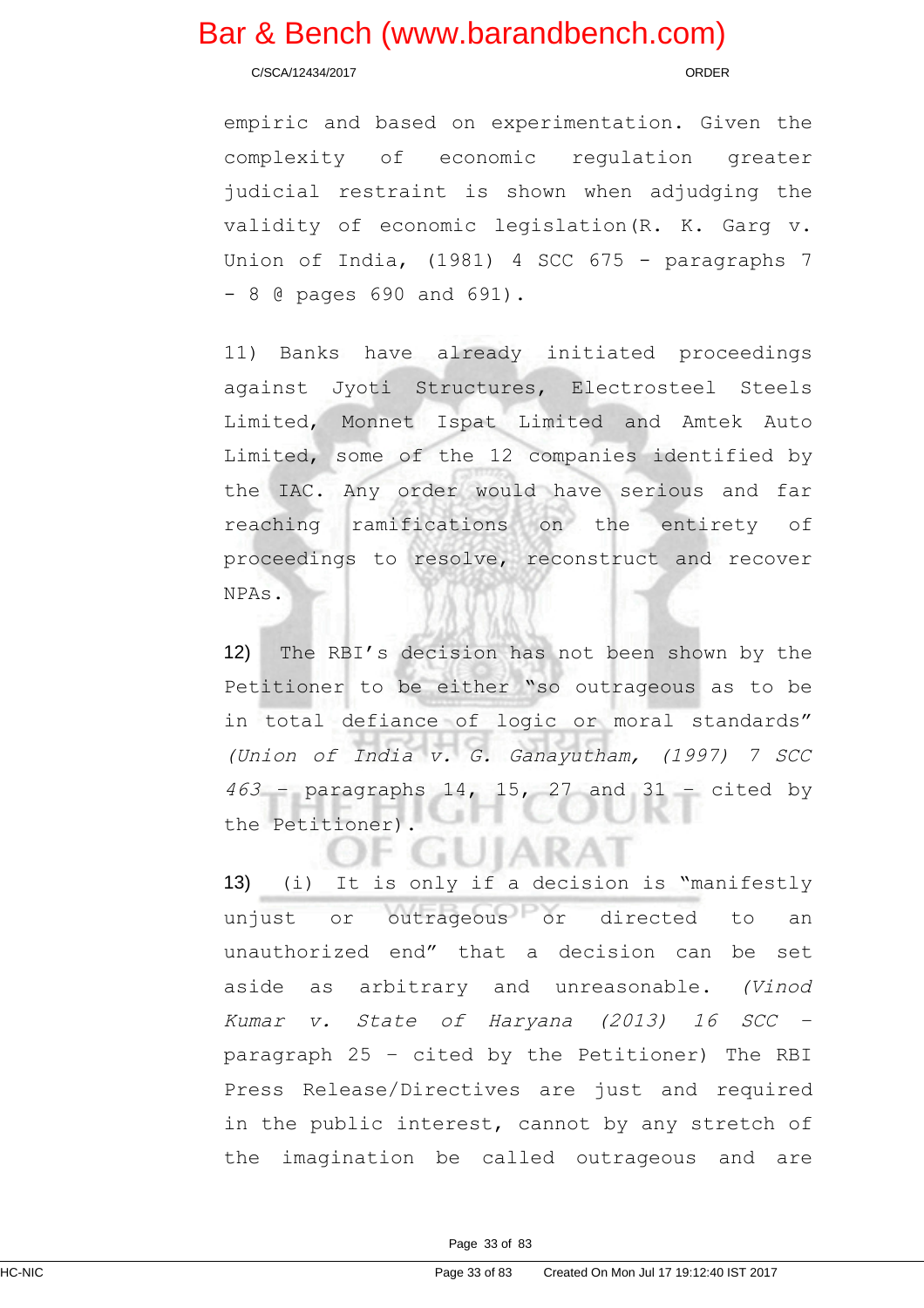C/SCA/12434/2017 ORDER

directed towards the end authorized by Section 35AA and the Order.

14) The review by the Court is a secondary review and not a primary one (Union of India v. G. Ganayutham, (1997) 7 SCC 463 – paragraphs 27 and 31 – cited by the Petitioner).

15) It is the decision making process and not the decision that an Article 226 Court can review. (Vinod Kumar v. State of Haryana (2013) 16 SCC – paragraph 24 – cited by the Petitioner)

16) Petitioner's alternative relief – Priority for package; at paragraph 2 (l) of the Application, the Petitioner seeks the following: "In the alternative without prejudice to the aforesaid the Petitioner seeks a direction of this Hon'ble Court to the NCLT to consider at the first instance the revival package that has been under discussion with the banks before proceeding further with the petition."

Thereby, it is submitted that the Petitioner accepts the Press Release and the validity of the NCLT proceedings against it but seeks a priority for its revival package. Such priority is not permissible under the IBC. However, the Petitioner can always submit its revival package as a resolution applicant to the RP under Section 30(1) of the IBC.

17) Finally, at paragraph 12 of its Additional Affidavit dated July 7, 2017 (at page 799F) the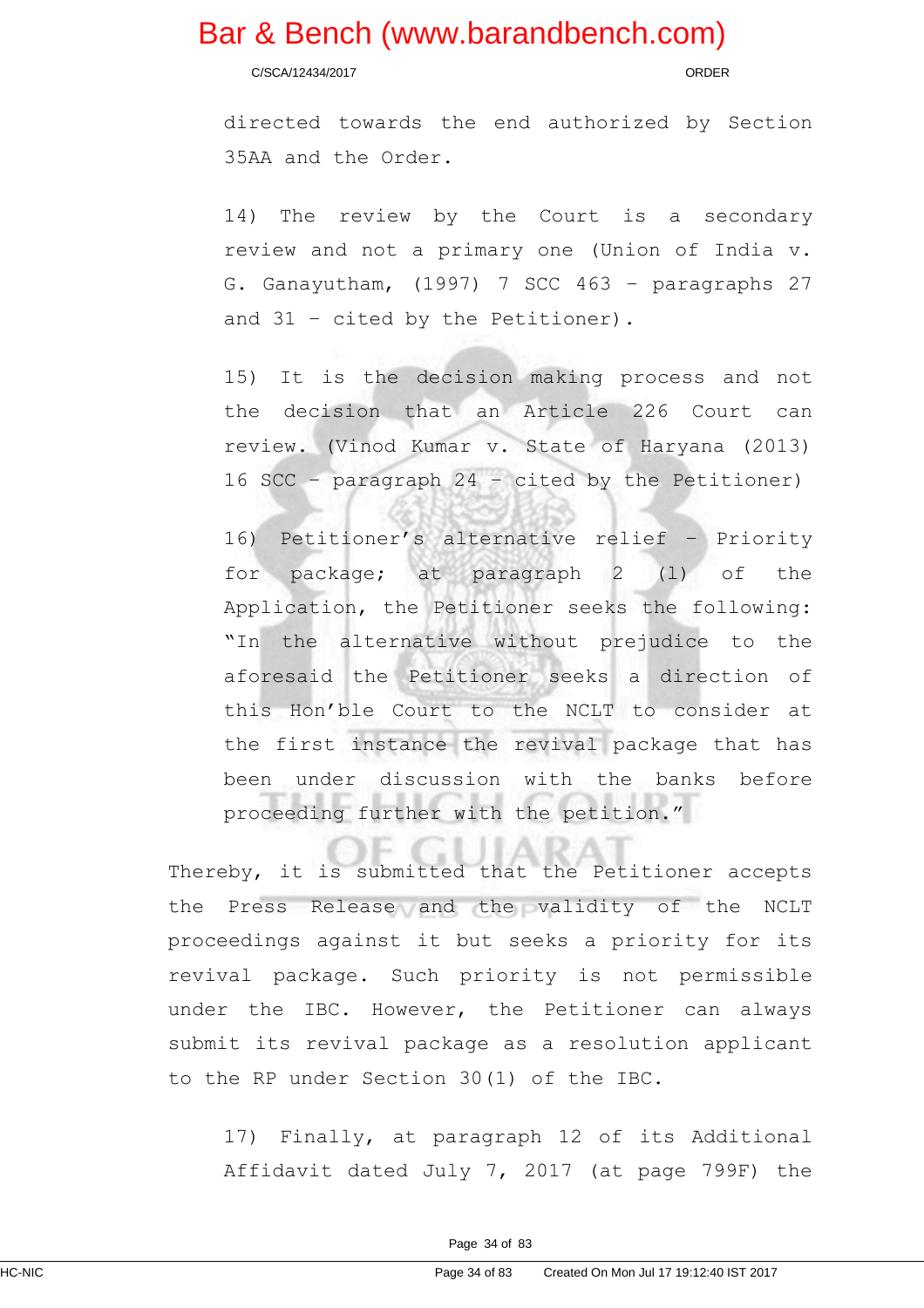C/SCA/12434/2017 ORDER

Petitioner has prayed for a period of six months to continue efforts of restructuring under the RBI Circulars and to place the Petitioner in the category under Para 4 of the Press Release. It is respectfully submitted that a prayer to continue under an ineffectual restructuring process rather than the overriding new statutory one, is not worthy of relief apart from being contrary to law.

18) No prejudice caused to the Petitioner: from what is stated herein above, it is clear that the very package which was under consideration of the JLF can be considered by the RP under the IBC under Section 30(1). In fact, the process under the IBC will be structured by statute and confined by strict time lines for the corporate insolvency resolution process. The process is designed to ensure that where a company can be made viable it will have the best chance of doing so by a statutory and balanced reconstruction/resolution of its debt under the supervision and guidance of experts and the NCLT. Thus, no prejudice whatsoever will be caused to the Petitioner if SBI and SCB or either of them have initiated and proceed against it under the IBC.

19) It is also submitted by Ld. Sr. Counsel on behalf of Respondent no. 1 & 2, that because of appointment of IRP, the working of company will not be adversely affected and confirmed that it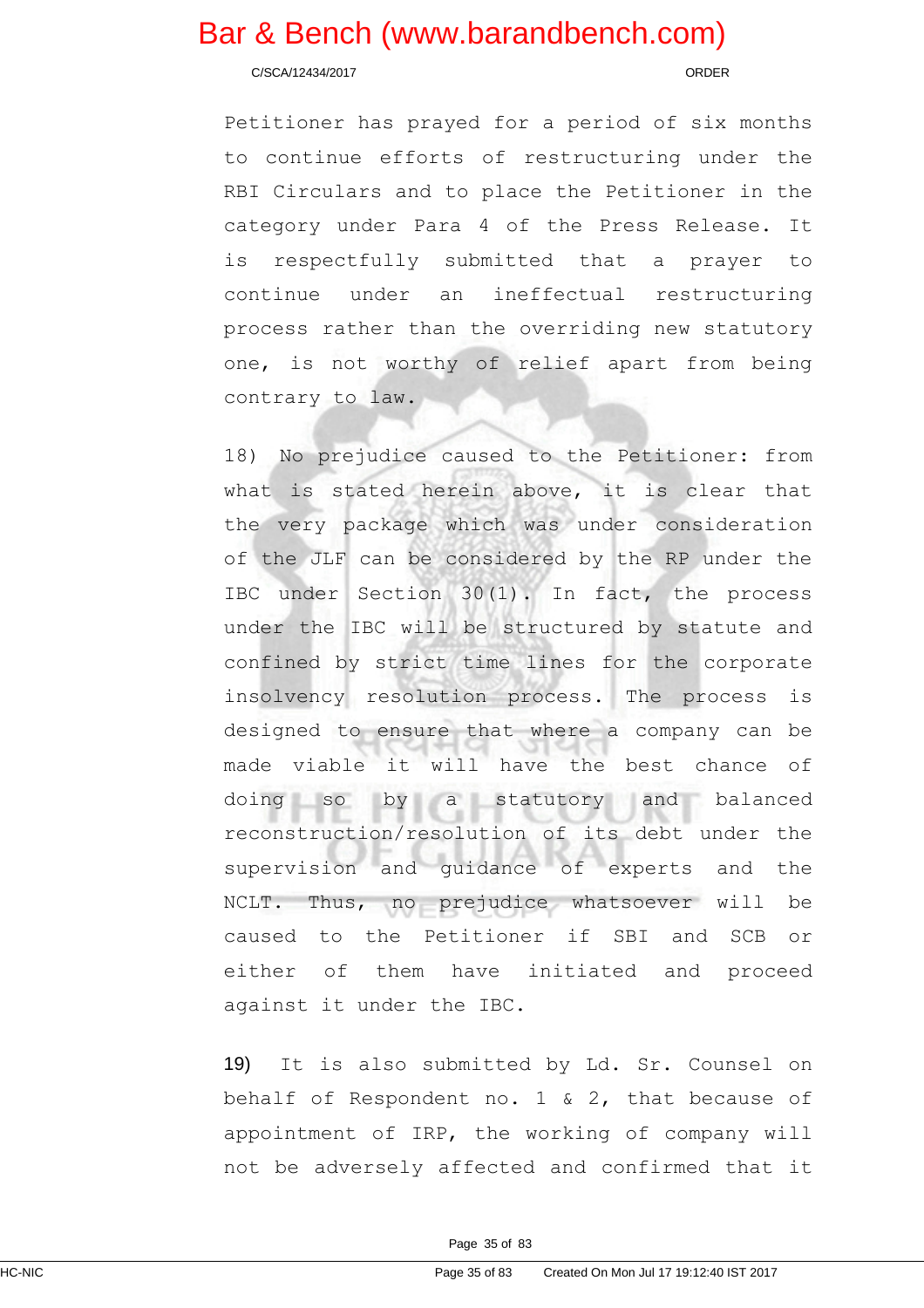C/SCA/12434/2017 ORDER

is provided in IBC and ensured that keeping in mind the scheme of IBC, though IRP will be appointed the management of company will not be changed because company is run by its officer and not by board of directors and thereby existing working of the company will not be disturbed till time limit provided under the code which is maximum 180 days with provision to extent it for further 90 days. During this period IRP will see that whether company is able to come out from its debt liability by appropriate restructuring formula.

20) The Banking sector is one of the largest and most crucial sectors in India. It involves heavy financial and economic stakes of not only the banks themselves but also industry and commerce in India as a whole apart from the public. Any interference with this process formulated by RBI will prejudice the very significant economic reform formulated by Parliament and the Government of India which was to bring value back in the system. It will also have wide ranging repercussions not only in economic and commercial terms but also for the public. The reliefs sought by the Petitioner will cause damage to public interest and have a long-term impact. These are significant factors to be taken into account whilst deciding interim relief.

16. The Learned counsel for Respondent No. 2 has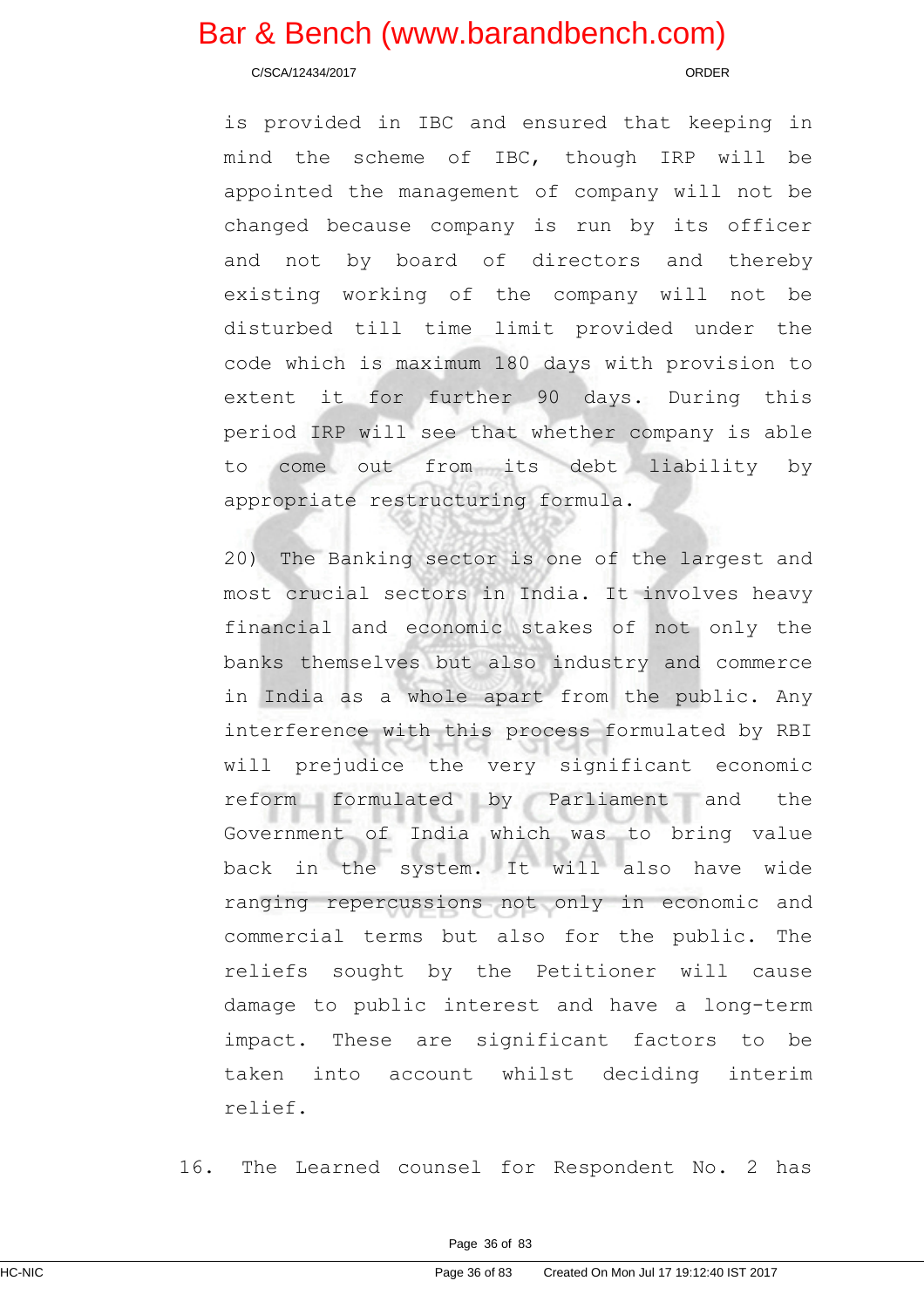C/SCA/12434/2017 ORDER

submitted as under:

1) Writ Petition cannot lie restraining the Respondent No. 2- SBI from exercising its legitimate statutory right under Section- 7 of IBC. The IBC is a complete code, which has given a specific statutory right to the Respondent No. 2 (Financial Creditor) to initiate insolvency resolution process against the Petitioner (Corporate Debtor). In the instant case all three requirements of Section- 7 of IBC are satisfied viz.:

- (A) A Financial Creditor (Respondent No. 2- State Bank of India)
- (B) A Corporate Debtor (Petitioner- Essar Steel)
- (C) A default in respect of a financial debt by the (Corporate Debtor- Essar Steel).

2) Once the three requirements of Section- 7 are satisfied, the Respondent No. 2 herein, is statutorily entitled to file an application under Section- 7 against the Petitioner herein. After an application is filed and NCLT being the Adjudicating Authority is satisfied, that it complies with the requirement of Section- 7, a non-discretionary statutory process takes over. Under Section 7(4), the NCLT is to determine the existence of default within 14 days and either admit or reject the Section-7 application. On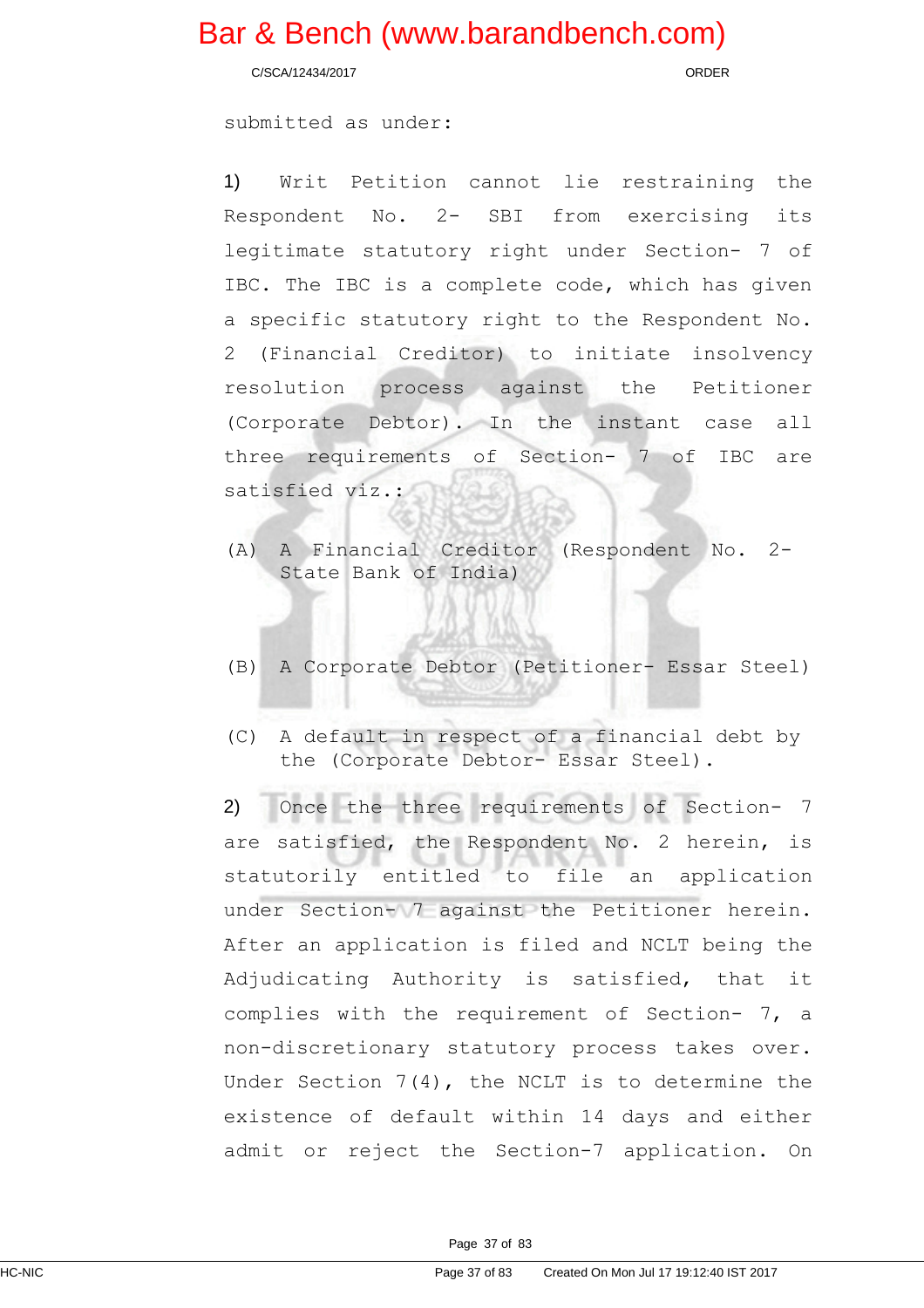C/SCA/12434/2017 ORDER

admission of the application under Section- 7, consequences as contemplated Chapter-4 would follow as matter of law. Hence, under Section-14, there is a moratorium on institution of suits, transfer of assets, etc.; under Section-15, there is a public announcement of corporate insolvency resolution process, under Section-16, appointment of interim resolution professional ("IRP") by the Adjudicating Authority and under Section- 17, the IRP takes over the management of affairs of the corporate debtor and the powers of Board of Directors or the powers of the corporate debtors stand suspended. These consequences are statutory in nature and there is no discretion with either the NCLT or the financial creditors in this regard. It is submitted that the Petitioners have not challenged this statutory scheme.

3) Since the Respondent No. 2- SBI, has a statutory right to apply under Section- 7, the same can be invoked irrespective of the Respondent No. 1- RBI Press Release/ directive. It is submitted that, an application filed by the Respondent No. 2 under Section-7 before the NCLT is in exercise of its statutory right and this right can always be exercised by the Respondent No. 2, independently of directions given by the Respondent No. 1. Seen in this light, the challenge to the Press Release of the Respondent No. 1 dated 13.06.2017/ or any other directive cannot and will not take away or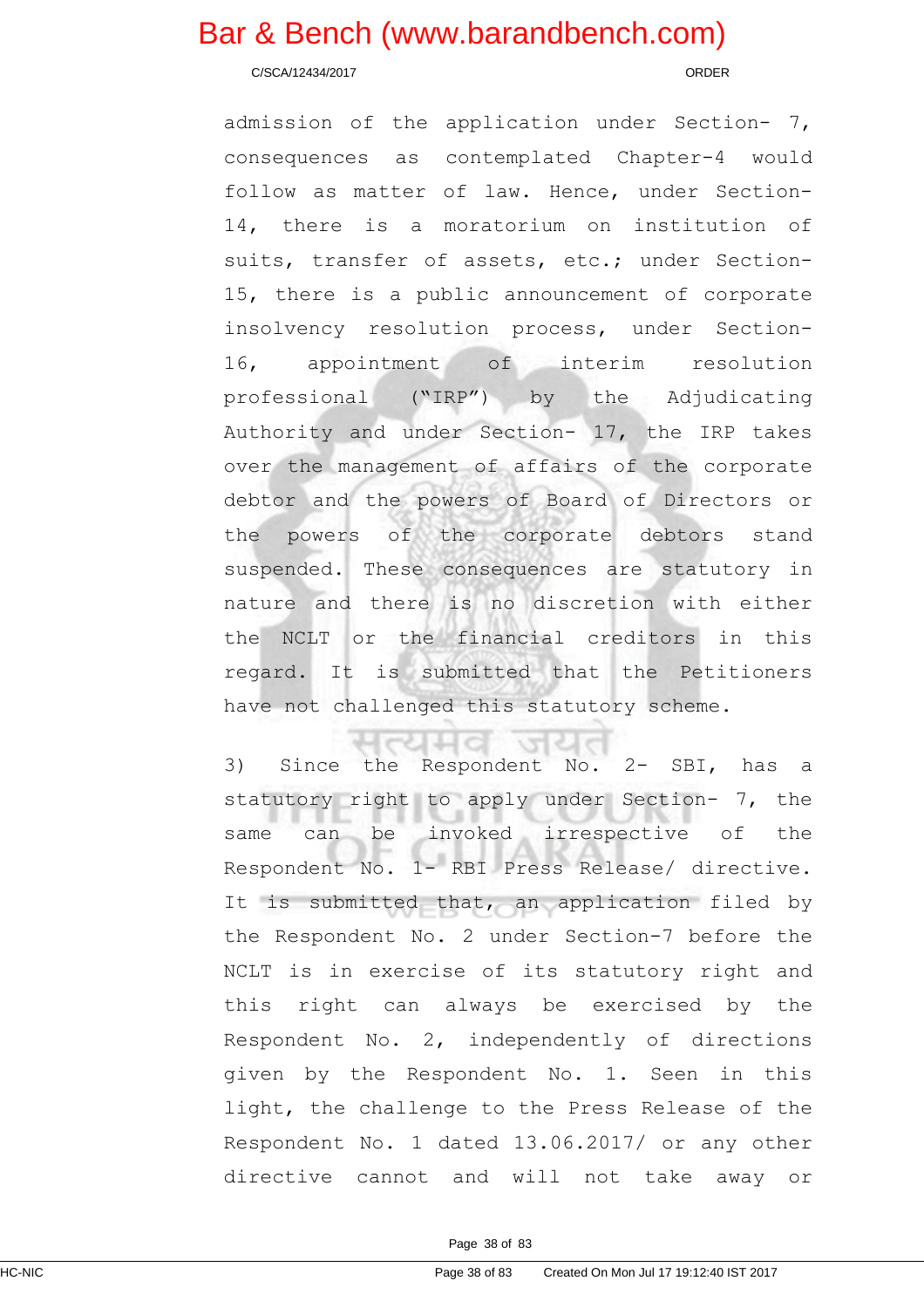C/SCA/12434/2017 ORDER

affect the validity of the proceedings already initiated by the Respondent No.2 before the NCLT.

4) The Petitioners' submission that JLF (Respondent No. 2 being lead consortium banker) has agreed to restructuring proposal is false and contrary to the material on record. It is submitted that, the Petitioners have not approached this Hon'ble Court with clean hands and have suppressed vital information from this Hon'ble Court. It is the case of the Petitioners that, the Respondent No. 2 led JLF has accorded approval to the restructuring scheme. However, the record shows that no such approval has been granted by the JLF, till date. There are many open issues and critical conditions in relation to the restructuring proposal, which remain unresolved and pending the same, there cannot be any question of JLF even finalizing the proposal much less, granting "in-principle" or for that matter any approval per se to the restructuring scheme. It is further pertinent to note that,though there were series of written communications between the Petitioner and the Respondent No. 2 in respect of boundary conditions and pending issues pertaining to restructuring scheme dating, as far back as June 2016, till date,both the parties have not been able to resolve the pending issues. Moreover, the restructuring proposal/scheme was not as per Respondent No.1/RBI's guidelines/circulars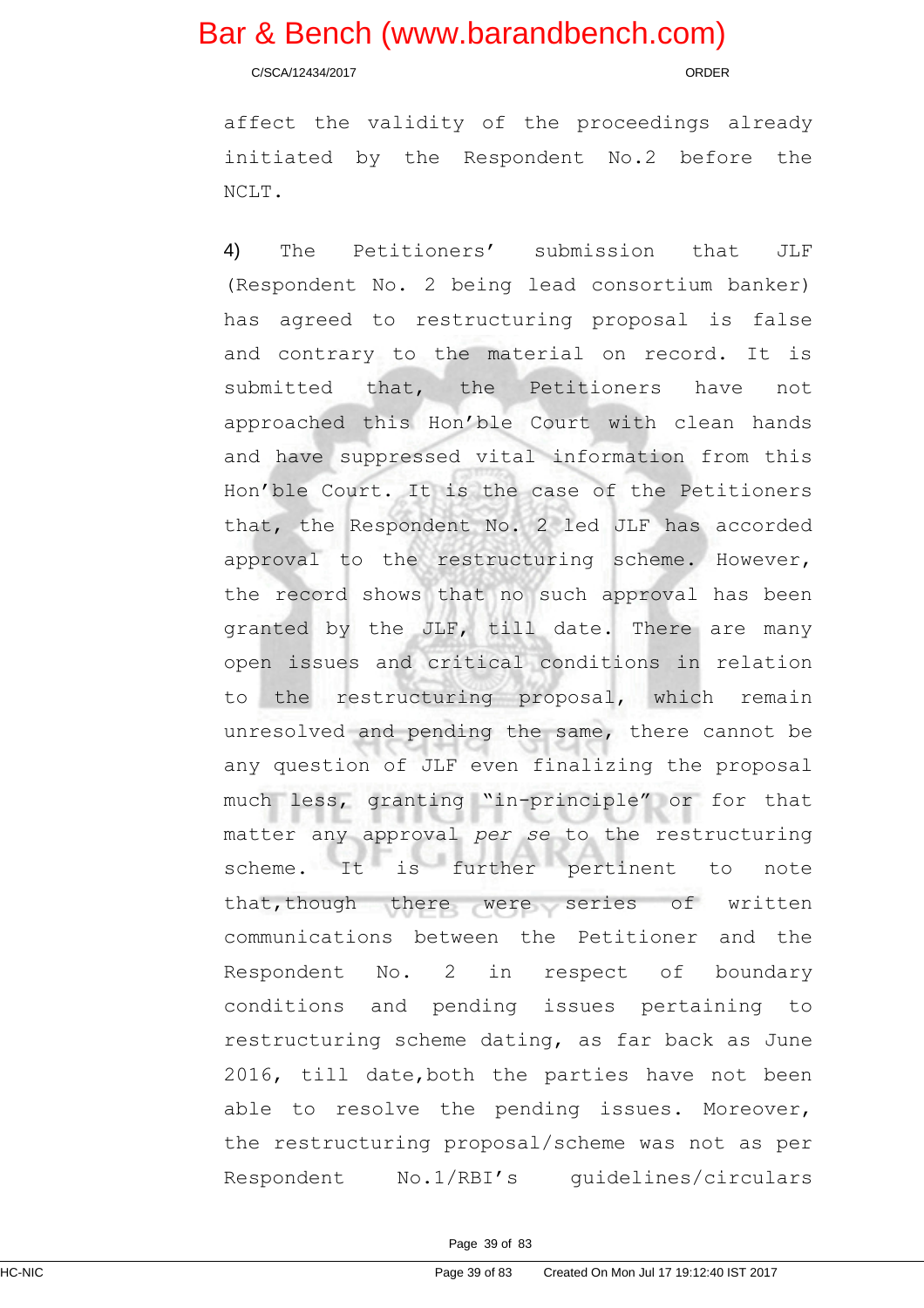C/SCA/12434/2017 ORDER

pertaining to the restructuring of loans. The latest letter int his regard sent by the Respondent No. 2 was on 17th June, 2017 ("17th June Letter") to the Petitioner wherein, the Respondent No. 2 in clear terms recorded more than 25 pending issues, in relation to the restructuring proposal, which remained unresolved. The Petitioners were in receipt of the said letter before filing of the present Petition. The said letter belies the case in the Writ Petition and therefore, is extremely relevant and material to the submissions being canvassed by the Petitioners before this Hon'ble Court. The Petitioners deliberately did not disclose the Letter dated 17th June in the Petition and have sought to mislead this Hon'ble Court into believing that, in-principle approval to the restructuring scheme has been granted and it is only due to Respondent No.1/RBI's Directive, that the Respondent No. 2 has derailed the restructuring talks and initiated the insolvency proceedings against the Petitioner before the NCLT. The Petitioners have consented, accepted and acquiesced in the proceedings being initiated by the Respondent No. 2- SBI before the NCLT.

5) The following letters/documents demonstrate that, the Petitioners were aware and have consented to and accepted the proceedings being adopted by the Respondent No. 2 before NCLT: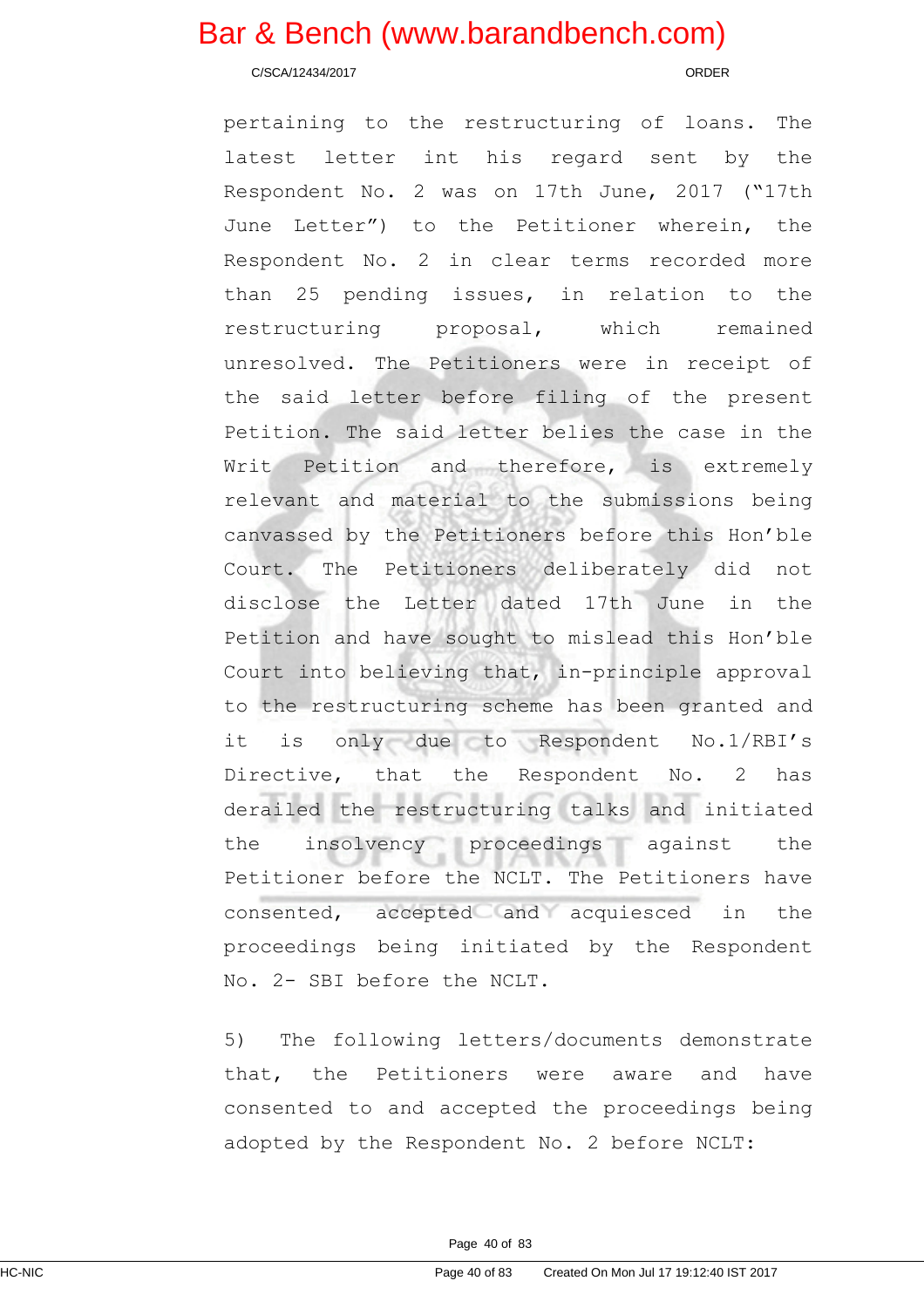C/SCA/12434/2017 ORDER

6) The Email Notice of the JLF meeting issued by the Respondent No. 2 on15th June, 2017 (which is at Annexure V of the Additional Affidavit dated 13.07.2017 filed by the Petitioner in the present proceedings)which specifies that:"We propose to hold a meeting of Top Management of the lenders,under JLF, of Essar Steel India Limited at State Bank of India,Corporate Centre, Madame Cama Road, Nariman Point, Mumbai at10.30 a.m. on 22nd June, 17 (Thursday) at Board Room (18th Floor)."

7) The Petitioner's presentation (Page-919 to 929) before the Joint Lenders meeting held on 22.06.17. This acquiescence and in any event acceptance and consent can be borne out from the Petitioners" statement."We have been informed that the Reserve Bank of India (RBI) has directed lenders to file an application under NCLT process" (Page-926 of Writ Petition)

8) The Petitioners have accepted that insolvency resolution process will take place before the NCLT by stating that"We therefore request the lenders to provide a standstill on the dues being paid to the banks through tagging till such time the process under NCLT mechanism is put in place." (Page-926 of Writ Petition )

9) In fact, the presentation shows that, the Petitioners were aware and had no serious objection to the IRP being appointed."Concern on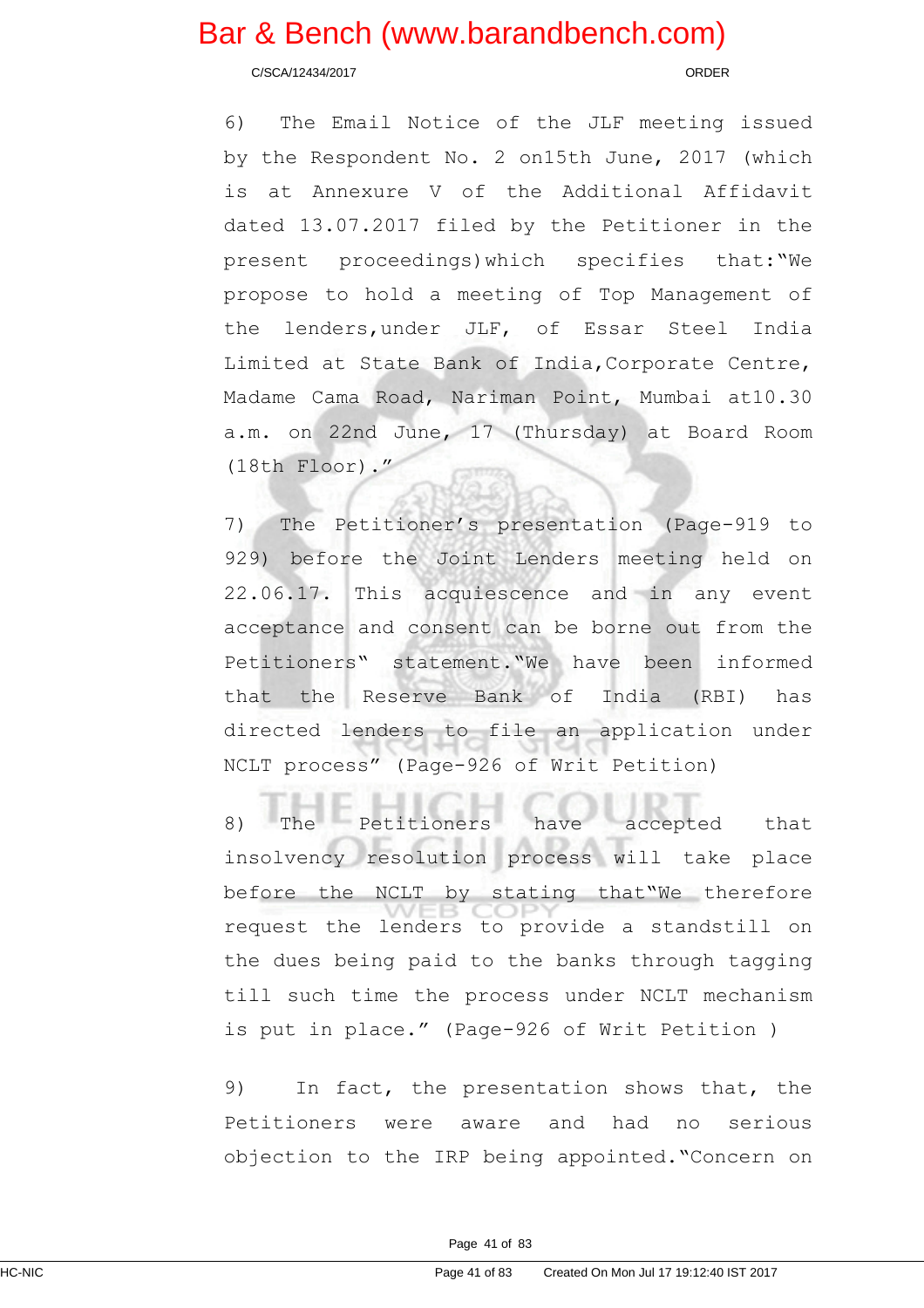C/SCA/12434/2017 ORDER

the resolution professional to be appointed – Request 3:We wish to also request the lenders to ensure that the role of the Resolution Professional (under the NCLT process) is proposed asunder:-

(a) Allow the management team to continue to operate on day-to-day basis with checks and balances already in place so as to ensure continuity of operations in order to sustain value of the company.

(b) Work in a cohesive manner with the Lenders and the Promoters/Company to draw up a suitable financial package, which is to be implemented in a time bound manner". (Page-928 of Writ Petition)

10) In fact it is pertinent to note that the top management of the Petitioner including Mr. Prashant Ruia attended the said meeting on 22.06.2017 as its seen from the attendance sheet of the said meeting which is at Annexure -D to the Affidavit dated 13.07. 2017 filed by the Respondent No. 2 – SBI in the present proceedings.

11) Thereafter, by letter dated 23.06.17 to the Respondent No. 2, the Petitioners acknowledged (decision of lenders to take Petitioners to NCLT)"In view of the decision of the lenders to take ESIL to National Company Law Tribunal ("NCLT") as per directions of the Reserve Bank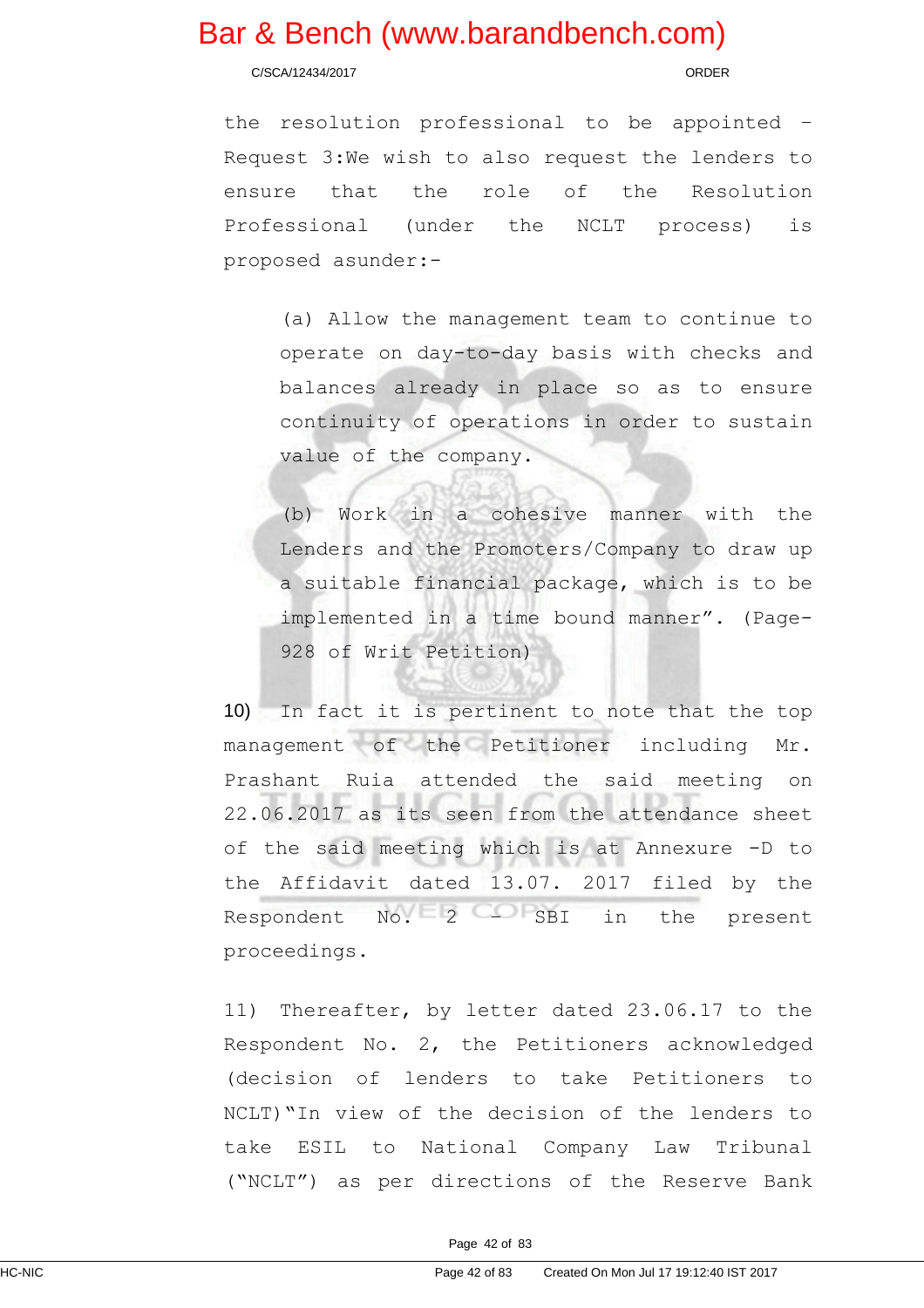C/SCA/12434/2017 ORDER

of India("RBI") for corporate insolvency resolution process ("CIRP") under the insolvency and Bankruptcy Code, 2016 (IBC), we have submitted to the member banks of the JLF our key requests which are quite critical for ESIL to continue its operations without any disruption, further enhance its performance in the interim period and to protect the interest of all stakeholders." ( Page-934 of Writ Petition)

12) In fact the Petitioners even made suggestions regarding the role of IRP when it is stated that"Accordingly, we are addressing this letter to reiterate our request made during the meeting Yesterday that the resolution professional to be appointed by the lenders should (a) work seamlessly with the ESIL management team and allow it to operate on a day to day basis with checks and balance already in place so as to ensure continuity of operations; and (b) work in a cohesive manner with the lenders and promoters/personnel of ESIL to draw a suitable financial package and to implement the same in a time bound manner with a view to sustain and preserve the value of ESIL. We look forward to continuing to work with the lenders to ensure speedy resolution of issues faced by ESIL and its successful turnaround in a timebound and effective manner." (Page-935of Writ Petition)

13) By another letter dated 27.06.2017, the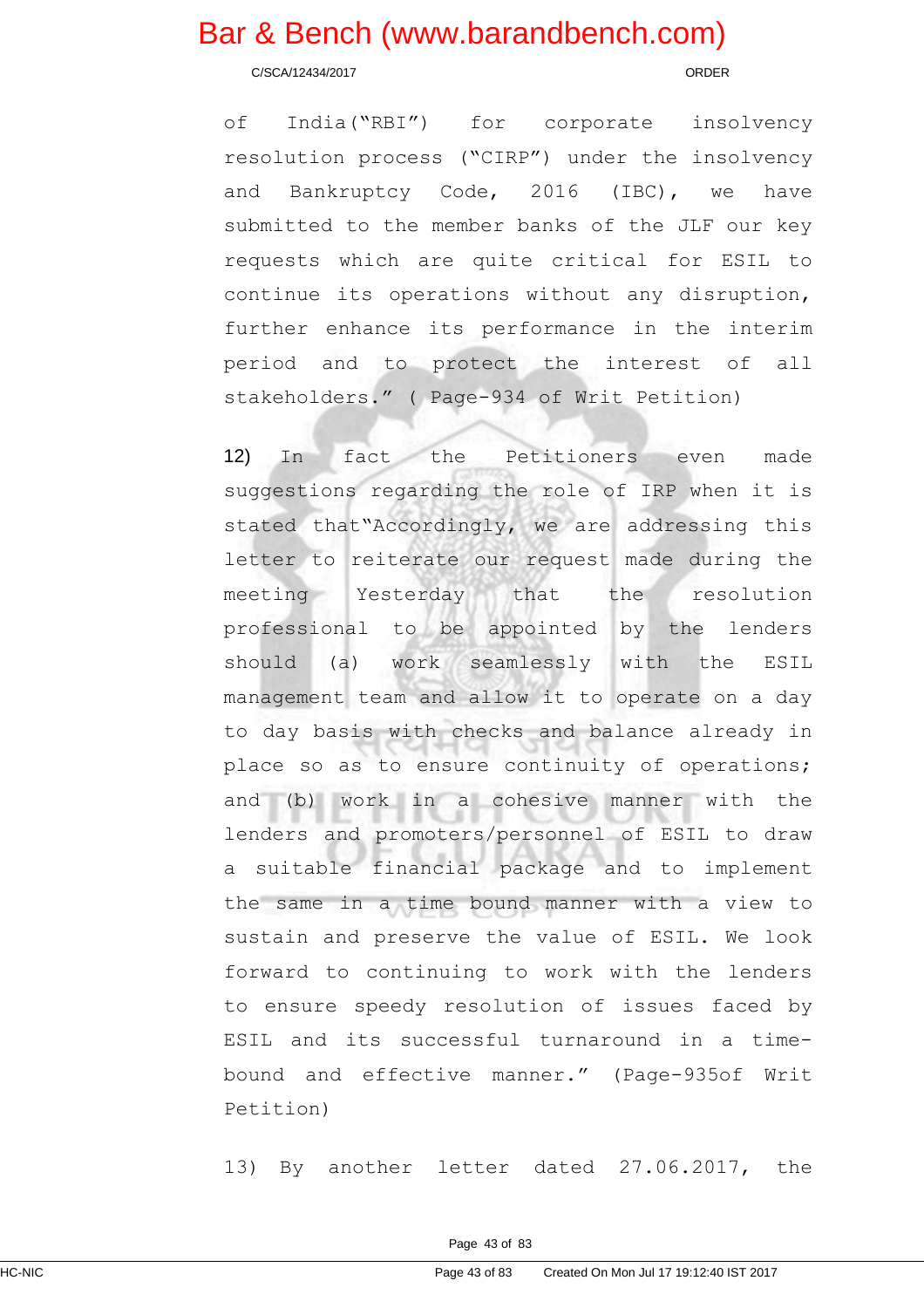C/SCA/12434/2017 ORDER

Petitioners requested for an interim standstill on tagging payments in following words:

14) "Subject: RBI Press release dated June 13, 2017 & Meeting of JLF on22nd June 2017 – Request for an interim standstill on tagging payments. (Page-936 of Writ Petition)

15) By the said letter, the Petitioners made suggestion for the same, which would, according to them, assist the company in sustaining its operations, during the time the resolution plan was implemented under the aegis of NCLT." which will assist the company in sustaining its operations during the time the Resolution Plan is implemented under the aegis of NCLT."( Page-937 of Writ Petition)

16) By letter dated 30.06.2017 to the Respondent No. 2, the Petitioners noted that the Respondent No. 2was filing an application before the NCLT against the Petitioners and IRP was likely to be appointed. The Petitioners herein, sought certain concession on tagging until the IRP was appointed. "We understand that SBI is filing the application in the NCLT for ESIL and IRP is likely to be appointed in the next couple of weeks. (Page-939 of Writ Petition) "We need your urgent and immediate assistance to waive the tagging with immediate effect until such time as the IRP is appointed. We understand that once the IRP is appointed, he would be deciding on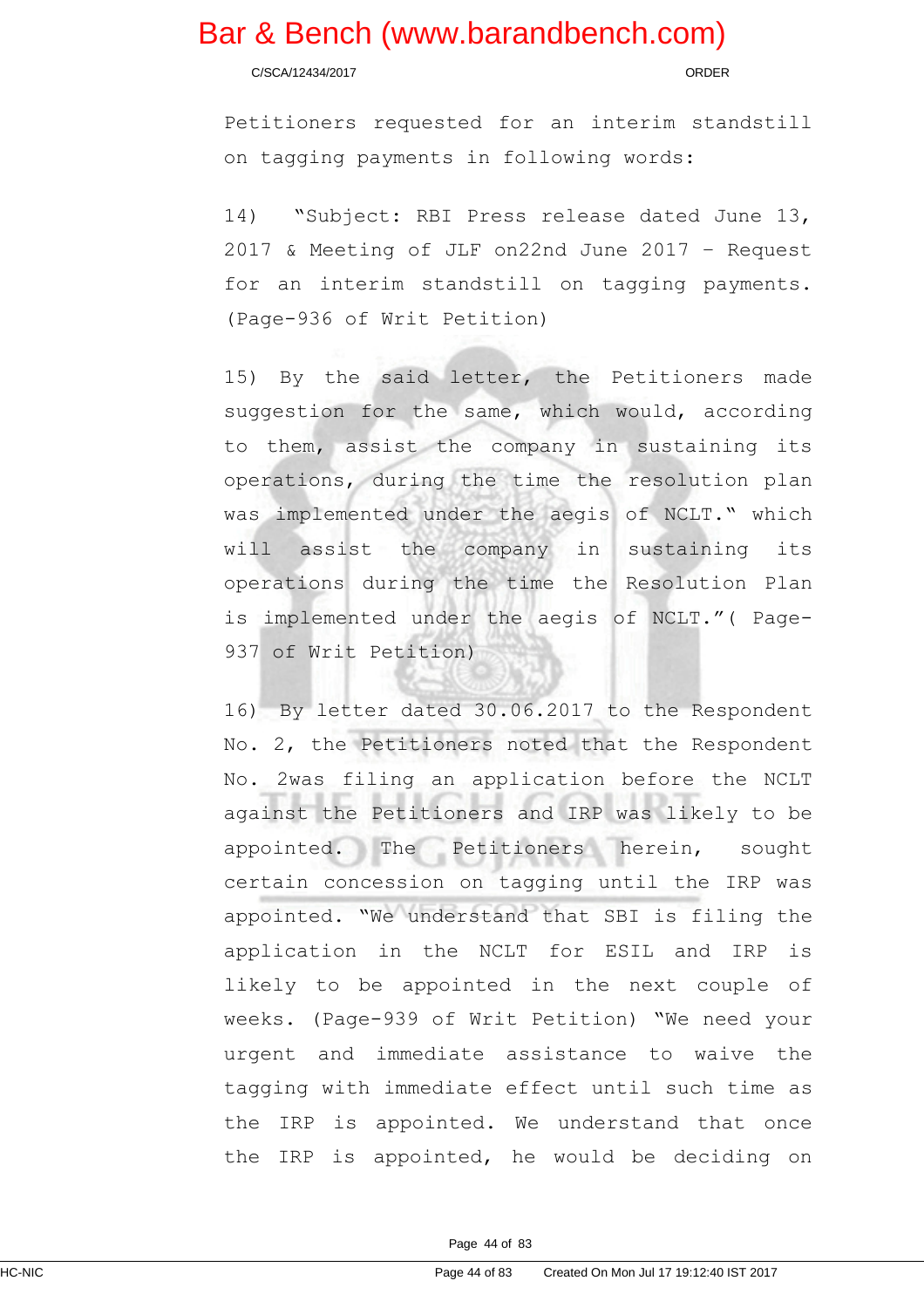C/SCA/12434/2017 ORDER

the matters in consultation with the Committee of Creditors."( Page-939 of Writ Petition)

17) Thus, the Petitioners were aware that the insolvency proceedings were being initiated by the Respondent No. 2 and accepted and consented to the same. Having agreed and consented to the initiation of the proceedings under the IBC by the Respondent No. 2 and having noted and accepted that, the IRP would be appointed, the Petitioners are not entitled to turn around and object to the7 10same. It is submitted that by reason of having accepted the aforesaid proceedings unconditionally,the Petitioners are dis-entitled to challenge the initiation of the proceedings by the Respondent No. 2before the NCLT by filing the Petition.

18) Mr.Ravi Kadam, learned Senior Counsel for respondent No.2 has also referred the preamble and statement of objectives and reasons for the Insolvency and Bankruptcy Code, 2016 emphasizing that the code is nothing but a provision to complete the insolvency resolution process in time bound manner for maximization of value of assets and debts for long term and for huge amount, considering that the existing frame work for insolvency and bankruptcy is inadequate, ineffective and results in undue delays and resolution of the dispute. Thereby, it becomes clear that the existing mechanism under the Provincial Insolvency Act, 1920 and pursuant to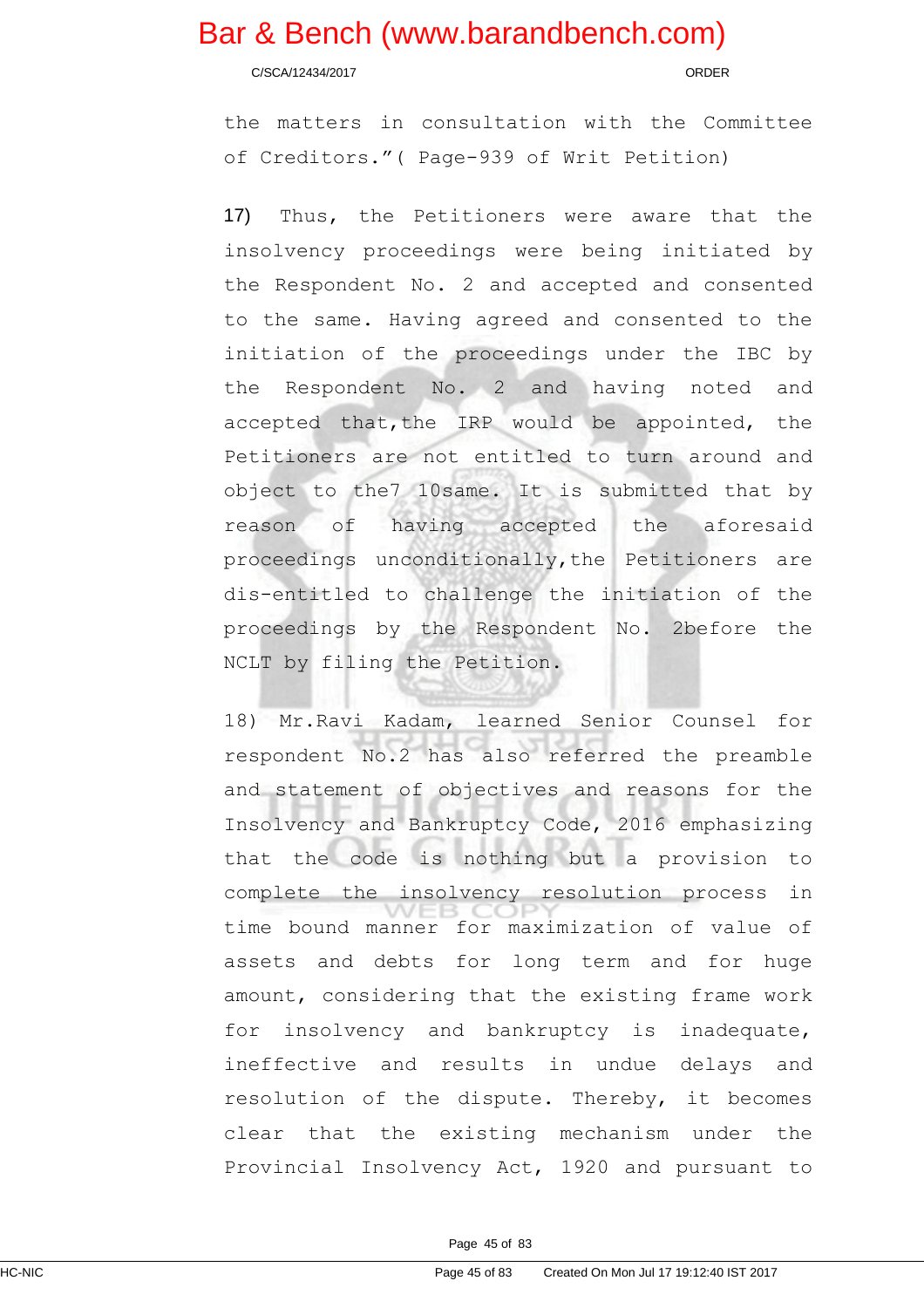C/SCA/12434/2017 ORDER

the Presidency Towns Insolvency Act, 1909 are considered as inadequate, ineffective and resulting into undue delays. However, this does not allow the State to derogate the judicial system in any manner whatsoever and to empower the RBI to direct the adjudicating authority to act in particular manner. Therefore, even if aim of the Code may be proper, the reason for such aims so also the provisions of the Code should be in concurrence of constitutional mandates. However, when such Code is not under challenge, I do not have to opine on such issues.

19) It is submitted that, the right to management of a company is not an absolute right but, is always subject to law. Even under the provisions of the Companies Act, 2013, Section 242 states that, if the NCLT is of the opinion that the company's affairs have been or are being conducted in a manner, which is prejudicial or oppressive to any member or members, or prejudicial to public interest or in a manner prejudicial to the interests of the company, the Tribunal may pass an order for the removal of the managing director, manager or any of the directors of the company.

20) It is submitted that, the Insolvency Code in Section- 17 provides that, the management of the company shall vest with the IRP from the date of such resolution professional's appointment. Furthermore, Section- 17 (1) (b) of the IBC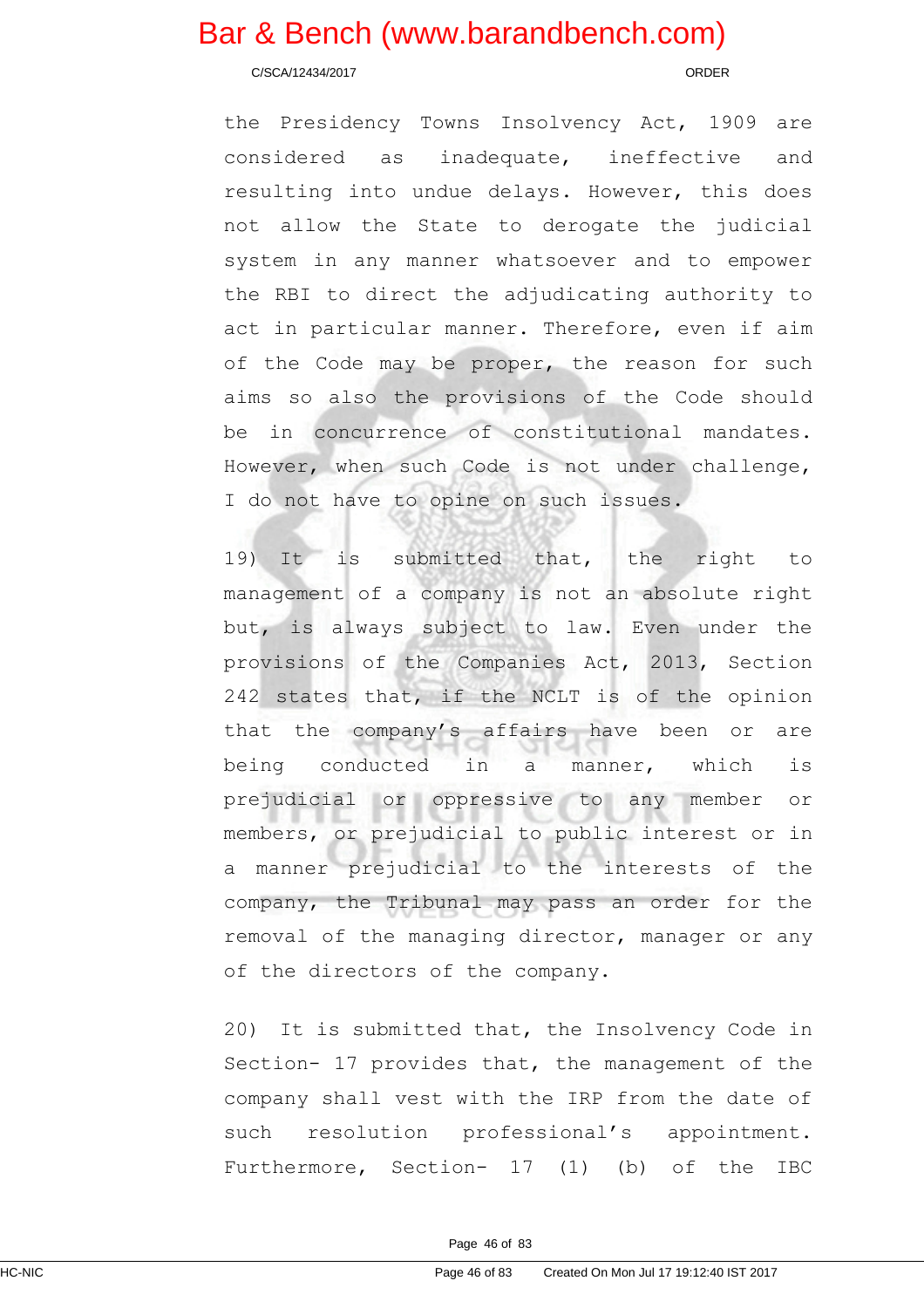C/SCA/12434/2017 ORDER

provides that, the powers of the board of directors of the corporate debtor shall stand suspended and be exercised by the IRP. Section-19 of the IBC provides that, the management of the corporate debtor should extend co operation to the IRP, as may be required in managing the affairs of the corporate debtor. Therefore, it is submitted that, there is no vested right of management of the Company and any right to the management of the Company, is subject to law and liable to be exercised in accordance with law.

21) Prohibition cannot be issued against the judicial authority, a writ of prohibition against a judicial authority cannot be exercised unless the authority

a. proceeds to act without or in excess of jurisdiction;

b. proceeds to act in violation of the principles of natural justice;

c. proceeds to act under law which is itself ultra vires or unconstitutional;

d. proceeds to act in contravention of fundamental rights.

22) It is not the case of the Petitioners that, the Hon'ble NCLT has exceeded its jurisdiction. Moreover, the IBC specifically designates "NCLT" as the"Adjudicating Authority" for the purposes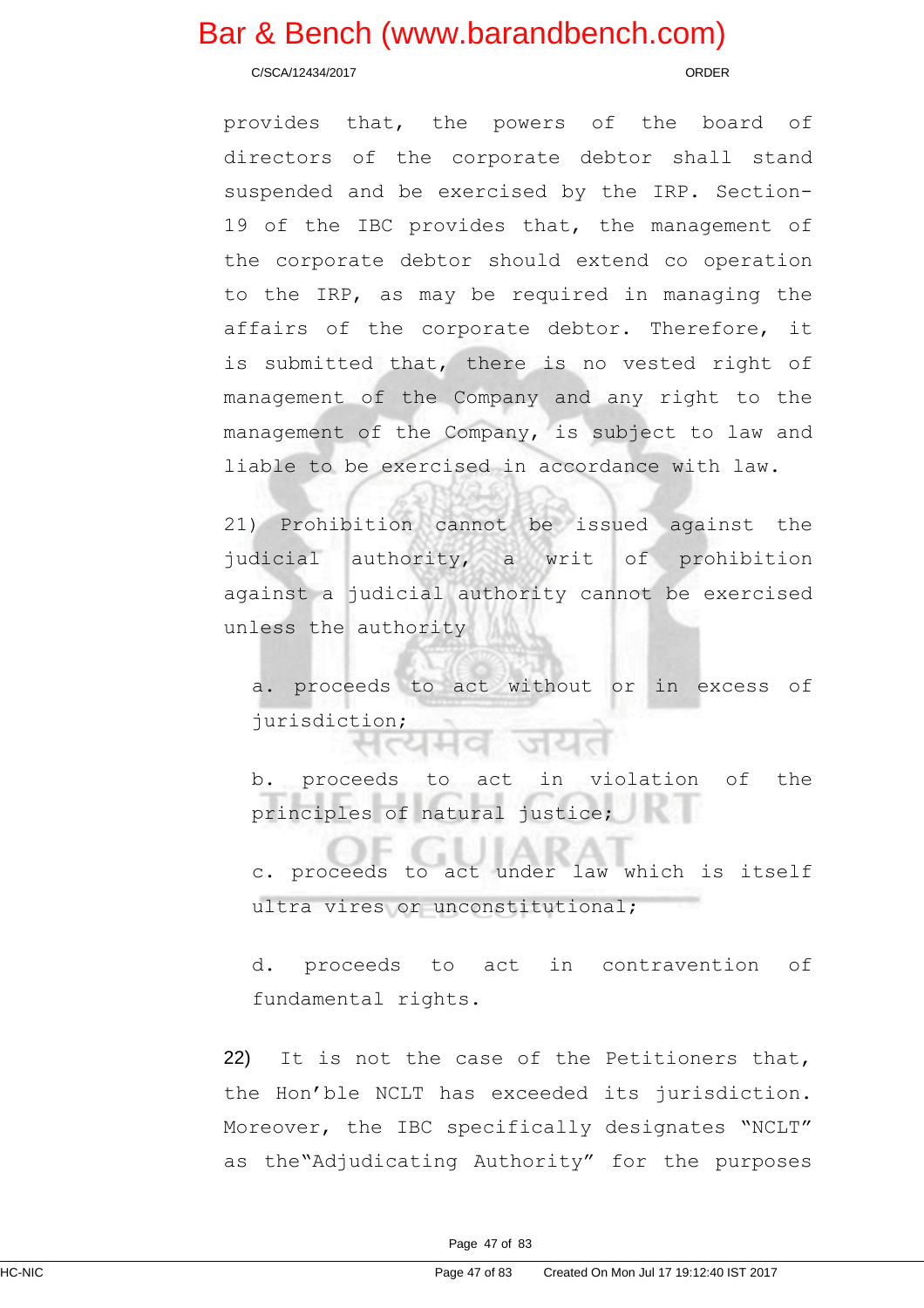C/SCA/12434/2017 ORDER

of the insolvency proceedings initiated under the provisions of the IBC. The Petitioners have nowhere in their Writ Petition, even alleged that the Hon'ble NCLT lacks the jurisdiction or is exceeding its jurisdiction in hearing the insolvency proceedings initiated against the Petitioners. Therefore, in light of the above there is no question of issuing any Writ, much less Writ of Prohibition against the Hon'ble NCLT, as they are the statutory body vested with the jurisdiction of hearing the insolvency proceedings, initiated under the provisions of IBC.

17. Whereas respondent No. 3 has submitted as under:

1) The Respondent No. 3 is a bank which is incorporated in the United Kingdom and is regulated and supervised by the Prudential Regulatory Authority, United Kingdom. The Respondent No. 3 had provided a loan facility of US\$413,000,000.00 to Essar Steel Offshore Limited, which is a company incorporated under the laws of Mauritius and a wholly owned subsidiary of the Petitioner No. 1, pursuant to Facility Agreement dated 03.01.2014, as amended by amendment letter dated 07.02.2014 (hereinafter referred to as the "Facility Agreement"). As a part of the Facility Agreement, the Petitioner No. 1 had provided a guarantee for the due repayment of the aforesaid loan. It is thus clear that the aforesaid facility was provided to an offshore entity by an offshore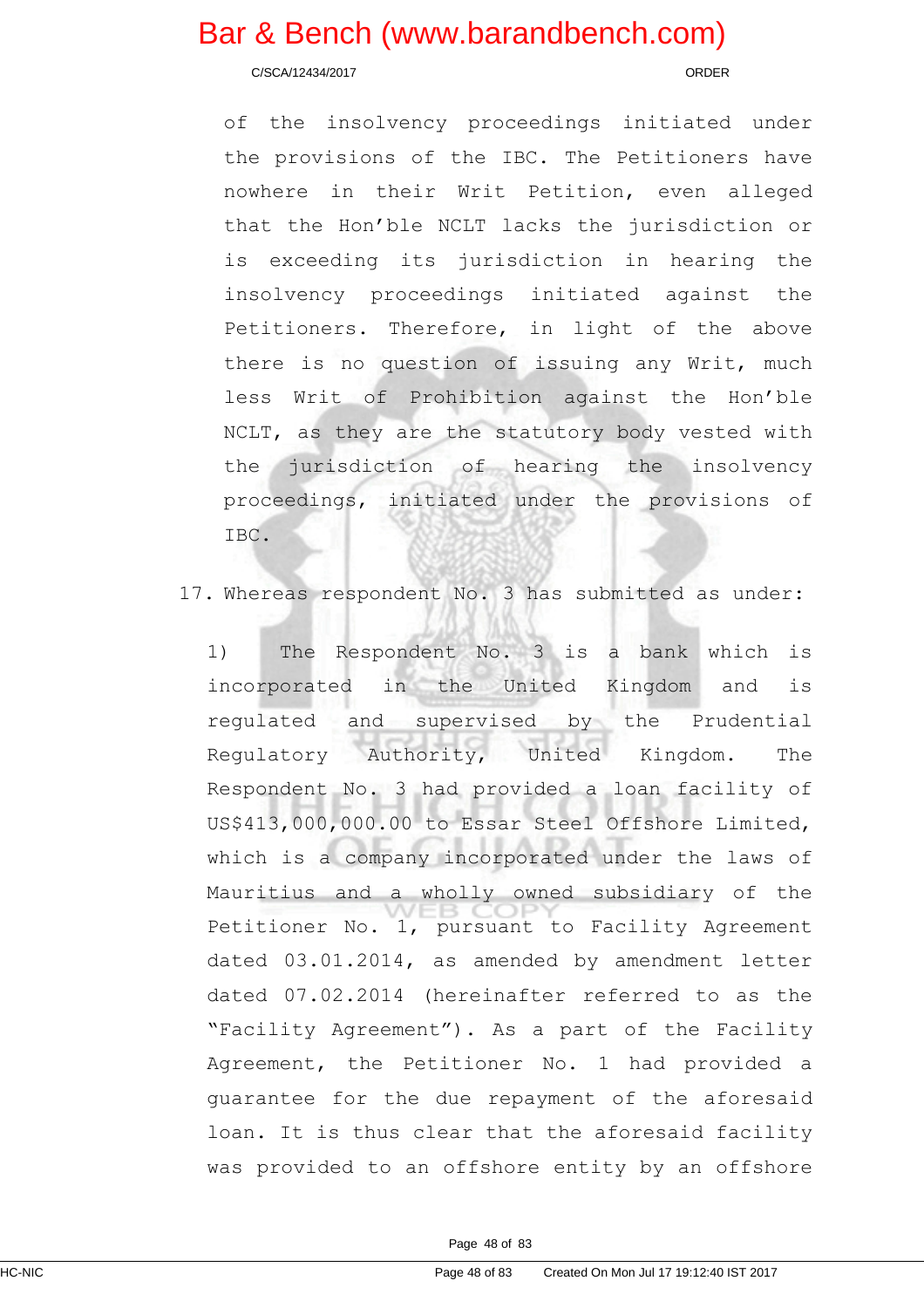C/SCA/12434/2017 ORDER

bank and the transaction was executed outside the territory of India.

2) The Respondent No 1 regulates banking companies in India under the Banking Regulation Act, 1949, as amended (the "BR Act").Under the BR Act, a 'banking company' is defined as a "company which transacts the business of banking in India". In view of the aforesaid, the Respondent No. 3 cannot be said to be a 'banking company' under the provisions of section 5(c) read with section 5(d) of the Banking Regulation Act, 1949, as amended from time to time (hereinafter referred to as the "BR Act") for the purpose of the transactions carried out beyond the territory of India. It therefore follows that the Respondent No. 3 is not bound by the directions of the Respondent No. 1, by way of its circulars or otherwise. It is, therefore, categorically stated that the Respondent No. 1 cannot and has not issued any directives to the Respondent No. 3 for proceeding against the Petitioner No. 1 under the Insolvency and Bankruptcy Code, 2016 (hereinafter referred to as the "IBC"), as has been done in the case of the Respondent No. 2. Therefore, the action of the Respondent No. 3 to proceed against the Petitioner No. 1 under the IBC cannot be said to have been initiated pursuant to any of the directions of the Respondent No. 1.

3)Even otherwise, the Respondent No. 1 has not issued any directive to the Respondent No. 3 nor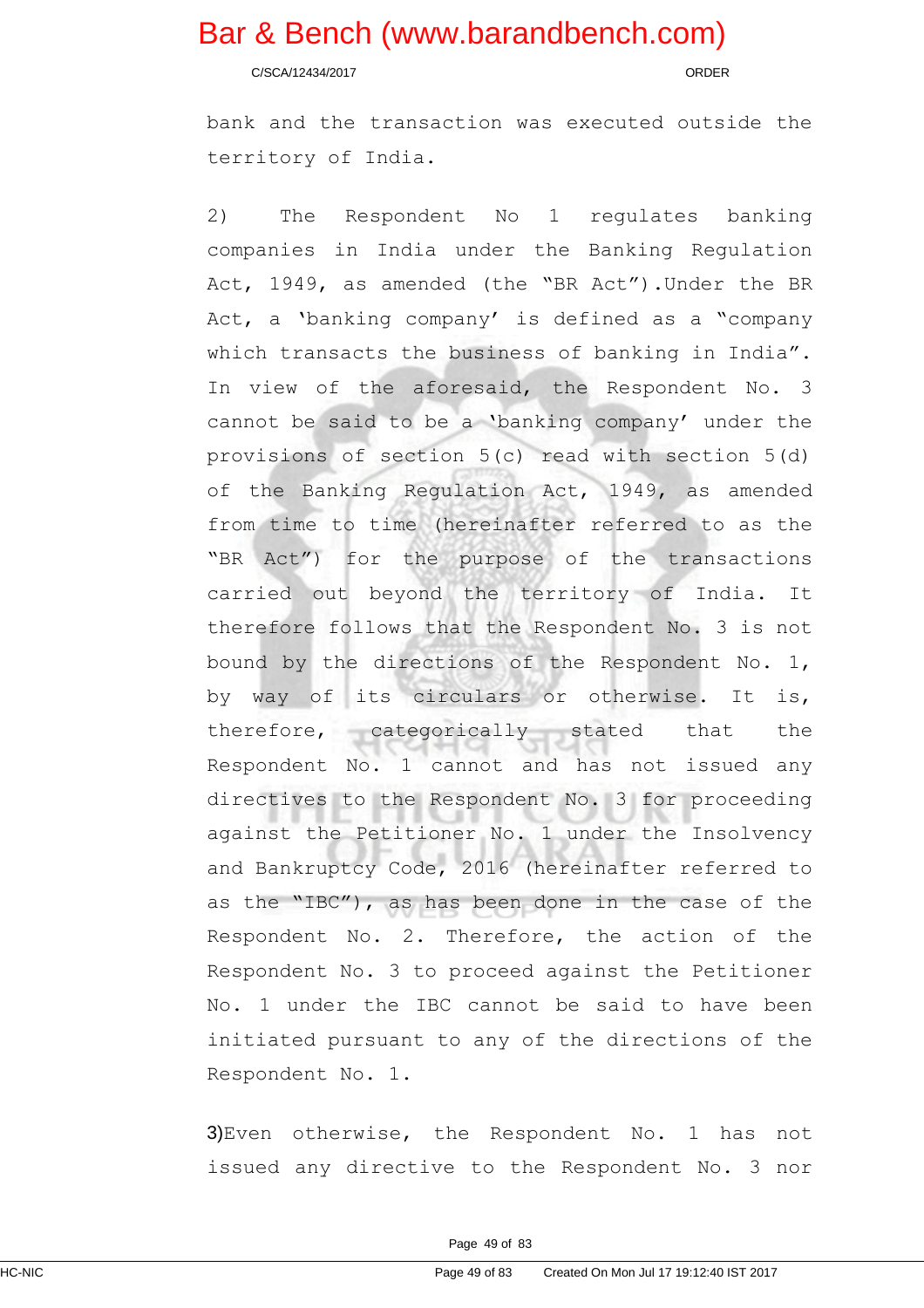C/SCA/12434/2017 ORDER

has Respondent No. 3 acted on the basis of any directive issued for filing proceedings against the Petitioner No. 1 under IBC. The same is evident from the following:

i. Written Submissions of the Petitioner No. 1, the relevant extract of which reads as follows: "… It is evident that no Directive is issued to the Standard Chartered Bank to initiate Insolvency Resolution Process." [Page 26 of the Written Submissions of the Petitioner No. 1]

ii. The directive dated 15.06.2017 (page 947)issued by the Respondent No. 1 to the Respondent No. 2, the relevant extract of which reads as follows: "In exercise of the powers conferred by the provisions of the Banking Regulation Act, 1949, and the Banking Regulation (Amendment) Ordinance, 2017, the Reserve Bank of India hereby directs State Bank of India to initiate insolvency resolution process, singly or jointly with other lenders, under the provisions of the Insolvency and Bankruptcy Code, 2016 in respect of the default committed by Essar Steel B COF India Limited."

In view of the aforesaid, it is clear that the directive in question is not issued to the Respondent No. 3. It may be pertinent to note that that since the Petitioner No. 1 is only challenging the Press Release in respect of the said directive, the action of the Respondent No. 3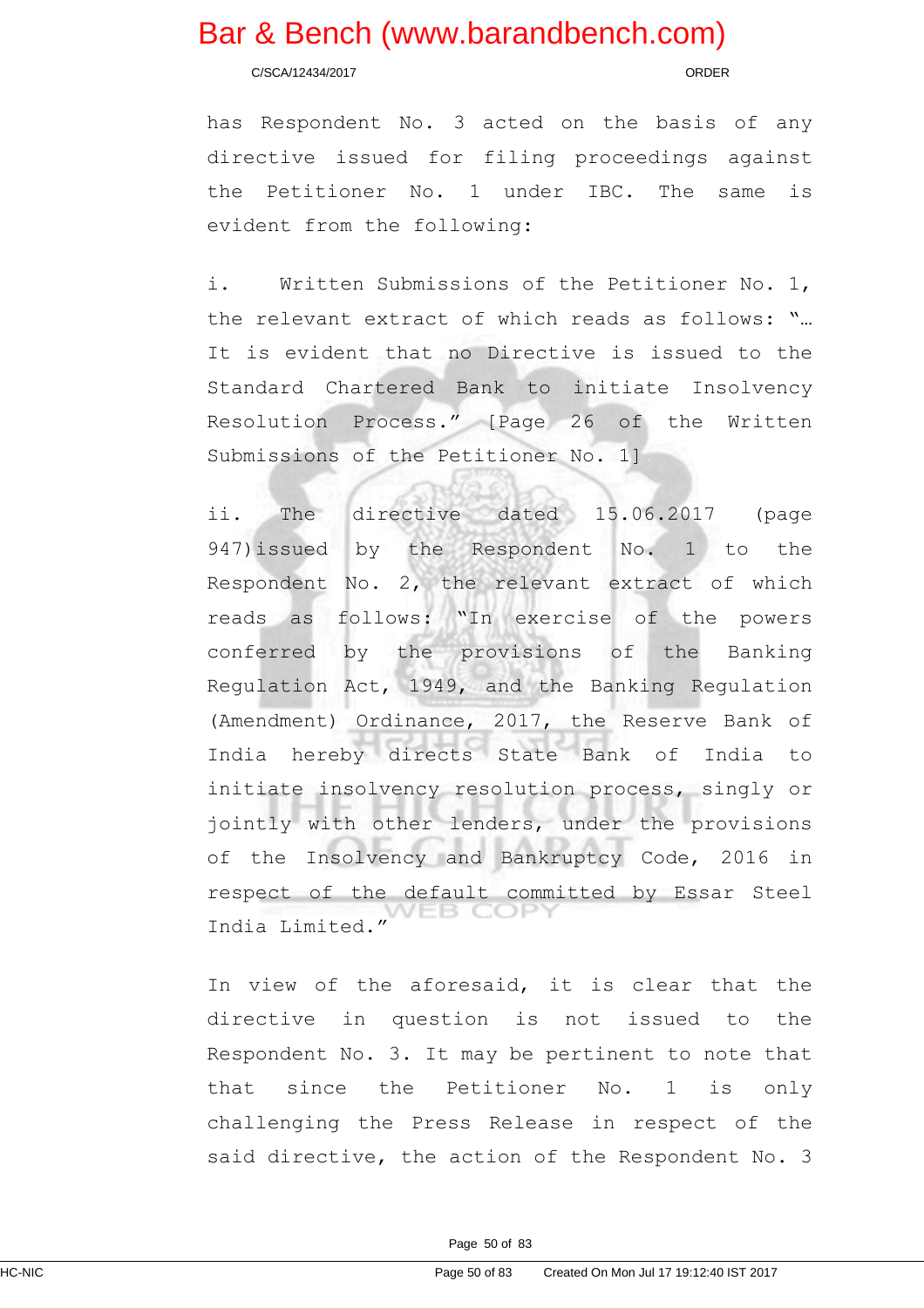C/SCA/12434/2017 ORDER

to approach the Respondent No. 4 under the IBC falls beyond the scope of challenge contained in the captioned petition.

4) The Respondent No. 3 is not a part/member of the Joint Lenders Forum, which is led by the Respondent No. 2 in the present case. The same is evident from the following:

i. The statement of the Petitioner No. 1 in the captioned petition, which reads as follows: "… It is evident that having noticed the directives of the Reserve Bank of India to filed the petition before NCLT, Ahmedabad, even Standard Chartered Bank which is not part of the joint lenders forum led by STATE BANK OF INDIA, has also filed an identical petition before the IBC…" [page 19, paragraph 20 of the captioned petition]

ii. Letter dated 04.04.2017 addressed by the Petitioner No. 1 to the Respondent No. 3, the relevant extract of which reads as follows: "… Please note that as per the applicable laws of India and RBI regulations, the Joint Lenders Forum (JLF) has been mandatorily constituted by Indian (Onshore) lenders of ESIL to consider options for restructuring the debt of ESIL. SCB is not a part of the JLF and discussions being held at this forum…" [Page 771 of the captioned petition]

iii. Minutes of the Core Committee Meeting (JLF) held on 09.05.2017, the relevant extract of which reads as follows: "… Further, SCB being an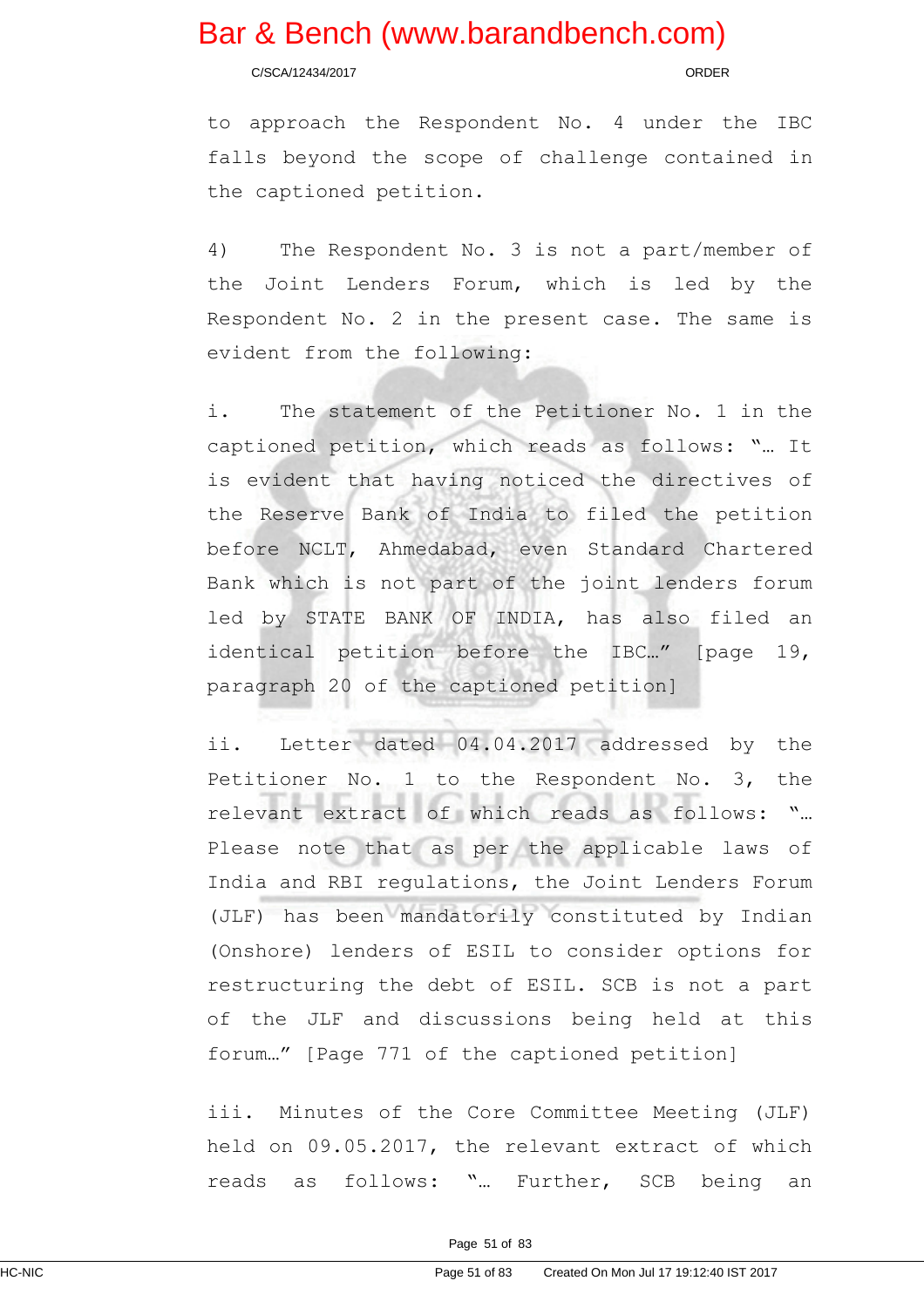C/SCA/12434/2017 ORDER

unsecured creditor, cannot be ranked at par with secured lenders and therefore, the issue cannot be addressed in JLF. The Company was further advised to resolve the matter bilaterally with SCB at the earliest…"[Page 88; at page 90 of the captioned petition]

iv. Minutes of the Board Meeting of the Petitioner No. 1 dated 15.05.2017, the relevant extract of which reads as follows: "… The Board members deliberated on legal suit filed by Standard Chartered Bank with regard to the loan availed by Essar Steel Offshore Ltd, wholly owned subsidiary of the Company for which Corporate Guarantee was given by the Company. It was informed that dues payable to Standard Chartered Bank is not forming part of the Debt Structuring proposal. The Board members opined that the Company to have a dialogue with Standard Chartered Bank to explore possibility of repaying the unsecured debt at a discount or issue CRPS on the same terms as per the Debt Restructuring proposal or such other measures which will resolve the matter amicably." [Page 102; at page 103/A of the captioned petition]

v. Letter dated 09.06.2017 addressed by the Petitioner No. 1 to the Respondent No. 3, the relevant extract of which reads as follows: "a. JLF has been constituted by the Lenders to ESIL under the RBI Guidelines and SCB is not a Lender to ESIL under the RBI Guidelines." [Page 778; at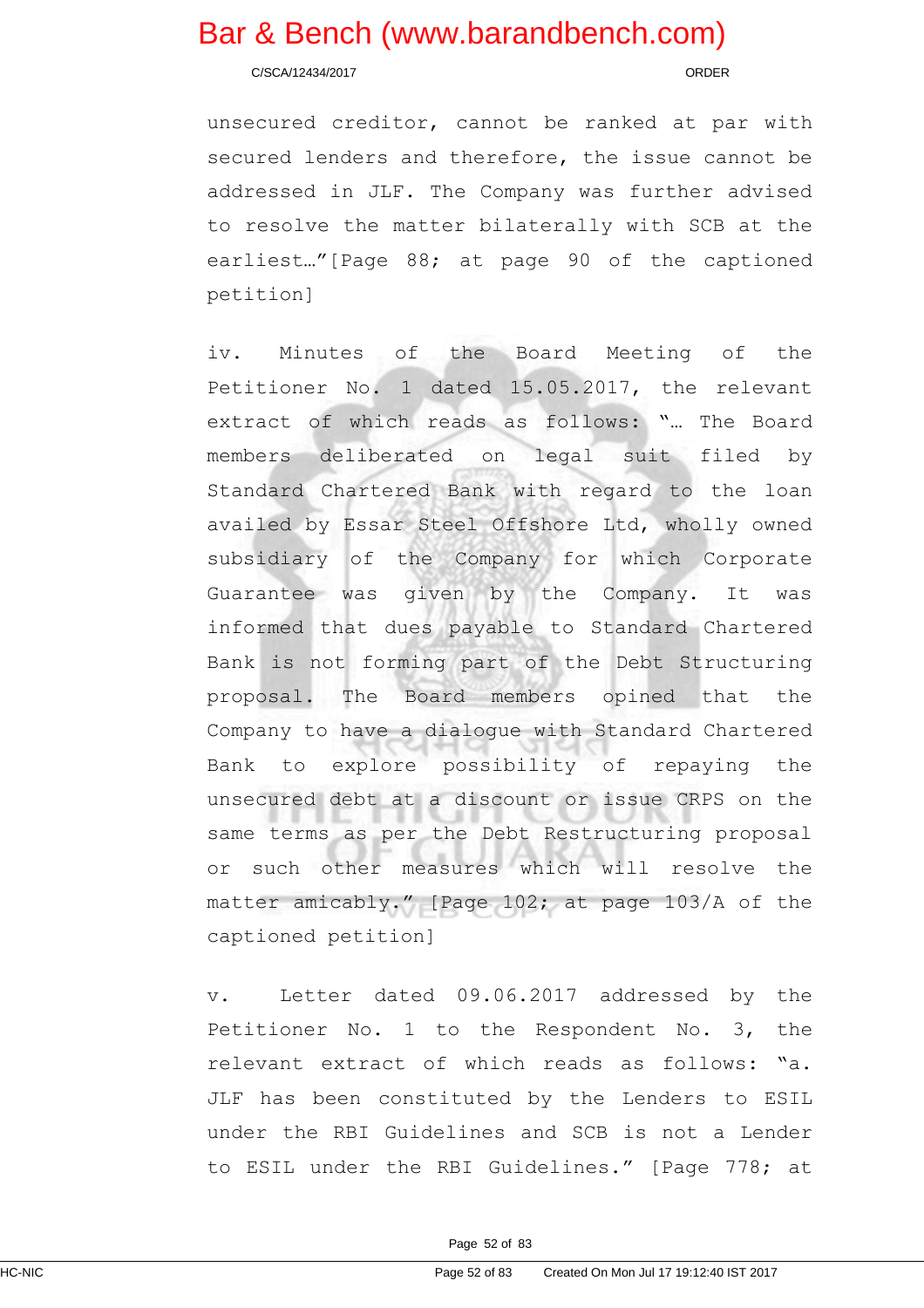C/SCA/12434/2017 ORDER

page 779 of the captioned petition].

5) In view of the aforesaid, it is evident that the Respondent No. 3 was never a part of any Joint Lenders Forum or in any discussions/process for restructuring the debts of the Petitioner No. 1. Therefore, the contention of the Petitioner No. 1 that it was in advance stage of negotiation with the lenders of the Petitioner No. 1 and any other contentions based thereupon do not apply to the Respondent No. 3. While the Petitioner No. 1 has claimed payment of Rs. 3467 Crores to its lenders since April 2016, no such payment has been made by the Petitioner No. 1 to Respondent No. 3.

6)The contention of the Petitioner No. 1 that it is in the process of negotiation with the Respondent No. 3 and hence the proceedings cannot be initiated against it under the IBC is also not true. The fact is that there is a default committed by the Petitioner No. 1 in respect of payment of dues to Respondent No. 3. The same may be evident from the following:

i. The Respondent No. 3 invoked the guarantee given by the Petitioner No. 1 vide its notice dated 07.12.2015 calling upon them to make payment under the said guarantee. [Page 748 to 749 of the captioned petition]

ii. The Respondent No. 3 issued a notice dated 18.04.2016 to the Petitioner No. 1 under section 433 of the Companies Act, 1956, (the IBC was not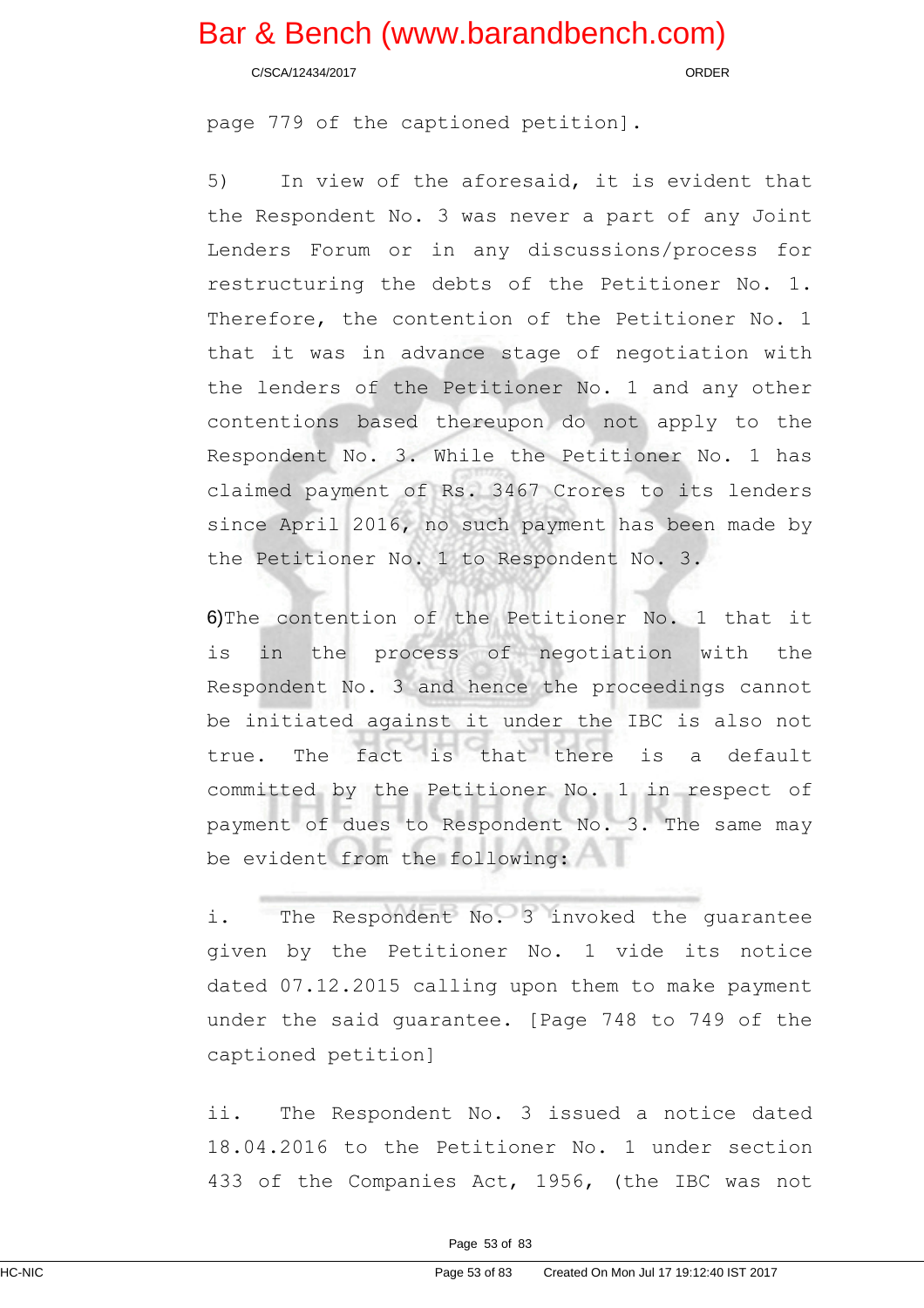C/SCA/12434/2017 ORDER

in effect as this time). [Page 750 to 752 of the captioned petition]

iii. The Petitioner No. 1, vide letter dated 24.01.2017, had proposed to repay the dues of the Respondent No. 3 at the end of 25 years and offered to pay interest @ 1% per annum on the outstanding loan till the repayment. [Page 757 of the captioned petition] The said proposal was rejected by the Respondent No. 3 vide its letter dated 28.01.2017 as the same was untenable and virtually destroyed the value of the debt owed to the Respondent No. 3. [Page 758 of the captioned petition].

iv. The Respondent No. 3, vide various correspondences dated 28.01.2017 [Page 758; at page 759 of the captioned petition], 21.02.2017 [Page 760; at page 764 of the captioned petition], 22.03.2017 [Page 768; at page 769 of the captioned petition], and 21.06.2017 [Page 781; at page 783 of the captioned petition], had informed the Petitioner No. 1 about its intention to initiate action under the IBC pursuant to the default committed by the Petitioner No. 1.

v. Nothing in the IBC states that if there are ongoing negotiations between the borrower and the financial creditor, proceedings under the IBC cannot be initiated.

It can also be observed from the aforesaid that the Respondent No. 3 had expressed its intention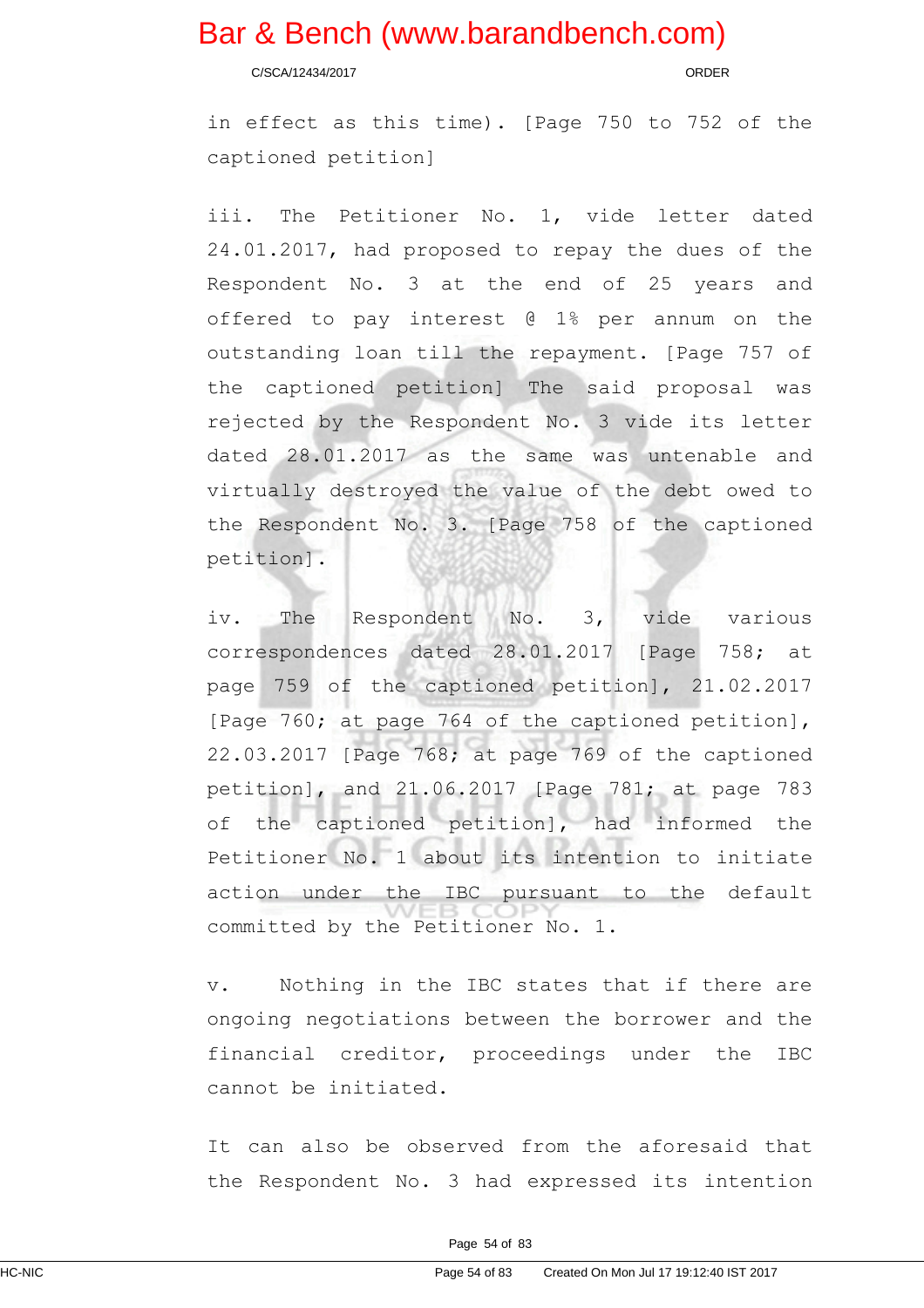C/SCA/12434/2017 ORDER

to initiate action against the Petitioner No. 1 under the IBC much before the Press Release was issued by the Respondent No. 1. In the circumstances, it is false to the knowledge of the Petitioner No. 1 that the initiation of proceedings under the IBC by the Respondent No. 3 was pursuant to the directive of the Respondent No. 1 or that the same was triggered in view of the directive of the Respondent No. 1.

7) The contention of the Petitioner No. 1 that a bank can initiate proceedings under the IBC only upon a direction under Section 35AA of the BR Act issued by the Respondent No. 1 cannot be sustained. Section 35AA of the BR Act is only an enabling provision under which the Respondent No. 1 can direct those banks to initiate insolvency proceedings who otherwise have not done so. The said section cannot be interpreted to mean that a financial creditor cannot otherwise initiate proceedings under the IBC independently. If such an interpretation is to be accepted, then the provisions of the IBC would be rendered otiose. This is further evident from the following provisions:

i. Section 2 of the BR Act: "2. Application of other laws not barred. – The provisions of this Act shall be in addition to, and not, save as hereinafter expressly provided, in derogation of the Companies Act, 1956 (1 of 1956), and any other law for the time being in force."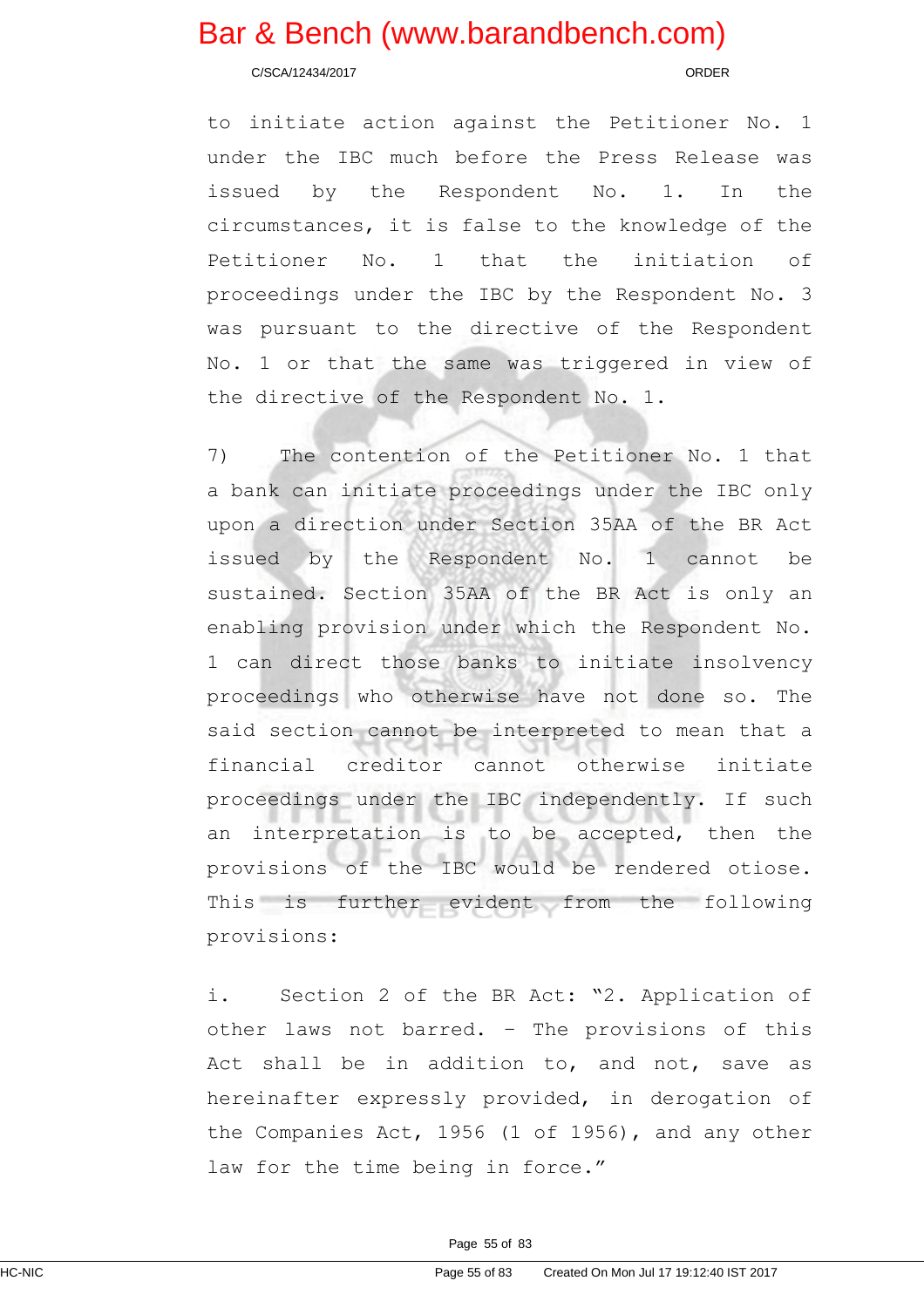C/SCA/12434/2017 ORDER

ii. Section 238 of the IBC: "238. Provisions of this Code to override other laws. – The provisions of this Code shall have effect, notwithstanding anything inconsistent therewith contained in any other law for the time being in force or any instrument having effect by virtue of any such law."

8) The Respondent No. 3 is not a state within the meaning of Article 12 of the Constitution of India, and therefore, the reliefs sought by the Petitioner No. 1 against the Respondent No. 3 in the captioned petition, being in the nature of a writ, cannot be granted. In this regard, reliance is placed on the following decision of the Hon'ble High Court of Gujarat:

• Ionic Metalliks v. Union of India, reported in 2015 (2) GLH 156 ਮਨਸ਼ਸਟ ਯੂਟ

9)The Petitioner No. 1, by way of the captioned petition, has sought a writ of Prohibition from this Hon'ble Court insofar as it seeks a direction to the Respondent No. 4 to restrain from proceeding with the matters filed before it under the IBC. It is a well settled position of law that a writ of prohibition must be issued only in rarest of rare cases, and is normally issued only when the inferior court or tribunal (i) proceeds to act without or in excess of jurisdiction, (ii) proceeds to act in violation of the rules of natural justice, (iii) proceeds to act under law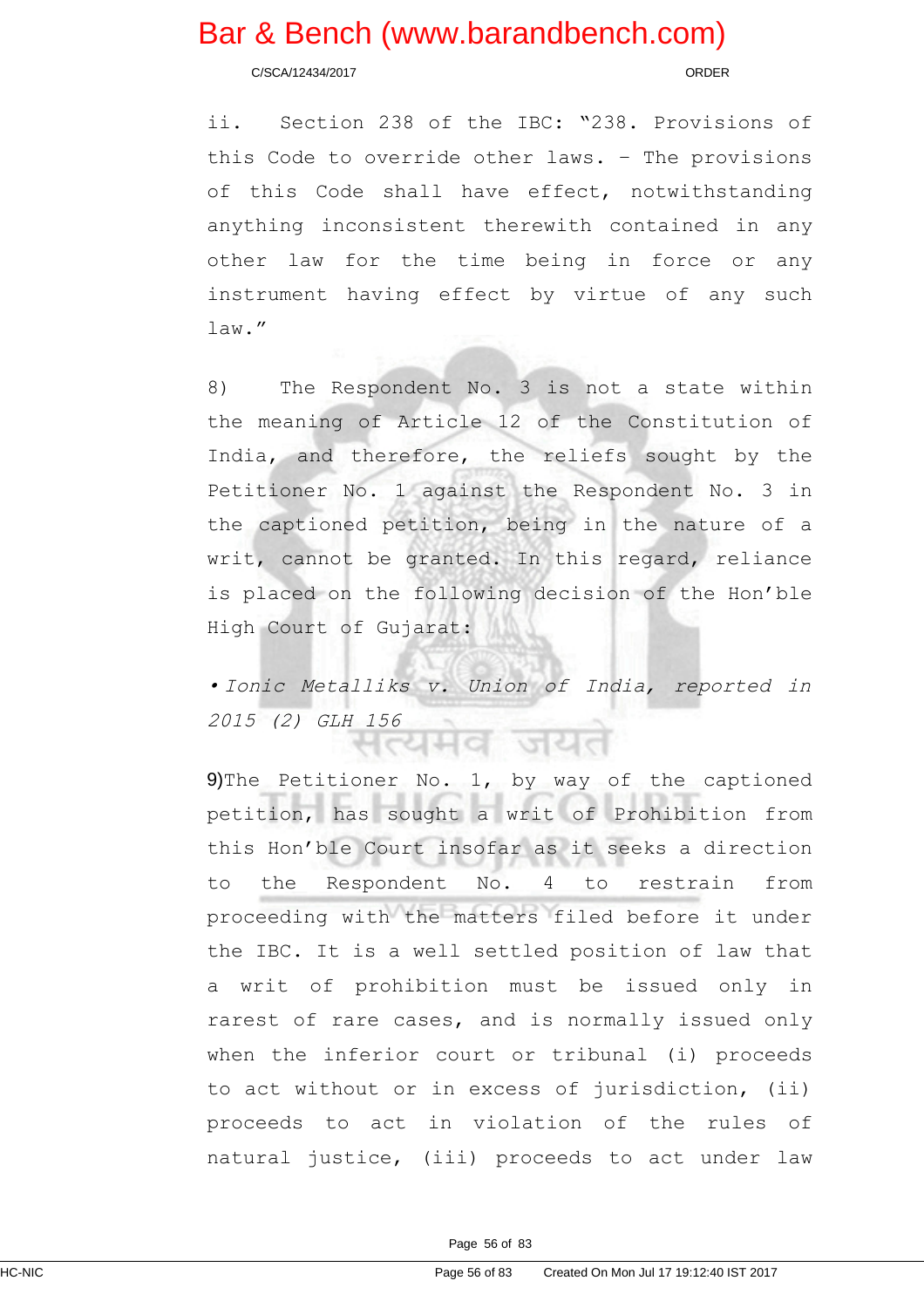C/SCA/12434/2017 ORDER

which is itself ultra vires or unconstitutional, or (iv) proceeds to act in contravention of fundamental rights. In this regard, reliance is placed of the following decision of the Hon'ble Supreme Court:

• Thirumala Tirupati Devasthanams & Anr. V. Thallappaka Ananthacharyulu & Ors., reported in (2003) 8 SCC 134

10) No such case is made out by the Petitioners in the captioned petition. The Petitioner No. 1, while approaching this Hon'ble Court, has suppressed various facts and correspondences in respect of its dues payable to Respondent No. 3. These correspondences clearly show that the Petitioner No. 1 was made aware of the intention of the Respondent No. 3 to initiate proceedings under the IBC well before the press release issued by Respondent No. 1. The Respondent No. 3 has been purposely dragged into the present proceedings before this Hon'ble Court, as otherwise it would not have been possible for the Petitioner No. 1 to achieve its ulterior object. From the aforesaid, it is evident that no case has been made out by the Petitioners against the Respondent No. 3 in the captioned petition. In light of the aforesaid, the captioned petition is required to be dismissed qua the Respondent No. 3 with exemplary costs.

18. As against that, learned advocate for the petitioner has pointed out different provisions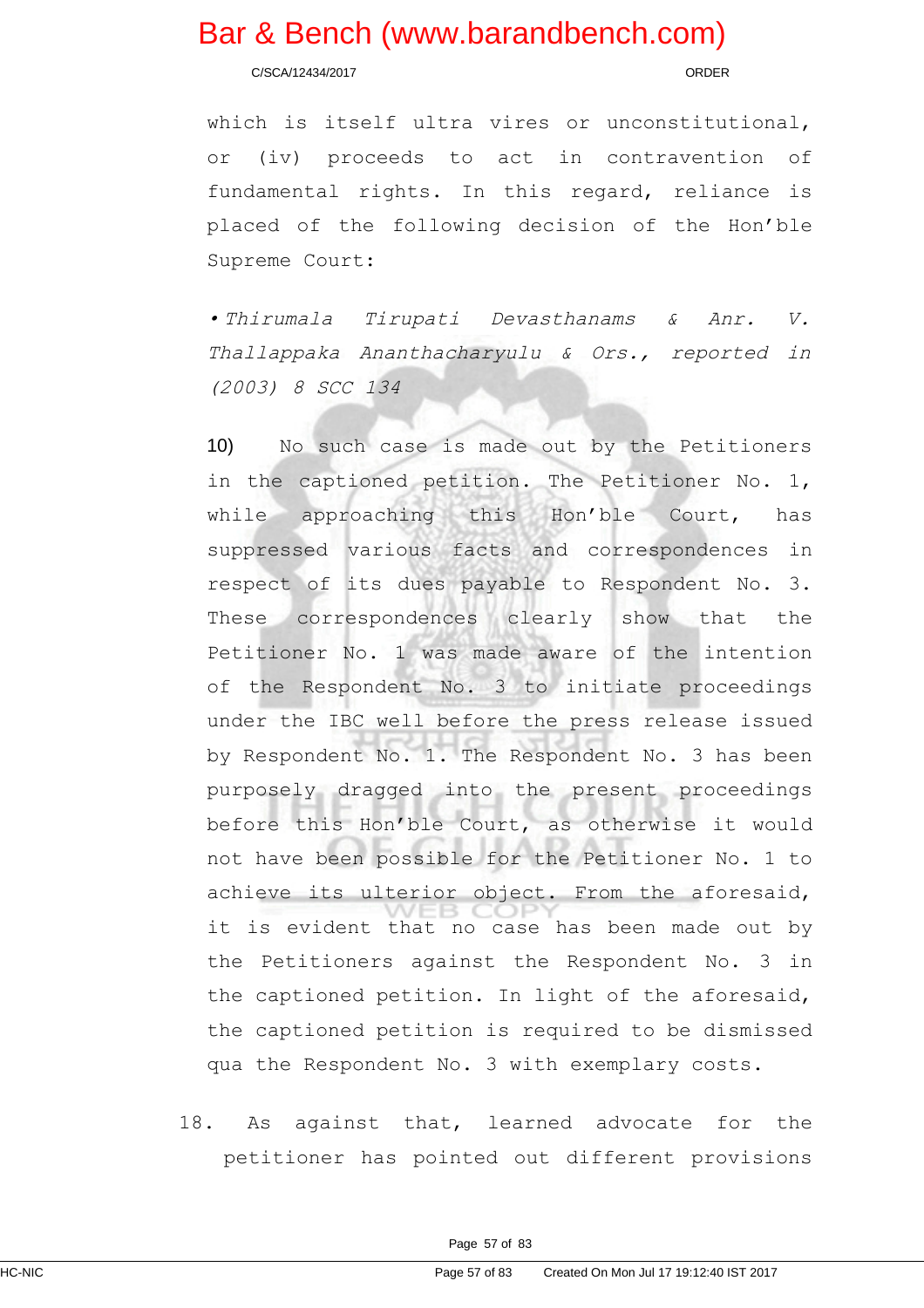C/SCA/12434/2017 ORDER

of the Code which is also relied upon by the respondents but their proposition are different inasmuch as, it is the case of the petitioner that pursuant to such provisions, the management of the company rests in the hands of the insolvency professional who may not be capable to run the company and, therefore, it would result into end of running company for no valid reason.

19. Whereas, learned Senior Counsel Mr. Darius Khambhatta for the RBI has submitted, relying upon different provisions of the Act being Sections 6 to 31 emphasizing that initiation of insolvency proceedings would not mean to declaring the company insolvent immediately but the Code provides for an elaborate mechanism to restructure the company but in a time bound frame which is 180 days with possibility of further extension for further 90 days only and, thereby, decision is to be arrived at within 270 days thatwhether restructuring is possible or not and if restructuring is not possible within such time frame, then and then, company is to be declared insolvent. It is also submitted that during this period, Company would carry on its business through its officers but without the control of Board of Directors under the supervision of Interim Resolution Professional.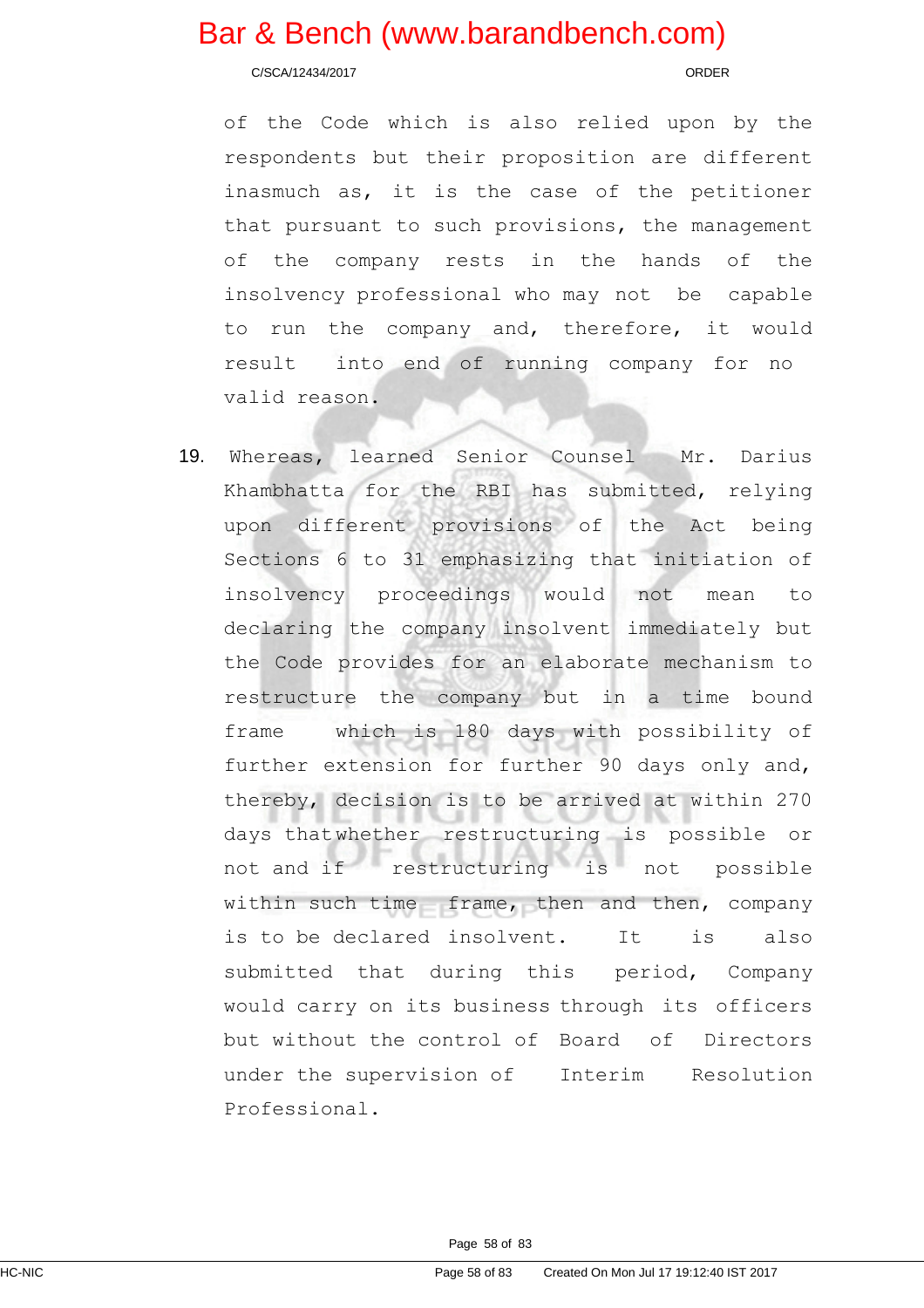C/SCA/12434/2017 ORDER

- 20. All such issues can be dealt with only if the provision of law is under challenge but only because of such provision at this stage, it cannot be said that RBI has no authority to advise SBI to initiate insolvency proceedings, for the simple reason that irrespective of such advise or direction, SBI can on its own, initiate such proceedings and in that case, the issue regarding genuineness of such proceedings is to be decided only by the adjudicating authority and not by the Writ Court.
- 21. Petitioner has relied upon the frame work for Revitalizing Distressed Assets in the Economy – Guidelines on Joint Lenders' Forum (JLF) and Corrective Action Plan (CAP) issued by RBI on 26.2.2014 (page 885). However, in view of what is discussed herein above, at this stage, when this Court has not determined the merits of insolvency petition, there is no reason to enter into further discussion on points referred in such frame work.
- **B COPY** 22. Instead of placing any initial decision regarding issuance of any such direction, the respondent No.1 has produced on record a communication dated 15.6.2017 addressed to the respondent No.2 andforwarding a direction of same date to initiate insolvency resolution process singly and jointly with other lenders against the petitioner. This direction nowhere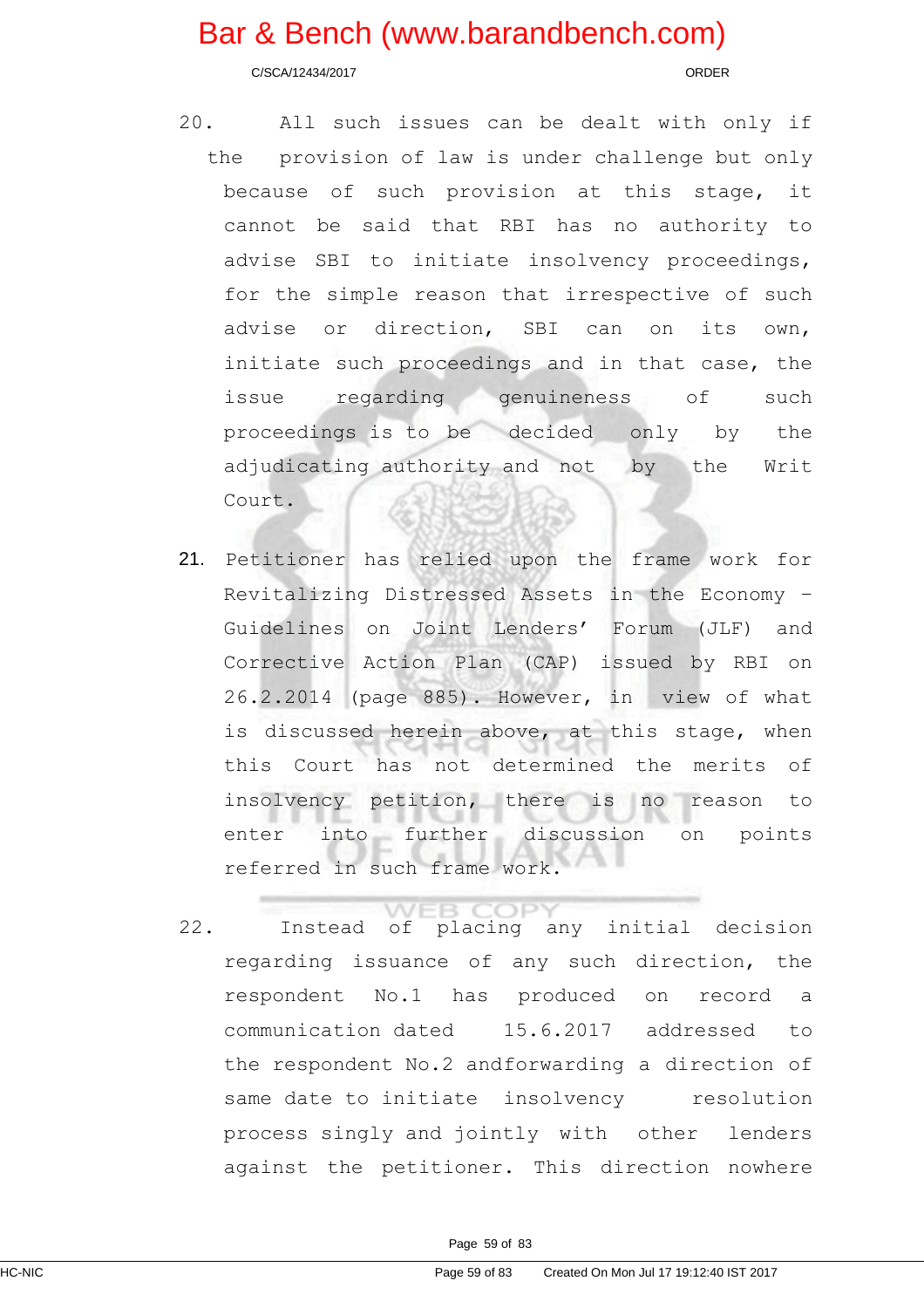C/SCA/12434/2017 ORDER

discloses any classification and, therefore, there is no reason to comment upon such communication and direction in any manner whatsoever because otherwise it is in accordance with law.

23. The respondent No.1 is relying upon the minutes of High Level Joint Lenders Meet held on 22.6.2017 (page 930) contending that there is reference of insolvency proceedings and, thereby petitioner was aware about initiation of insolvency proceedings and, therefore, there is material suppression by the petitioner when it is stated in paragraph 18 of the petition that none of the meetings with the Bankers ever discussedin decision or proposal by the Bankers to ignorethe restructuring process and initiate proceedings before the NCLT under the Code. On such issue, hot and detailed arguments are submitted emphasizing that when petitioner has suppressed material facts, petition needs to be thrown out at threshold and summarily without entering into merits and for the same reasons, petitioner is neither entitled to any final relief nor any interim relief whatsoever. When I am already disposing this petition without granting any relief in favour of the petitioner, I do not wish to enter into such discussion on such issue except to make it clear that petition is not disposed of solely on such ground and to that extent let it be made clear that practically both the sides have their own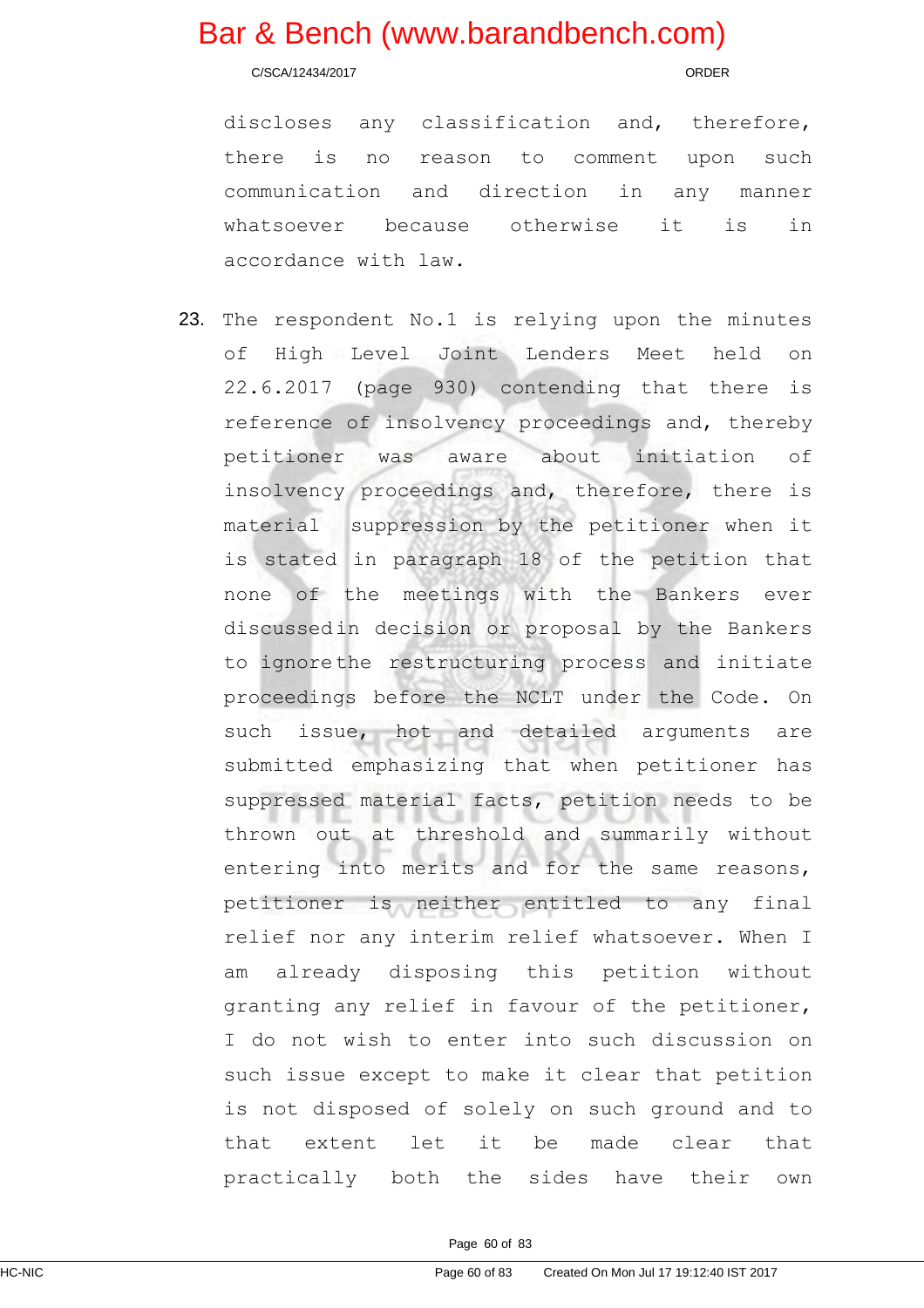C/SCA/12434/2017 ORDER

perception in considering particular information in particular manner and, therefore, I do not think that there is any suppression of material facts which may ultimately mislead the Court in any manner whatsoever as apprehended by the respondents. It seems that the Press Release on 22.6.2017 is in confirmation of communication dated 5.5.2017 by RBI to all Scheduled Commercial Banks regarding large stressed assets resolution wherein in paragraph 5, all those issues were disclosed in Press Release dated 22.5.2017. Therefore, generally, it is to be believed that press release would always be issued after some internal documentation or correspondence and may not be based upon any oral decision. To that effect, the disclosure by learned counsel for respondent No. 1 that there is no documentation in support of press release dated 13.6.2014 seems to be improper.

24. It is submitted by the petitioner that though there is reference of proceedings before NCLT in Minutes of Meeting dated 22.6.2017, in fact, till 17.6.2017, practically, initiation was going on and in fact respondent No.3 Bank has addressed a letter to the petitioner seeking clarification on 25 open issues. Therefore, itis submitted that when till 17.6.2017, restructuring process was going on, there was no reason and in fact there was no disclosure of decision by the SBI to initiate proceeding under the Code though they are in receipt of direction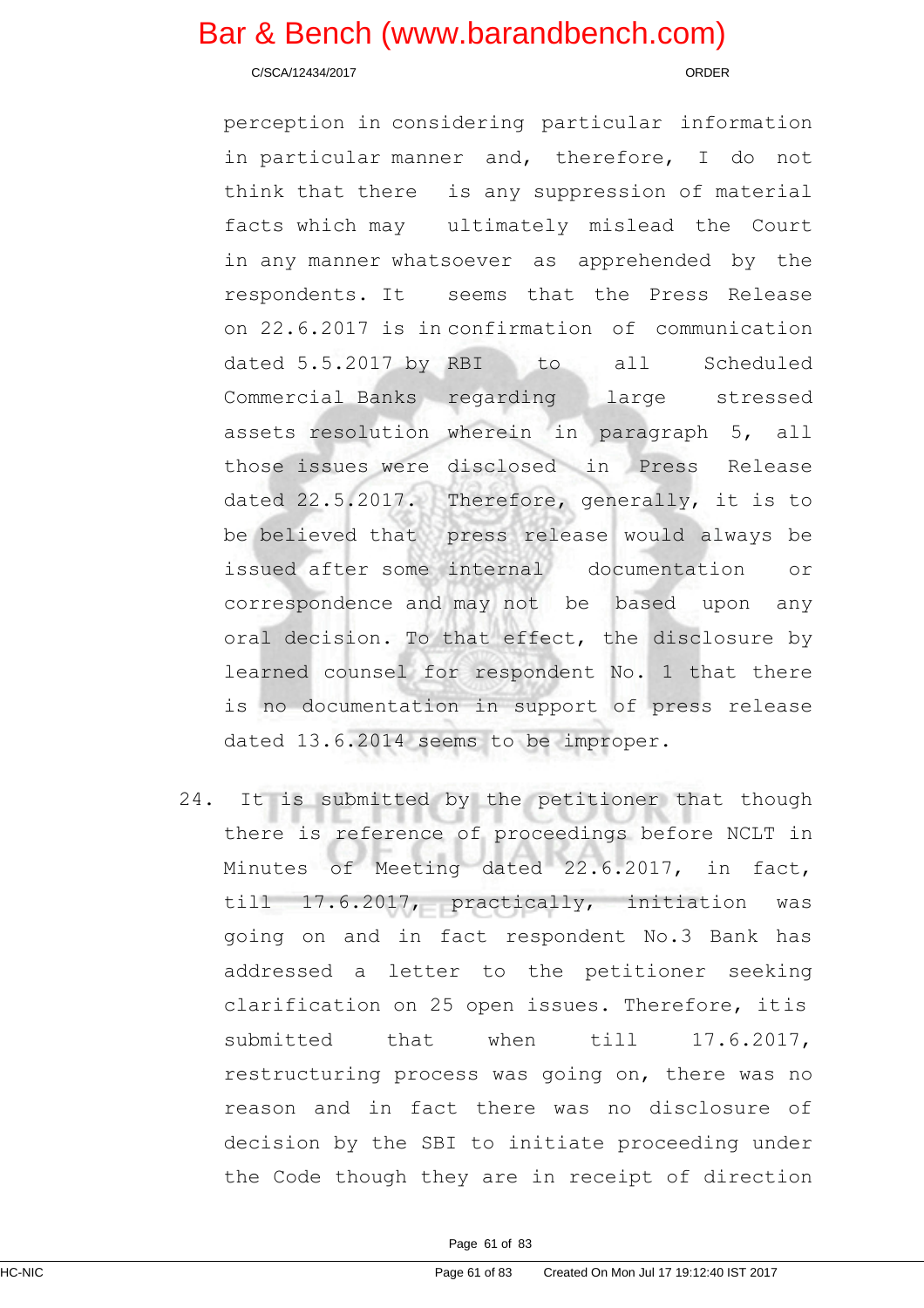C/SCA/12434/2017 ORDER

to that effect and, therefore, there is reason to believe that SBI has filed the petition only because of direction of RBI though they want to settle the restructuring proposal pursuant to discussion held for couple of months.

- 25. However, all such issues are to be dealt by NCLT because as already admitted by the petitioner that the present petition is mainly against the RBI so as to confirm that their direction dated 13.6.2016 is illegal. In any case, as already observed, when SBI has not initiated proceedings independent of such direction, as already issued herein above, now, it would be for the NCLT to determine that whether such petition is to be entertained or not.
- 26. Few of the citations, of which reference is made herein above while recording their oral submissions were relied upon by both the sides but considering the facts and circumstances as discussed herein above, I do not think that any of the citations except which are discussed hereinafter needs any further discussion herein since the principle laid down in such decision is well settled and it does not change the conclusion which is based upon the facts and circumstances also as discussed herein above.
- 27.In case of Barium Chemicals Ltd. (Supra) though it is confirmed that an order passed in exercise of powers under Statute is liable to be quashed on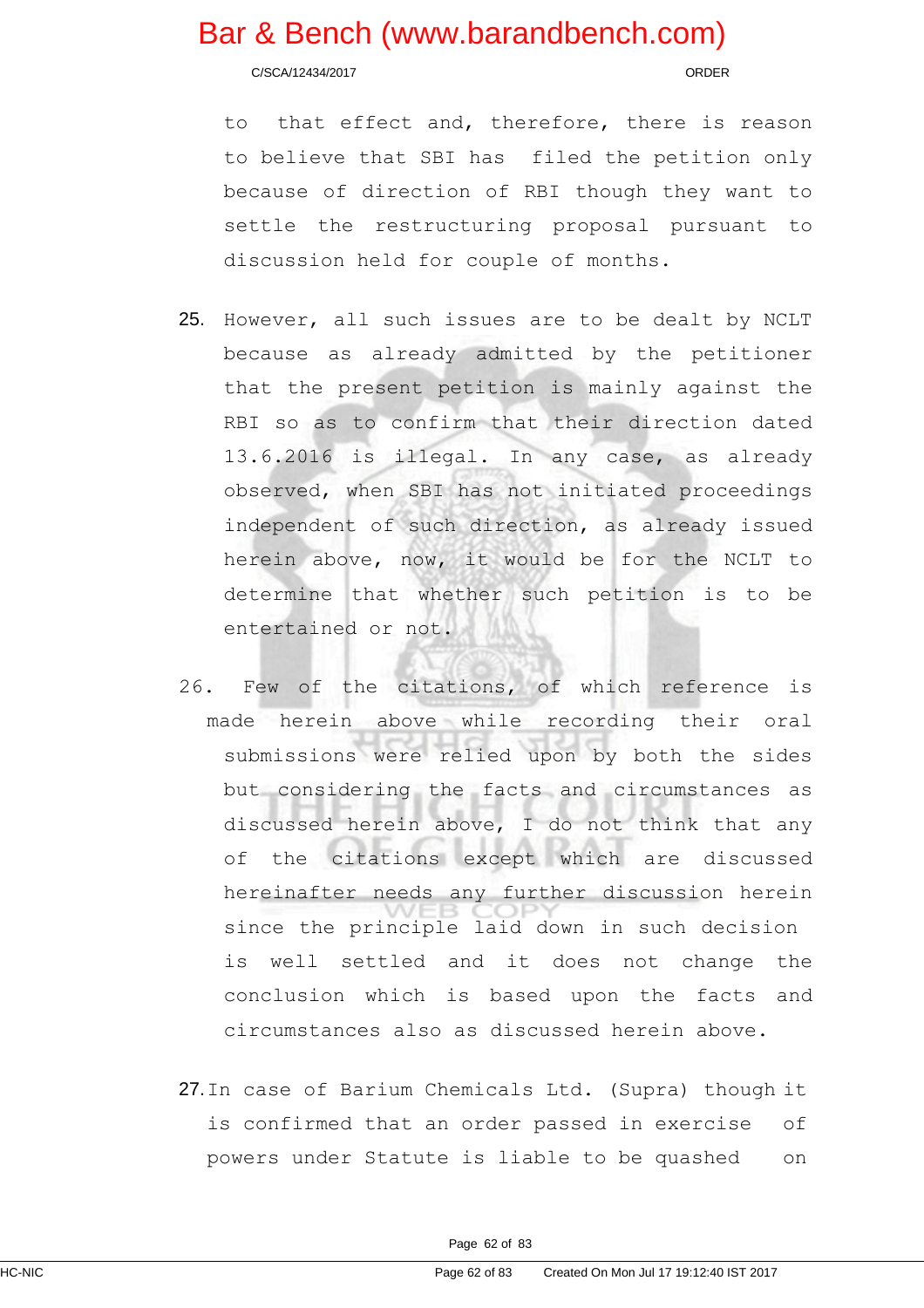C/SCA/12434/2017 ORDER

the ground of malafide, dishonesty or corrupt purpose, petitioner has failed to show any such ground except arbitrariness or discrimination. But as already discussed, it is difficult to assign allegation of arbitrariness with impugned press release. The emphasis on opinion or necessity can be looked into by NCLT because discussion on factual merits would otherwise prejudice the either side and, therefore, I have avoided to discuss the factual details to ascertain that whether there was actual necessity to initiate proceedings under the Code or not. Similar is the position so far as case of Bhikhubhai Vithalabhai Patel (Supra) is concerned.

28. With reference to Vinod Kumar (Supra), petitioner has submitted that if any power is exercised on the basis of facts which do not exist or which are patently erroneous or inadmissible purpose or on irrelevant grounds or without regard to relevant considerations or with gross unreasonableness, such exercise of power will stand vitiated. Thereby, if such decision is manifestly unjust or outrageous or directed to an unauthorized end, then, it can be quashed by the judicial authority but otherwise the scope of judicial review is limited and the Courts are not to go into the merits of the decision but are concerned with the decision making process only and, therefore, interference with the order of the administrative authority is not permissible in absence of irrational,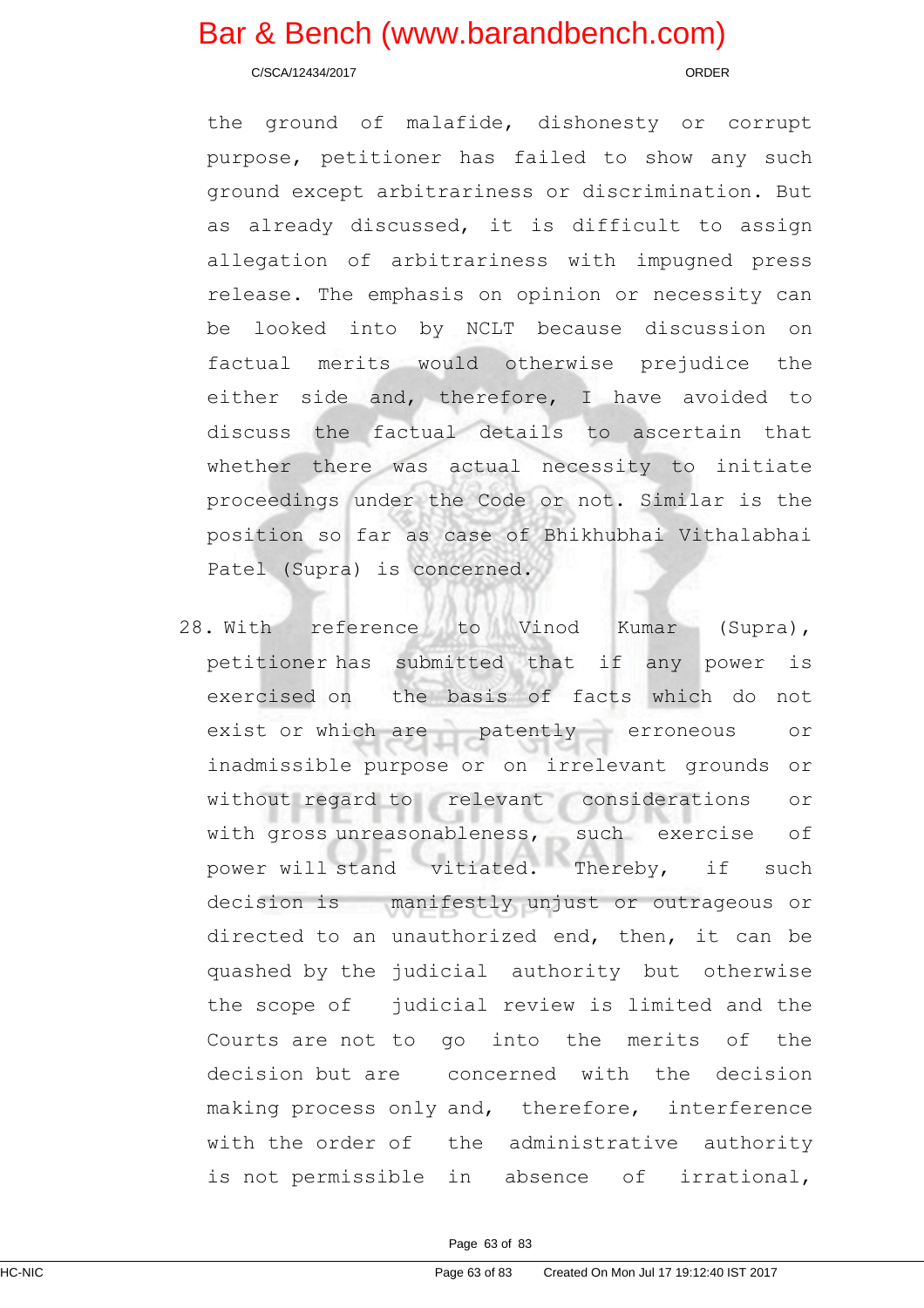C/SCA/12434/2017 ORDER

unreasonable orimproper procedure. In view of such fact, thiscase will also not be helpful to the petitioner.

- 29.Decision of Anwar Ali Sarkar (Supra) is with reference to speedy trial. Though conceptually it is affecting the provision of IB Code, it would be applicable only if constitutional validity of such Code is under challenge.
- 30. In N.S. Rathnam and Sons (Supra), there is consideration regarding validity of classification but reading of para Nos.13 to 16 does not confirm anything in favour of the petitioner.
- 31. In G.Ganayutham (Supra), the issue regarding judicial review of exercise of administrative or statutory discretion has been taken care of but therein also reading of Wednesbury case and para No.27 does not tilt the position in favour of the petitioner.
- 32.In case of Ruchi Soya Industries Limited (Supra) while dismissing the insolvency petition, the learned Single Judge of Bombay High Court has in- fact relied upon the factual details that 98% ofthe creditors in value of the total debts of the respondents have agreed to oppose the petition for winding up and have been participating in the JLF's meeting to take steps for rectification and restructuring of the respondent and some decisions taken by the JLF are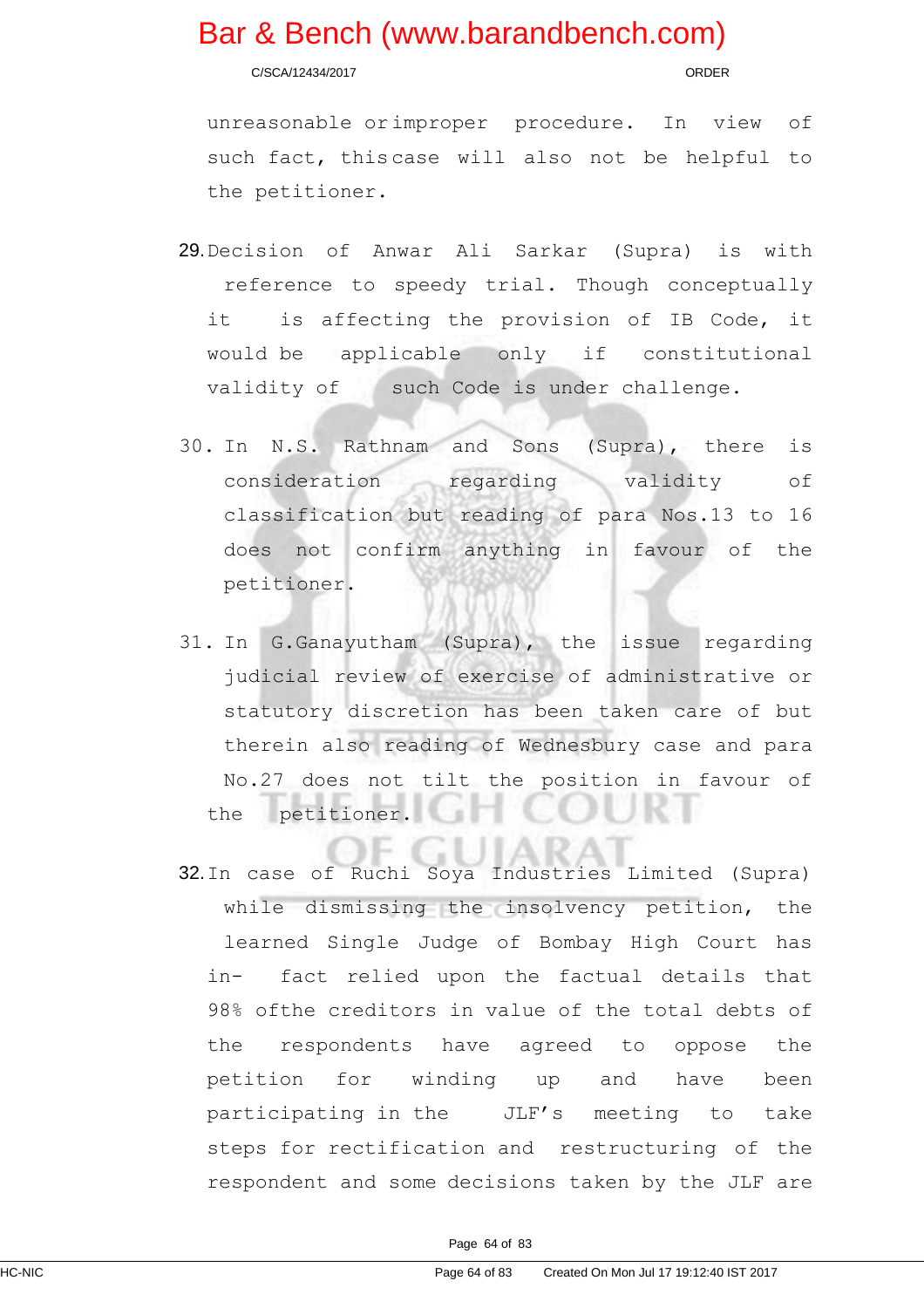C/SCA/12434/2017 ORDER

under implementation and, therefore, a petition for winding up at the instance of petitioner who claims about 1% of the total debts of the respondent was not entertained. Therefore, such judgment would not be helpful to the petitioner because the factual details are different in the present case.

- 33. In case of Ionic Metaliks (Supra), Division Bench of this Court has already confirmed that the Standard Chartered Bank being a private Bank is not amenable to the writ jurisdiction of this Court and, therefore, learned Senior Counsel and Advocate General Mr.Kamal Trivedi for such Bank is right in submitting that petition needs to be dismissed so far respondent No.3 – Bank is concerned. Otherwise also, when no relief is granted in favour of the petitioner disposing the petition, there is no need to discuss furthermore on such issue.
- 34.In Tirumala Tirupati Devasthanams (Supra) and U.P. Sales Tax Service Association (Supra), it is held that writ of prohibition cannot be issuedwhen the Court or Tribunal proceeded to act within their jurisdiction, however, it is also made clear that it can be issued when such authority proceeds to act in violation of rules of natural justice or in contravention of fundamental rights. Therefore, this petition is to be disposed of, with observation that mandate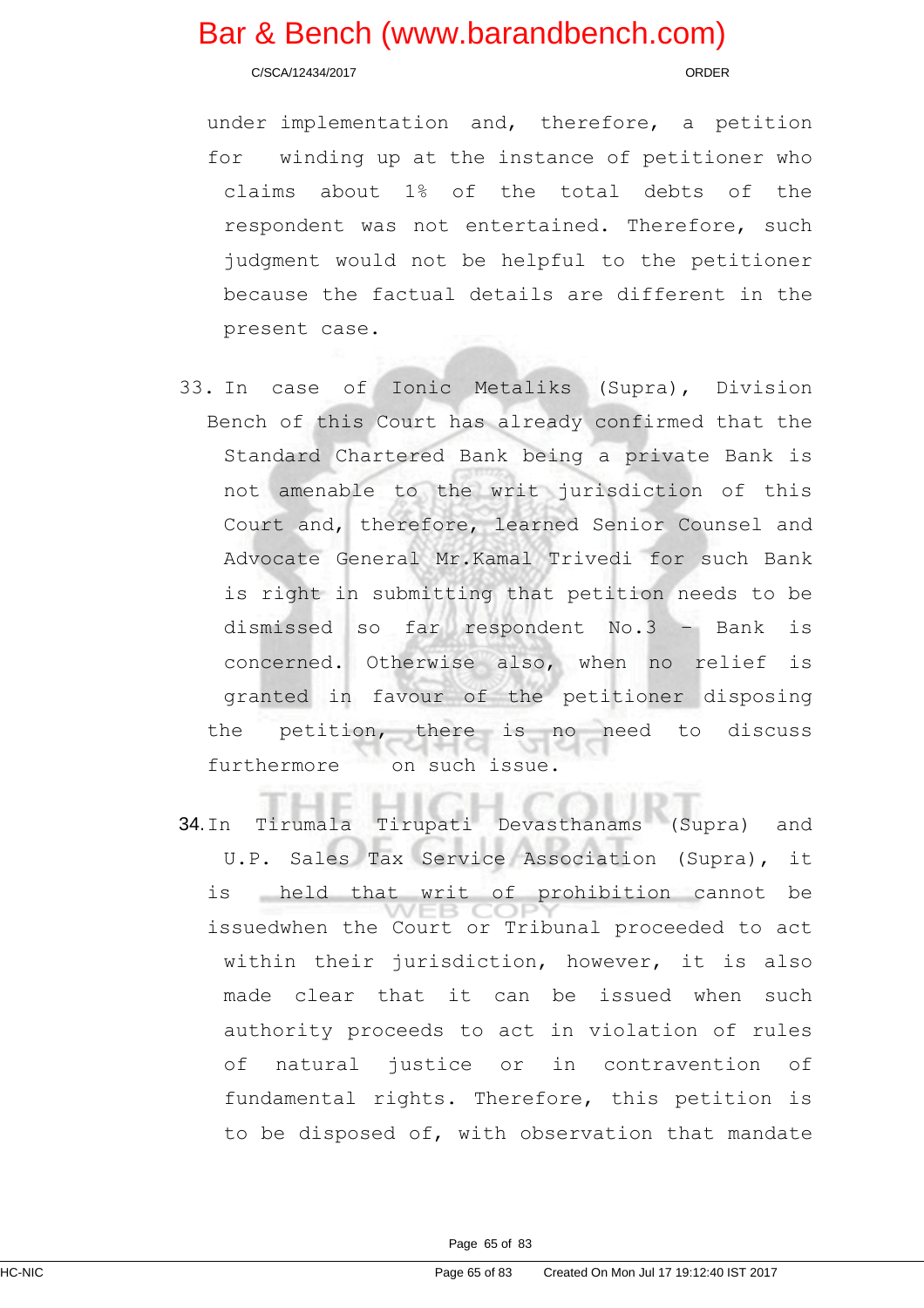C/SCA/12434/2017 ORDER

of Hon'ble Supreme Court is to be followed by the NCLT.

35.Petitioner is also relying upon the judgment dated 1.5.2017 in Company Appeal (AT) No.09 of 2017 between J.K. Jute Mills Co. Ltd. v. M/s. Surendra Trading Company by the National Company Law Tribunal, wherein, it has been held that after relying upon several judgments of Hon'ble Supreme Court that the word 'shall' used in IB Code is not mandatory but directory in nature subject to condition that for adjudicating the time schedule prescribed under the Code the adjudicating authority must record reasons, though the time is essence of the Code. Thereby, the appellate tribunal under the Code has relied upon the judgment of Hon'ble Supreme Court which confirms that a provision in a Statute which is procedural in nature, that places the word 'shall' may not be held to be mandatory if thereby no prejudice is caused. Similarly the view which is being taken by this Court is also endorsed by the appellate bench while directing the adjudicating authority to reject the application though it seems to be on technical ground but it confirms that the adjudicating authority i.e. NCLT is not bound to admit the petition as a matter of rule but it has to be decided in accordance with law for which generally reasonable opportunity needs to be extended to all concerned.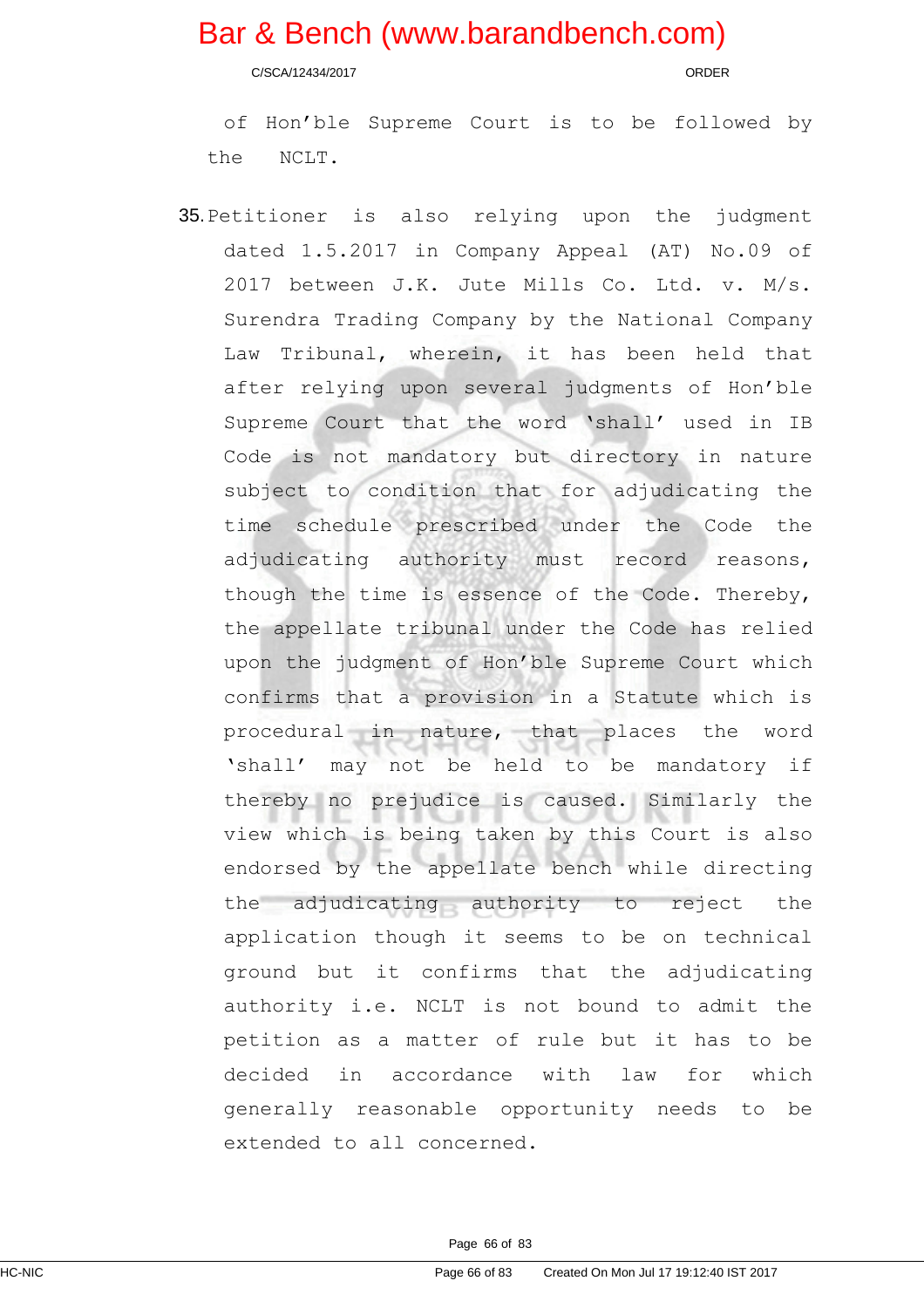C/SCA/12434/2017 ORDER

- 36. It is specifically decided by the Appellate Tribunal that the procedural part of Section 7 or Section 9 or Section 10 are directory in natureand not mandatory.
- 37. I do not wish to discuss following citations any more since I am relying upon these judgments which are cited and referred by respondents.
	- (a) Bhavesh D. Parish v. Union of India reported in 2000(5) SCC 471
	- (b) Senior Scale Bedi v. Union of India, reported in 1981(4) SCC 676
	- (c) Hirabhai Ashabhai Patel v. State of Bombay, reported in 1954 SCC Online Bom 77
	- (d) In Re the Special Courts Bill, 1978 reported in 1979(1) SCC 380 리뉘어
	- (e) Union of India v. Cipla Limited reported in 2017 (5) SCC 262
	- 8 a 1 (f) Canara Bank v. P.R.N. Upadhyaya reported in 1998(6) SCC 526
	- (g) Sudhir Shantilal Mehta v. Central Bureau of Investigation reported in 2009(8) SCC 1
	- (h) Basheshwar Nath v. Commissioner of Income Tax, reported in AIR 1959 SC 149
	- (i) Higenlal Kapadia v. Thomas Chemicals Ltd.in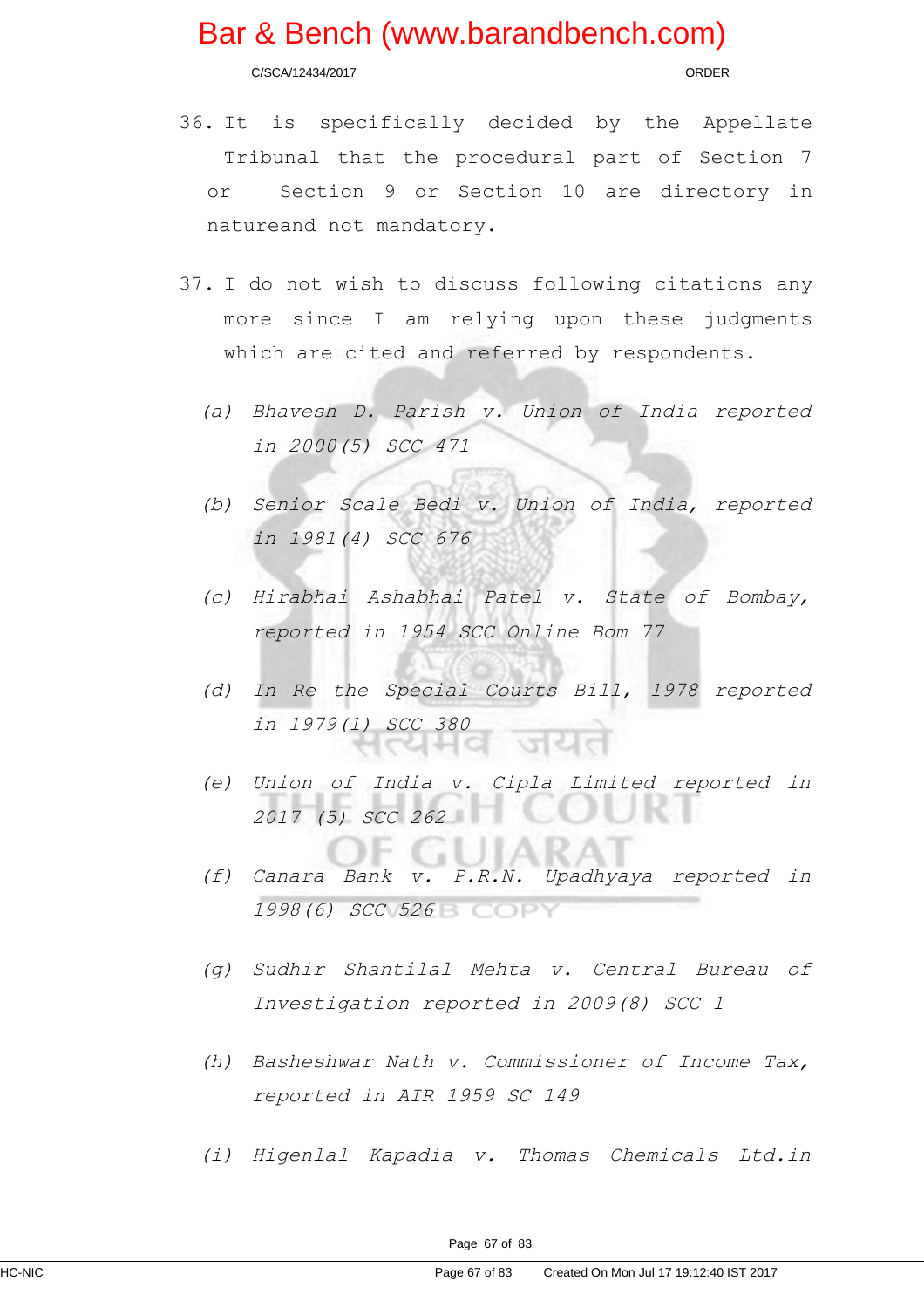C/SCA/12434/2017 ORDER

Appeal No.333 of <sup>1991</sup> dated 22.4.1991 delivered by the learned Single Judge of Bombay High Court.

- 38. Similarly, I am not discussing following judgments in detail because considering the facts and circumstances emerging from the record, I do not wish to enter into further scrutiny or discussion so far as suppression of material facts is concerned, more particularly, for the reasons that petition is though disposed of, not solely on the ground of suppression of material facts and, therefore such issue is not much material at this stage.
	- (a) Arunima Baruah v. Union of India reported in 2007(6) SCC 120
	- (b) S.J.S. Business Enterprises (P) Ltd. v. State of Bihar, reported in 2004(7) SCC 166
	- (c) Prestige Lights Ltd. v. State Bank of India, reported in 2007(8) SCC 449 W
	- (d) S.P. Chengalvaraya Naidu v. Jagannath reported in 1994 (1) SCC 1
- 39. However, even after considering all such submissions and perusing supporting documents and materials in support of such submissions, so also considering the statutory provisions, which is not declared ultra vires till date, I am of the opinion that: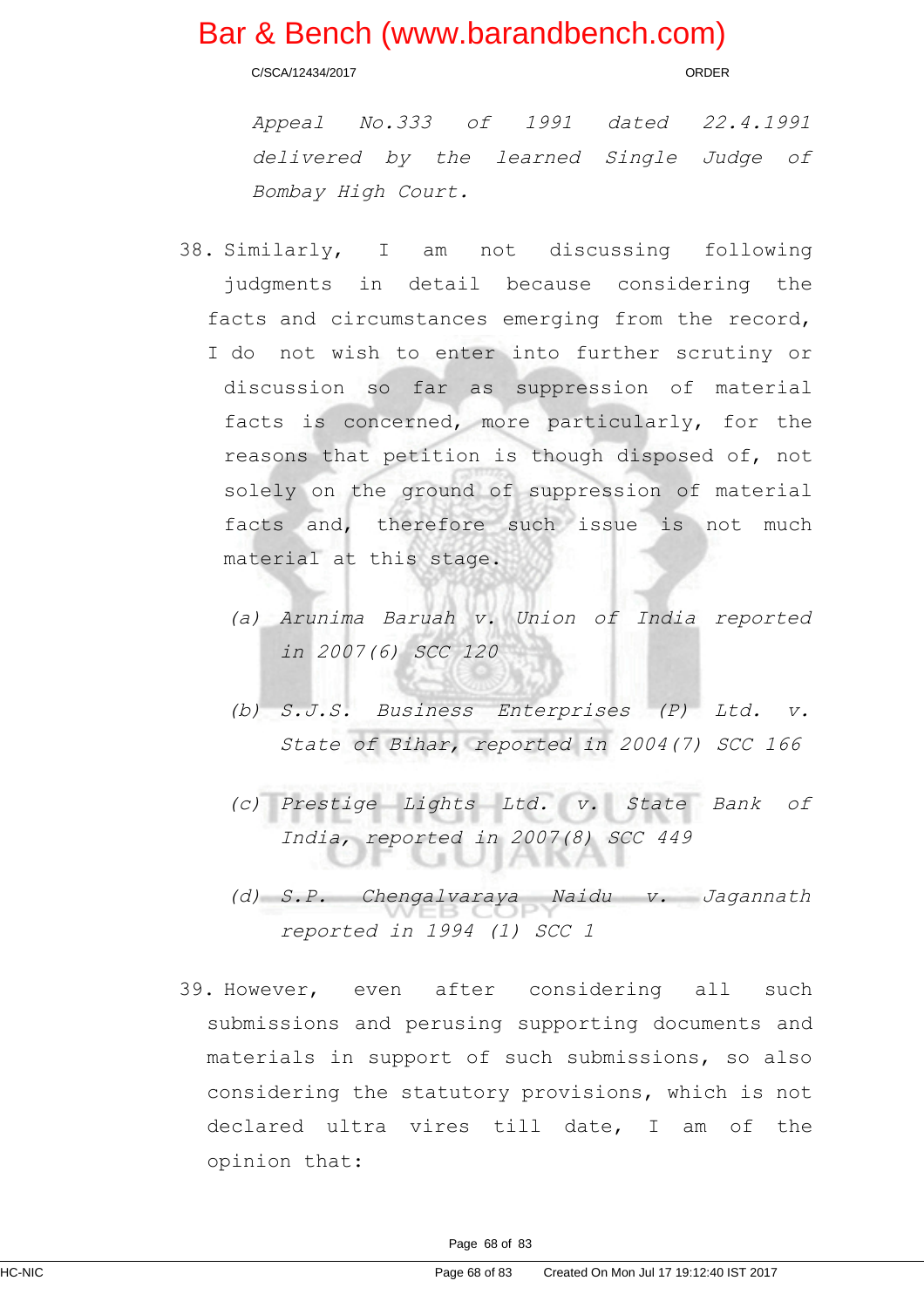C/SCA/12434/2017 ORDER

1) Filing of insolvency proceedings would be a decision of the concerned person, who is entitled to file such application and, therefore, to that extent, it cannot be said either respondent No.2 or 3 can be restrained from filing such application in accordance with law.

2) It is undisputed fact that filing of such application itself cannot be questioned or that action cannot be quashed, but it goes without saying that such filing would not amount to admitting or allowing the petition for insolvency without offering reasonable opportunity to the company, which is requested to be taken into insolvency by any such person. Therefore, the adjudicating authority being NCLT herein, which is constituted in place of the Company Court, needs to decide on its own based upon factual details that whether the insolvency petition is required to be entertained as such or not. GUIARA

3) For the purpose, adjudicating authority, certainly requires to extend hearing and reasonable opportunity to the company to explain that why such an application should not be entertained. In other words, filing of an application may not result into mechanical admission of application as seen and posed by RBI in impugned press release. It would be a decision based on judicial discretion by the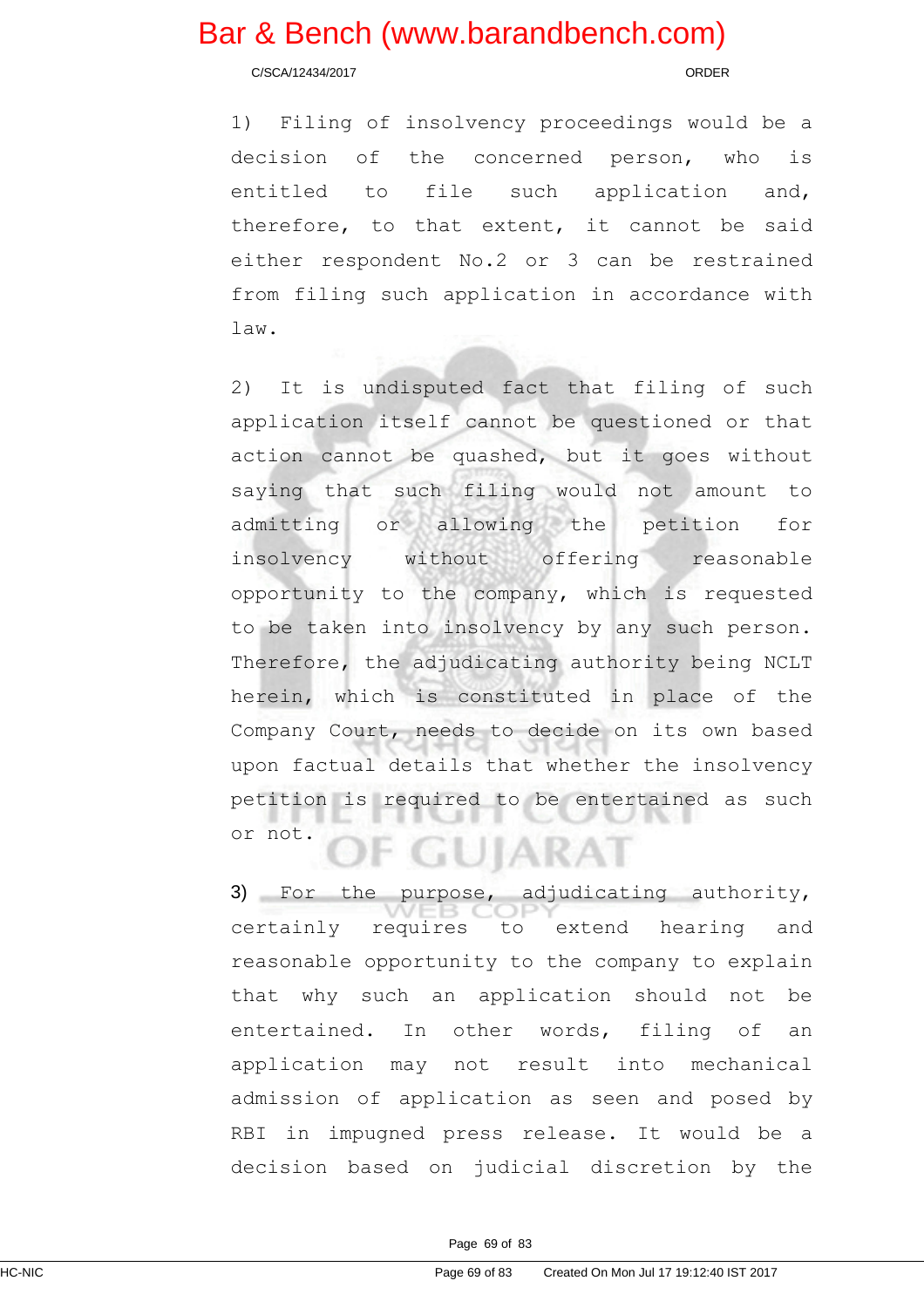C/SCA/12434/2017 ORDER

adjudicating authority to deal with such application in accordance with law and based upon facts, evidence and circumstance placed before it. To that extent, prayers 7(b) and (c) cannot be granted.

4) Then, remains the only issue that whether RBI is empowered to publish press release dated 13.6.2017 or not. So far as directions to the Bank to initiate insolvency proceedings against companies, which are in debt to certain level or extent, the amended provisions of the Banking Regulation Act, 1949 in the form of Sections 35(AA) and (AB), certainly makes it clear that, now, RBI has such powers to issue certain directions to certain Banks and banking companies so as to see that there is proper recovery of public money or for any other such purpose. Therefore, the issuance of press release alone, cannot be quashed and set-aside.

5) The issue that remains is now limited to the scrutiny that whether such press release is in accordance with law and whether it results into infringing any fundamental right of anybody, more particularly, present petitioner and whether it is arbitrary, discriminatory and without applying proper provisions of concerned law.

6) On such issue, it has been submitted by learned senior counsel Mr. Mihir Thakore for the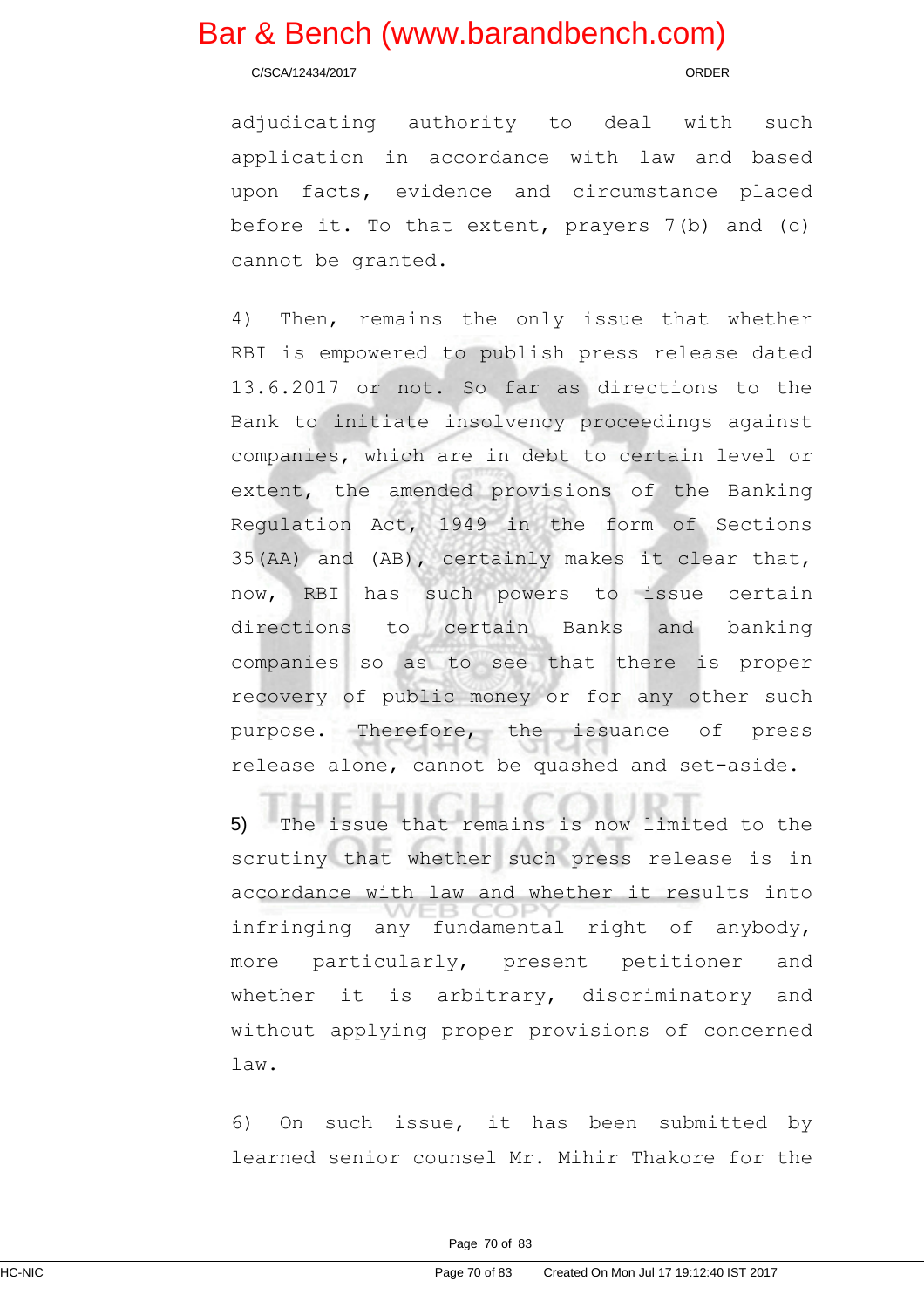C/SCA/12434/2017 ORDER

petitioner that the power of issuing such direction is available to the RBI u/s.35(AA) and (AB) and, therefore, such sections needs to be referred and scrutinized properly, which reads as under:-

"35(AA) Power of Central Government to authorise Reserve Bank for issuing directions to banking companies to initiate insolvency resolution process: The Central Government may by order authorize the Reserve Bank to issue directions to any banking company or banking companies to initiate insolvency resolution process in respect of a default, under the provisions of the Insolvency and Bankruptcy Code, 2016.

35(AB) Power of Reserve Bank to issue directions in respect of stressed assets:

(1) Without prejudice to the provisions of section 35A, the Reserve Bank may, from time to time, issue directions to the banking companies for resolution of stressed assets.

(2) The Reserve Bank may specify one or more authorities or committees with such members as the Reserve Bank may appoint or approve for appointment to advise banking companies on resolution of stressedassets."

7) The bare reading of Section 35(AA) makes it clear that the RBI is authorised to issue directions to initiate insolvency resolution process in respect of a default, and explanation makes it clear that the default has the same meaning as assigned to it in Clause (12) of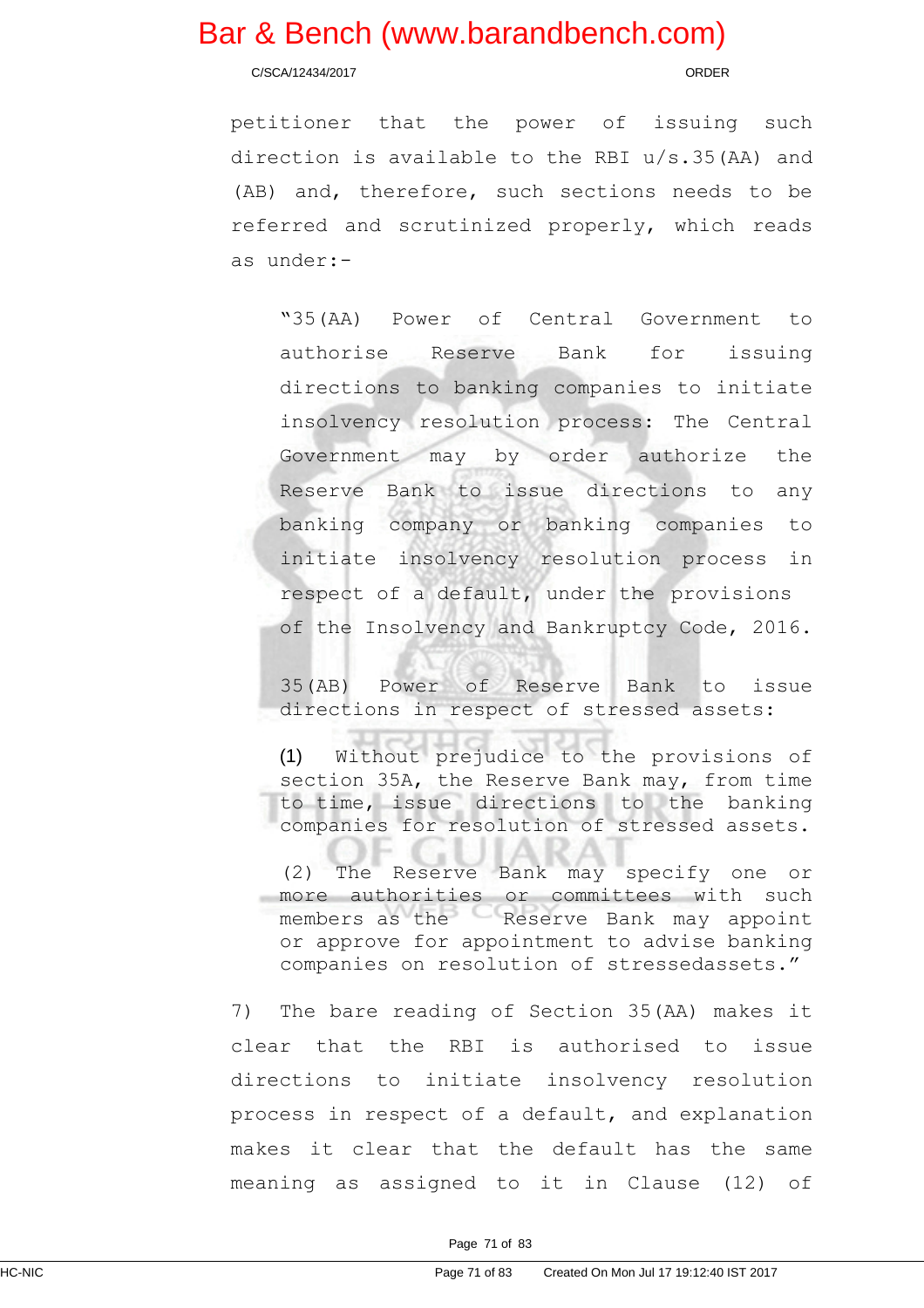#### C/SCA/12434/2017 ORDER

Section 3 of the Insolvency and Bankruptcy Code, which means non-payment of debt when whole or any part or installment of the amount of debt has become due and payable and is not repaid by the debtor or the corporate debtor as the case may be. Therefore, when it is undisputed fact that the petitioner company has not paid its debt to the tune of more than Rs.32,000 Crores at the end of 31.3.2017 and when total debt is more than Rs.45,000 Crores, it is clear and obvious that RBI is authorised to direct any banking company to initiate insolvency resolution process.

8) However, the petitioner has pressed and submitted that when Section 35(AB) provides for direction for resolution of stress assets and when process of restructuring is on-going with JLF since long, the decision of the RBI to initiate insolvency resolution process against the petitioner is arbitrary. In support of such direction, petitioner has submitted that by impugned press release when RBI has classified the companies in two categories i.e. (1) with fund and non-fund based outstanding amount greater than Rs.5,000/- Crores with 60% or more classified as non-performing accounts by Bank as of March 31, 2016 and (2) rest of the companies; such classification is irrational, discriminatory and arbitrary inasmuch as there is no consideration of any material whatsoever for coming to such conclusion that why companies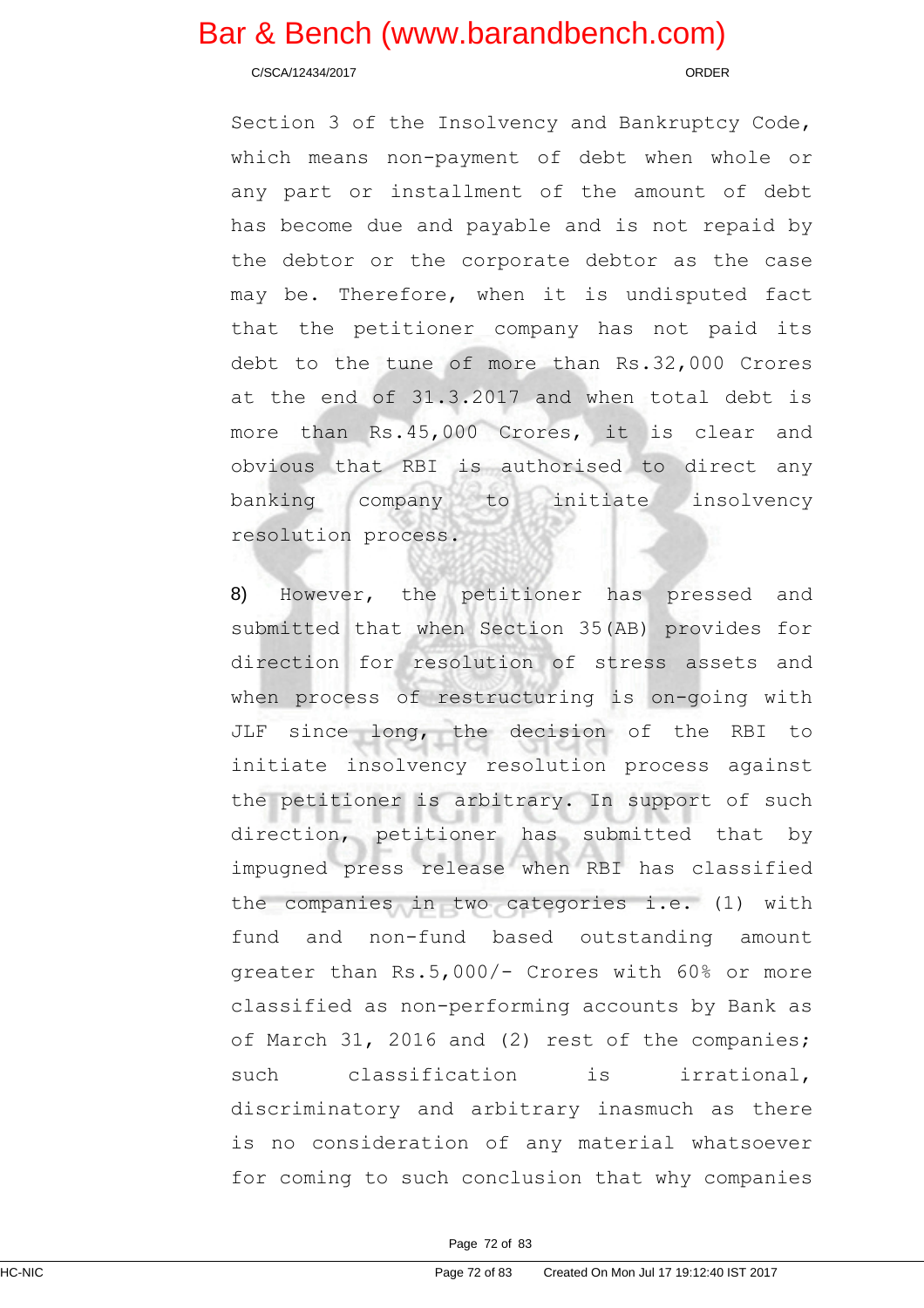C/SCA/12434/2017 ORDER

having outstanding amount of more than Rs.5,000 Crores with 60% or more non-performing accounts and that too as on 31.3.2016, because petitioner company has deposited approximately Rs.3,500/- Crores during last 15 months, more particularly, when for rest of the companies, resolution plan is to be fixed within six months and not immediately.

9) In support of such submission, heavy reliance is placed on Central Government's resolution through its Ministry of Finance dated 5.5.2017, which reads as under:-

"In exercise of the powers conferred by Section 35AA of the Banking Regulation Act, 1949 (10 of 1949), the Central government hereby authorizes the Reserve Bank of India to issue such directions to any banking companies which may be considered necessary to initiate insolvency resolution process in respect of a default, under the provisions of the Insolvency and Bankruptcy Code, 2016"

10) It is emphasized that in fact the Central Government has authorised the RBI to issue such direction, but while doing so the condition is that RBI has to consider necessity to initiate insolvency resolution process in respect of a default and, therefore, there must be a consideration of necessity of filing insolvency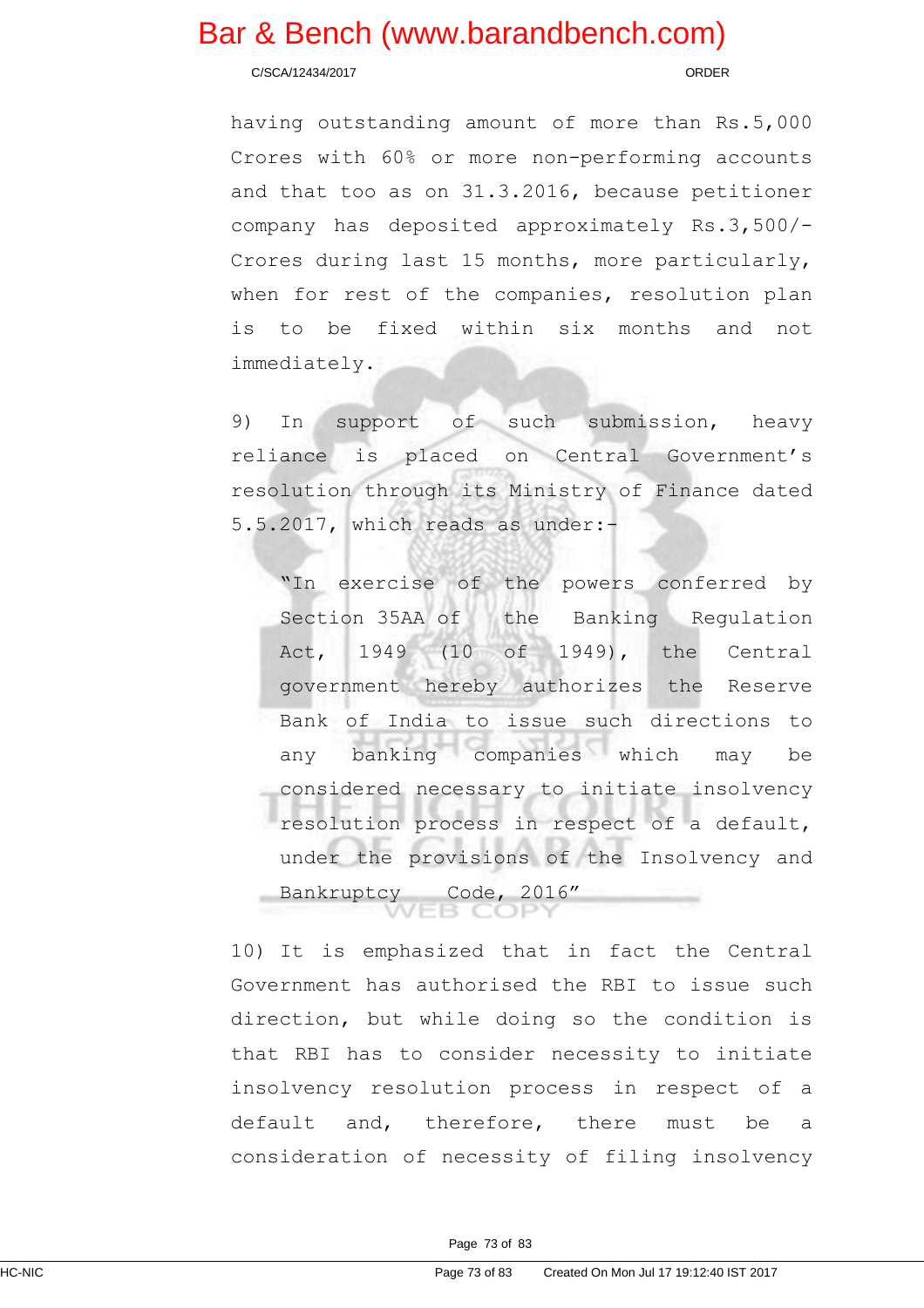C/SCA/12434/2017 ORDER

proceeding. Thereby, in other words, it is submitted that only because of such directions by Central Government or RBI, insolvency resolution process is not to be initiated mechanically, but before initiating such process, the RBI must consider the necessity to do so and for such consideration, there must be some substance and there must be speaking order after affording reasonable opportunity to the concerned litigant.

11) Several Judgment are cited in support of all such submissions which are dealt with separately and referred in paragraph while recording submissions of the concerned litigants. However, none of such citation confirms that an administrative order requires hearing and reasons may be disclosed for such decision. It may be recollected here that if there is any representation against any company and if decision is taken based upon such feedback, then, probably authority needs to call upon the company to explain against such representation, but when RBI has categorically confirmed that their decision is based upon the advise received from their Internal Advisory Committee, and more particularly, when decision is to the effect that the companies which have outstanding debt with more than 60% non-performing accounts for more than a year beyond Rs.5,000 Crores, the concerned Bank should initiate insolvency proceeding at the earliest. It cannot be said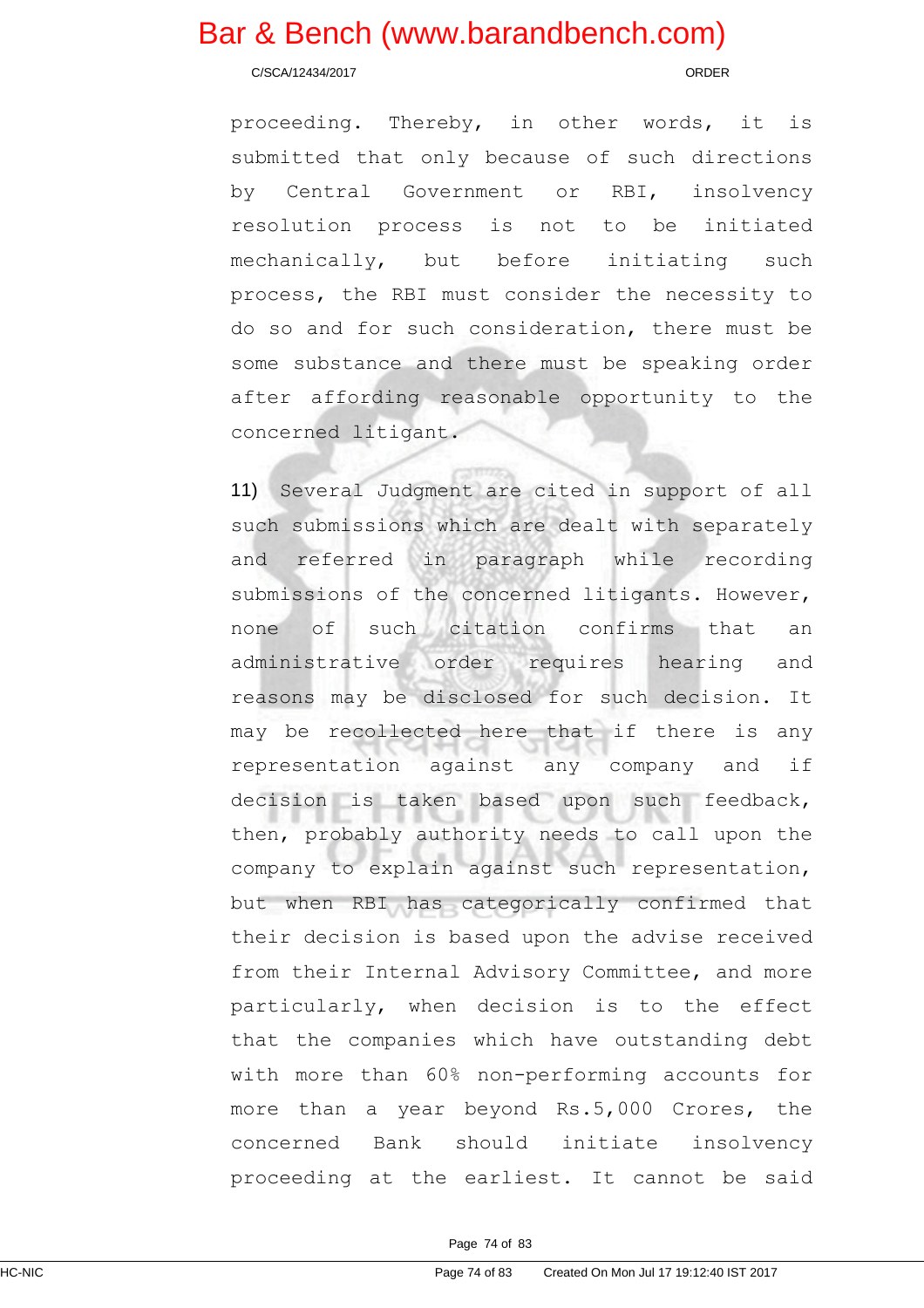C/SCA/12434/2017 ORDER

that there is classification of companies in any nature whatsoever. So far as identifying disclosure in paragraphs 3 and 4 of press release dated 13.6.2017 as classification is concerned, in fact there is no classification because in paragraph 4 also, it is stated that for rest of the companies against whom advise is issued for initiating insolvency resolution proceedings at the earliest, wherein petitioner No.1 includes the concerned Banks, which finalised a resolution plan within six months and if resolution plan is not agreed upon by companies within six months, then in those cases also, Banks are required to file insolvency proceedings. Therefore, practically, there is no classification, but only time schedule is given that companies whose debt is more than Rs.5,000 Crores, which is totaling 25% of current gross NPA of the country, insolvency proceedings need to be initiated at the earliest and in rest of the companies, if resolution plan could not be finalised within six months, then, insolvency proceedings should be initiated. Therefore, there is no direction that insolvency proceeding is to be initiated only against particular company(ies) and not to be initiated against any particular company(ies). It goes without saying that any action is to be started with someone and may not lie against all at the time. It also goes without saying, as already recorded herein above that for filing any such proceeding, none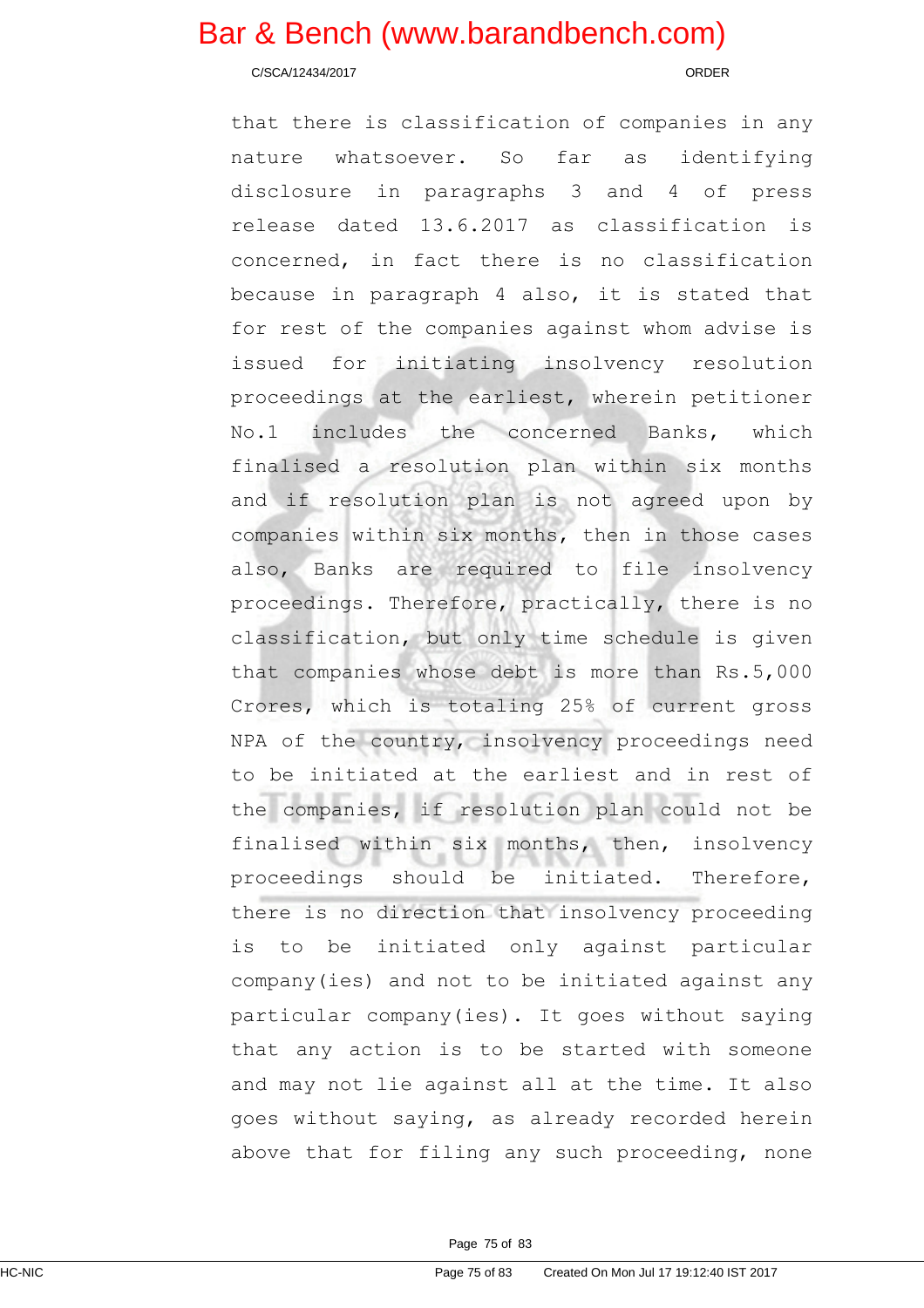C/SCA/12434/2017 ORDER

of the financial company or Bank requires either the permission or direction from RBI for other agency or authority because it is their independent and absolute right to initiate any such proceeding/s. Therefore also, when respondents No.2 and 3 can initiate insolvency proceedings irrespective of any such directions, either by RBI or by any other authority, it cannot be said that direction by RBI or filing of petition by respondents No.2 and 3 is unwarranted or arbitrary. However, as already discussed herein above, filing of petition is different from admitting or allowing the petition and to that extent, this Court has issued notice to ascertain, affirm and reconfirm the position that it would be solely at the discretion of the adjudicating authority either to admit the petition and to proceed further in accordance with law or to refuse to admit the petition. It is also clear that such decision of the adjudicating authority, would be a judicial determination and, therefore, such authority has to deal with the rival submissions and factual details on the subject before taking any decision. Thereby, such adjudicating authority cannot be considered as mere rubberstamp authority at the hands of RBI or any other institution. In view of above facts, the petition needs to be disposed of with certain observations when petitioner is not entitled to any relief/s as prayed in this petition.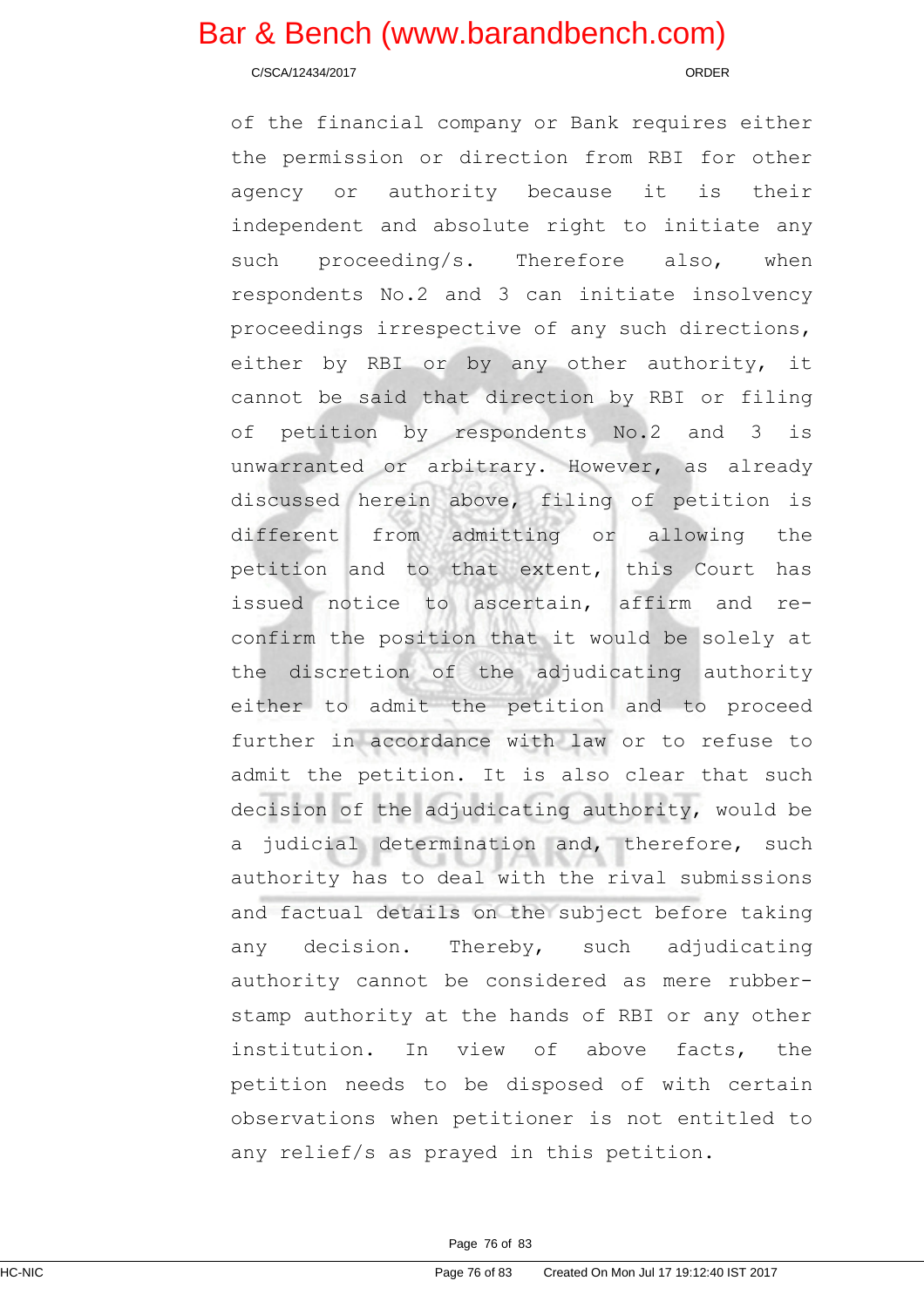C/SCA/12434/2017 ORDER

12) However, before concluding the petition, one has to deal with the submission of the petitioner that considering the provisions of Insolvency and Bankruptcy Code, 2016, filing of petition would result into admitting the petition within 14 days being mandate of the NCLT under the Act, and it would result into drastic impact on the day to day functioning of the company and its process of restructuring the affairs of the company so as to survive. It is contended that on admission of the petition under Insolvency and Bankruptcy Code, 2016, if Interim Resolution Professionals are to be appointed mechanically, without considering the facts and circumstances and without offering an opportunity to finalise the restructuring plan, which is at the advance stage, and thereby, if control of the Board of Director is withdrawn, then, suppliers would not continue to supply raw-materials, which would result into closure of all units and thereby, retrenchment of 4500 employees' for no valid reasons, more particularly when company is functioning at its 80% capacity and doing well to cope-up with the competitive market against non-availability of gas (fuel) from Government and against dumping of similar product from foreign countries whereby there is imbalance in production because of final profit. Though it may seem to be an attractive argument, in my humble opinion, at this stage, in a petition under Article 226 of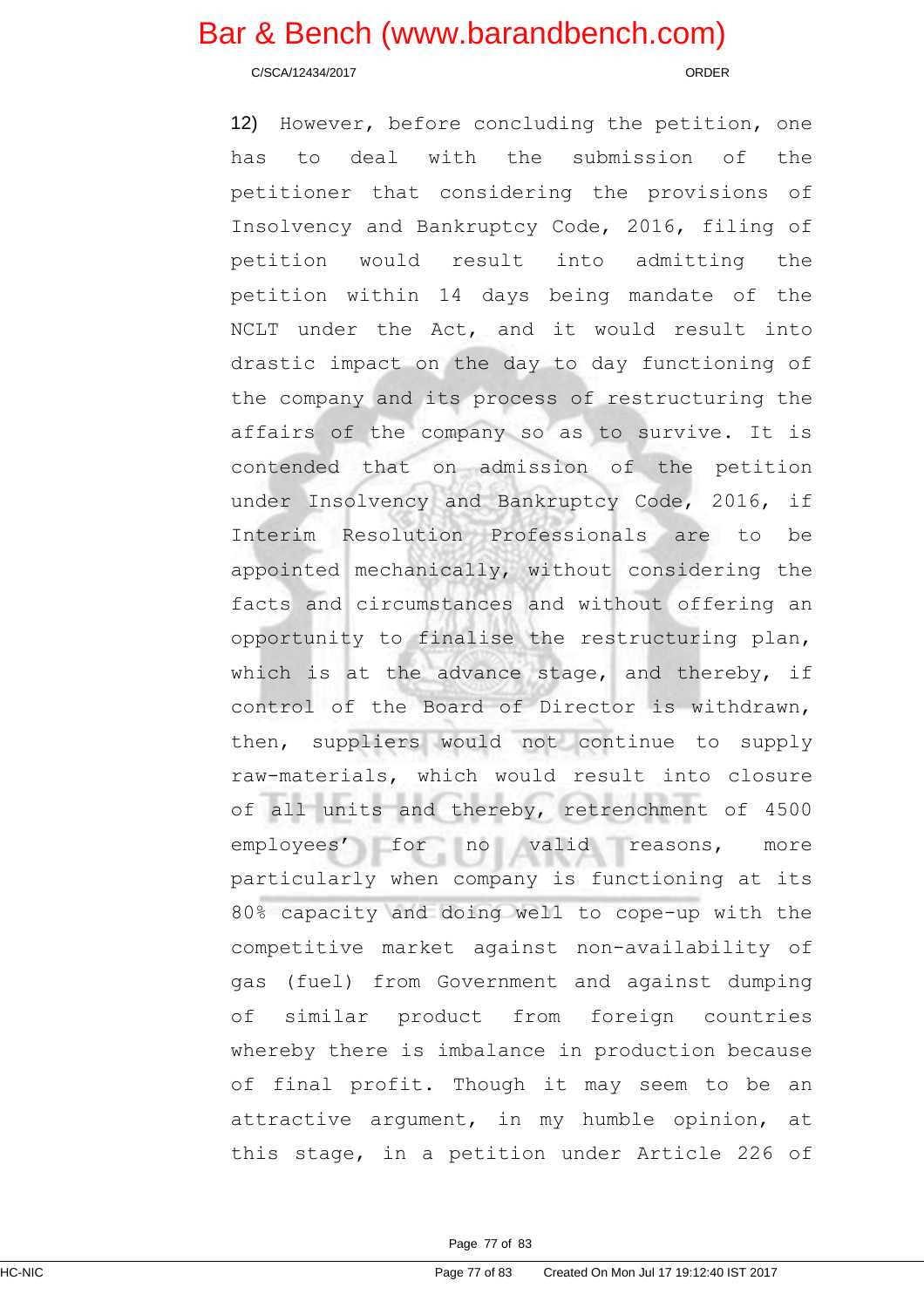C/SCA/12434/2017 ORDER

the Constitution of India, I do not wish to explore all such issues and to determine anything precisely because, ultimately, all such issues would be raised before NCLT, which has to ascertain that whether there is reason to admit the insolvency resolution process immediately or not.

At this stage, though this Court has to decide the matter based upon the facts, circumstance and evidence, so also applicable law, I could not resist to apprehend that allowing foreign countries to dump similar goods, which is made by Indian companies, would certainly result into an invitation to old colonial system because, ultimately, the business groups, who are having huge turnover in particular manner, would have impressive control over administration. But, when petitioner has not challenged the provision of Insolvency and Bankruptcy Code, I have not to deal with such issue at this stage except to dispose of this petition, more particularly, when there is no scope of granting interim relief in favour of the present petitioner. Refusal of interim relief is obvious because petitioner company is in debt of more than Rs.45,000 Crores for couple of years, its NPA was more than Rs.32,000 Crores in last year and more than Rs.31,000 Crores in previous year. It is also clear that when total debt is more than Rs.45,000 Crores, there is no option, but to leave the issue at the discretion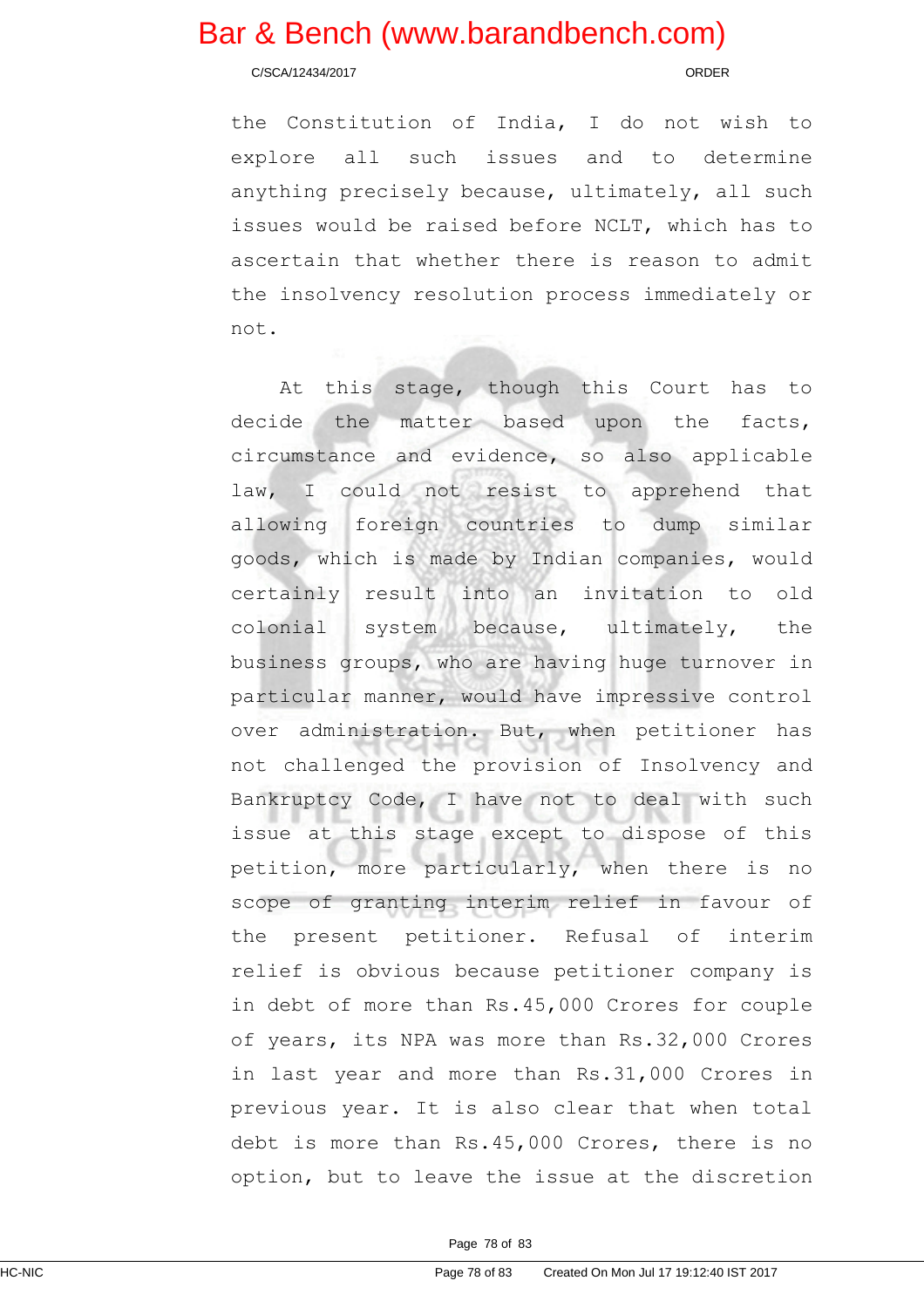C/SCA/12434/2017 ORDER

of the lenders to take appropriate steps in accordance with law, thereby, without interference of this Court under the constitutional mandate. However, at the cost of repetition, it is made clear that factual details and on-going process of restructuring plan and other details would be taken care of by NCLT before taking any decision on merits.

## 40. Conclusion:-

(A) The Respondent No. 1 RBI has to be careful while issuing press releases; it must be in consonance with the Constitutional Mandates, based upon sound principles of Law, but in any case should not be in the form of advise, guidelines or directions to judicial or quasijudicial authorities in any manner what so ever;

(B) Since the press release is referring the earlier press release dated May 22, 2017, and since in such press release there is reference of S4A - Scheme for Sustainable Structuring of Stressed Assets, which is also introduced on the same day i.e. 13.6.2017; it would be appropriate for RBI to see that benefit of all its schemes is equally offered and extended to all without any discrimination. It is quite clear and obvious that Court has to see that there is no arbitrariness or discrimination by State or its authorities.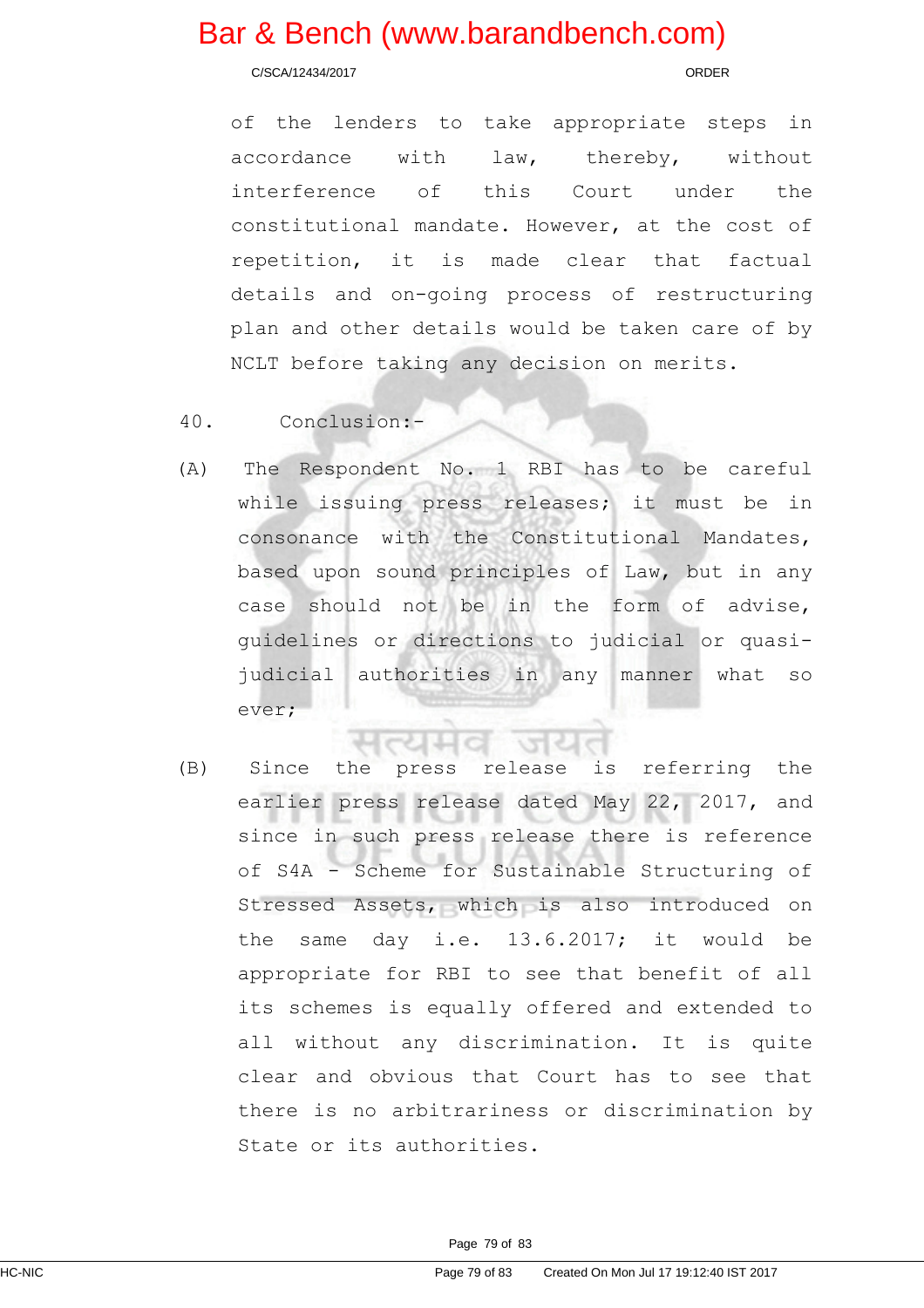C/SCA/12434/2017 ORDER

- (C) It cannot be held that directions under reference is in nature of classification or such classification is irrational, unjust, arbitrary or discriminatory; but it would be appropriate for RBI to see that benefit of all its schemes is equally offered and extended to all without any discrimination. Therefore relief in terms of para 7(a) cannot be granted.
- (D) It cannot be held that Banking Company is not entitled to initiate insolvency proceedings without the directions of the RBI u/s 35AA of BRA. Therefore relief in terms of para 7(b) cannot be granted.
- (E) It cannot be held that directives of RBI under reference by impugned press release is binding upon SCB and therefore SCB is bound to consider the restructuring proposal by the petitioner, wherein petitioner has offered to start payment of dues only after 25 years and that too only with 1 % interest. Therefore relief in terms of para 7(c) cannot be granted.
- (F) Only because SCB has corresponded to SBI for its proposal with reference to JLF activities, it cannot be held that SCB could not have initiated insolvency proceedings but it has done it only because of RBI guidelines by way of press release. Therefore relief in terms of para 7(c) cannot be granted.
- (G) Provisions of IBC may be drastic to some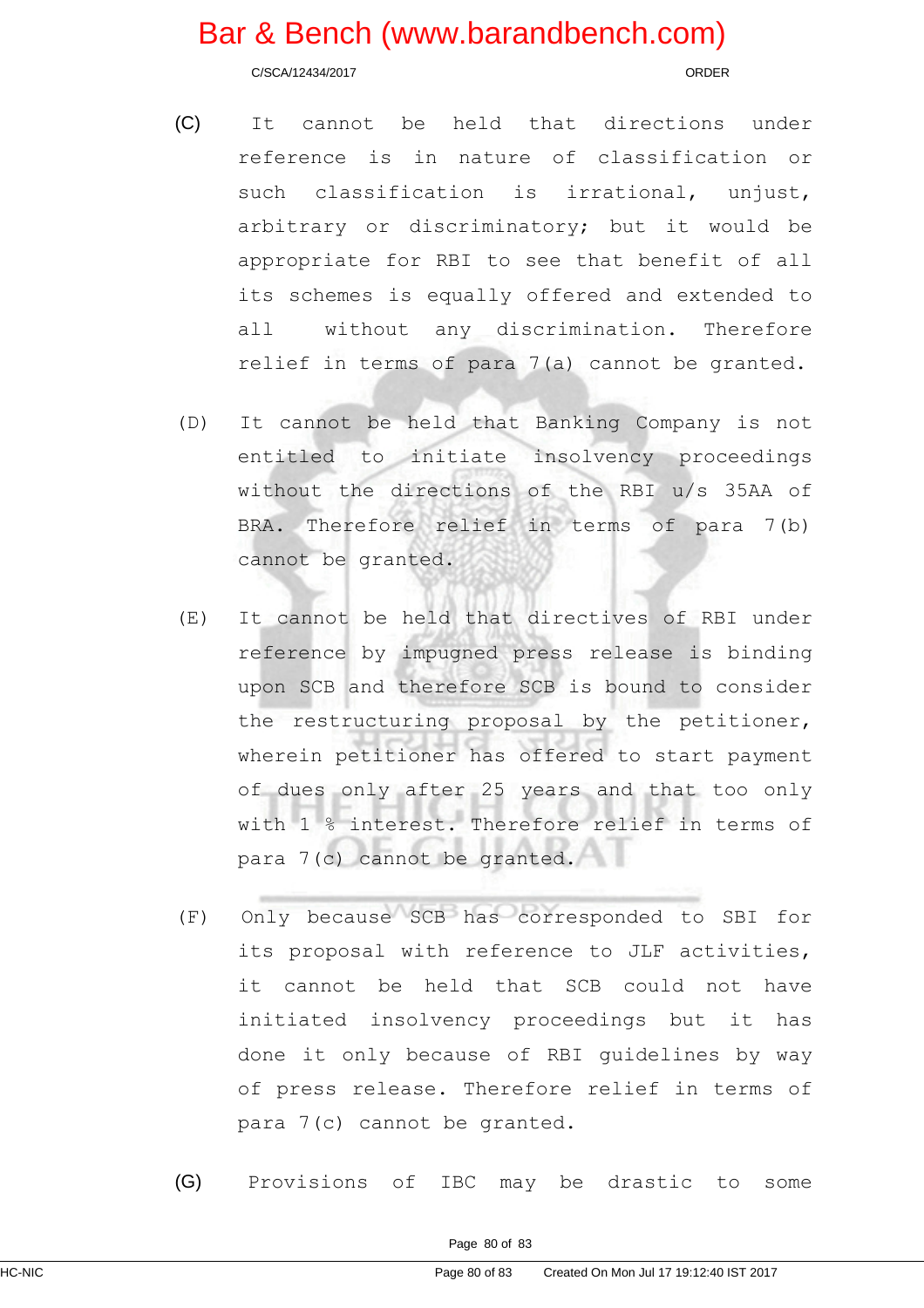C/SCA/12434/2017 ORDER

extent, but since it is part of statue which is yet not declared unconstitutional and therefore they are to be followed, but in consonance with Constitutional mandate by all concerned i.e.

- (1) Not to act upon it mechanically and that all provisions may not be treated mandatory but it could be treated directive only based upon facts, circumstances and evidence available before the authority (judgment dated 1.5.2017 in Company Appeal (AT) No.09 of 2017 between J.K. Jute Mills Co. Ltd. v. M/s. Surendra Trading Company by the National Company Law Tribunal);
- (2) Without being guided by any advice or directions in any form or nature viz: impugned press release. There is reason to say so because RBI has tried to do so and changed its document when called upon to explain their stand; and
- (3) Thereby it is obvious that adjudicating authority may though proceed in accordance with Law, there should not be undue pressure on it by administration and period of pendency of present petition can certainly be considered as reasonable ground to count the time limit from the date of receipt of writ of this order.
- (H) So far factual details of Petitioner Company with reference to its activities and exercise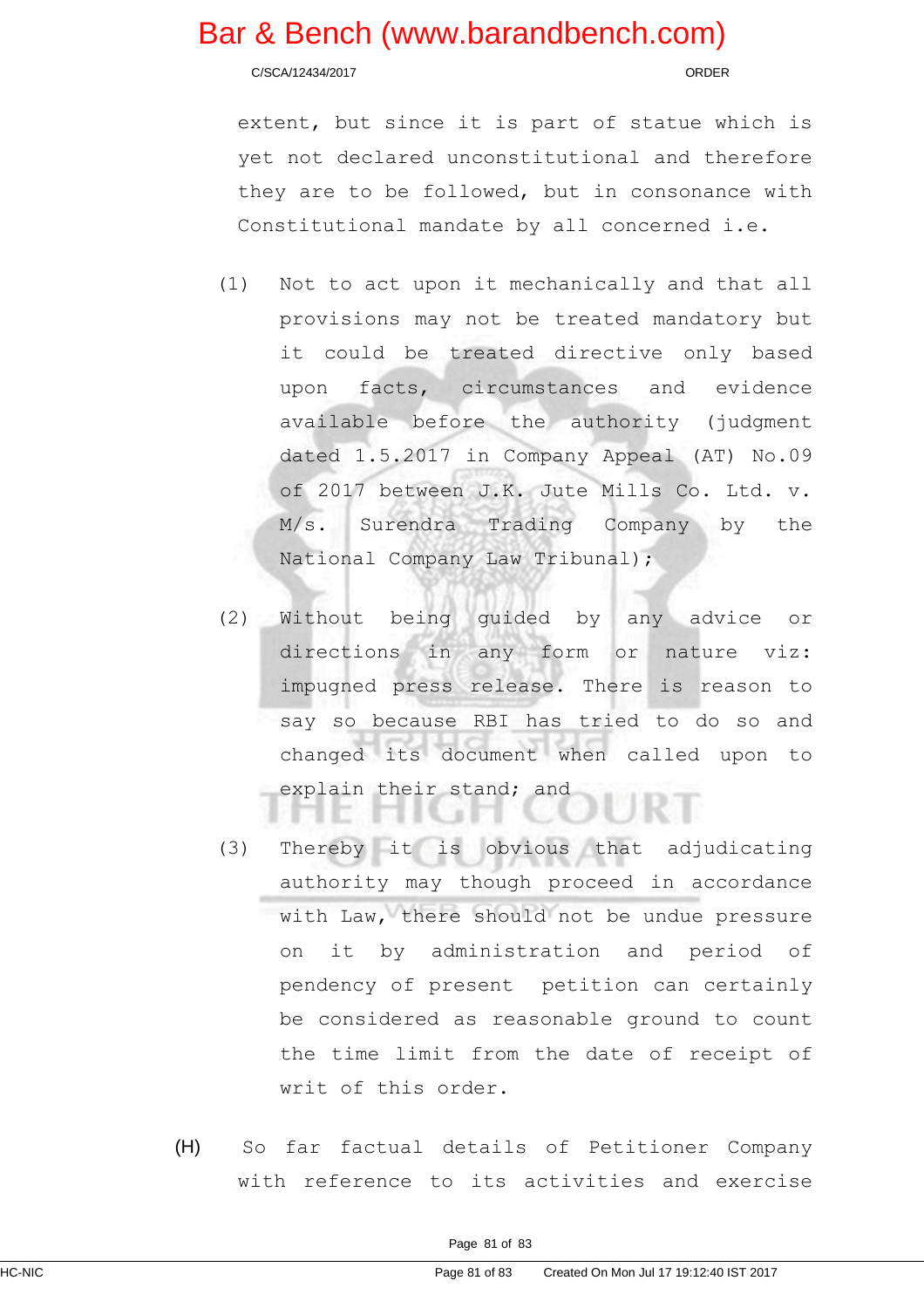C/SCA/12434/2017 ORDER

of restructuring through JLF is concerned, it would be appropriate not to enter into any determination on such point since that would be the subject matter before the Adjudicating Authority under IBC (i.e. NCLT) and therefore it is left open for it to consider it for its determination in accordance with Law, to avoid any prejudice to either party by discussion and determination on any such issue at this stage by this Court, where core issue is whether there is reasonable classification by the RBI and not that whether insolvency proceedings should be admitted or continued or not. Therefore, relief in terms of para 7(d) cannot be granted.

- (I) For the same reason, issue of suppression of material facts or false statement is not much material at this stage because to decide that information or fact if at all suppressed or false is whether material or not would require same exercise and that may prejudice either side. Moreover, petition can be disposed of even without determining such issue and therefore no determination is required on such issue.
- (J) Pursuant to decision in Ionic Metaliks (supra), no writ can be issued against SCB and therefore petition stands dismissed against Respondent No. 3 SCB. Factual details between the Petitioner and SCB has been avoided to be